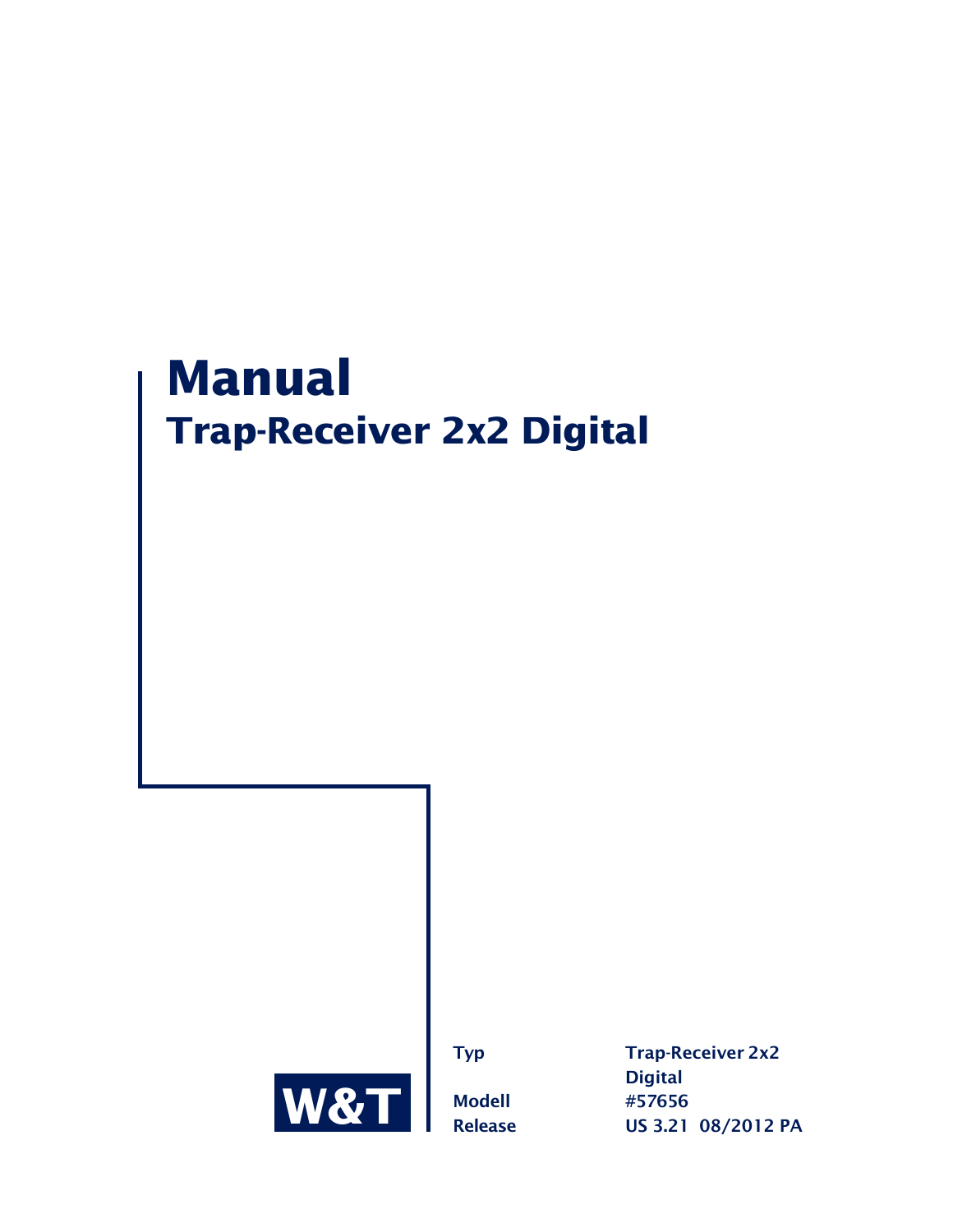#### © 08/2010, Wiesemann & Theis GmbH

Subject to errors and changes:

Since we can make errors, none of our information should be used without verification. Please inform us of any mistakes or misunderstandings so that we can detect and eliminate them as quickly as possible..

Carry out work on and with W&T products only if it is described here and you have fully read and understood the manual. Unauthorized actions can result in hazards. We are not liable for the consequences of unauthorized actions. When in doubt, please contact us or your dealer first!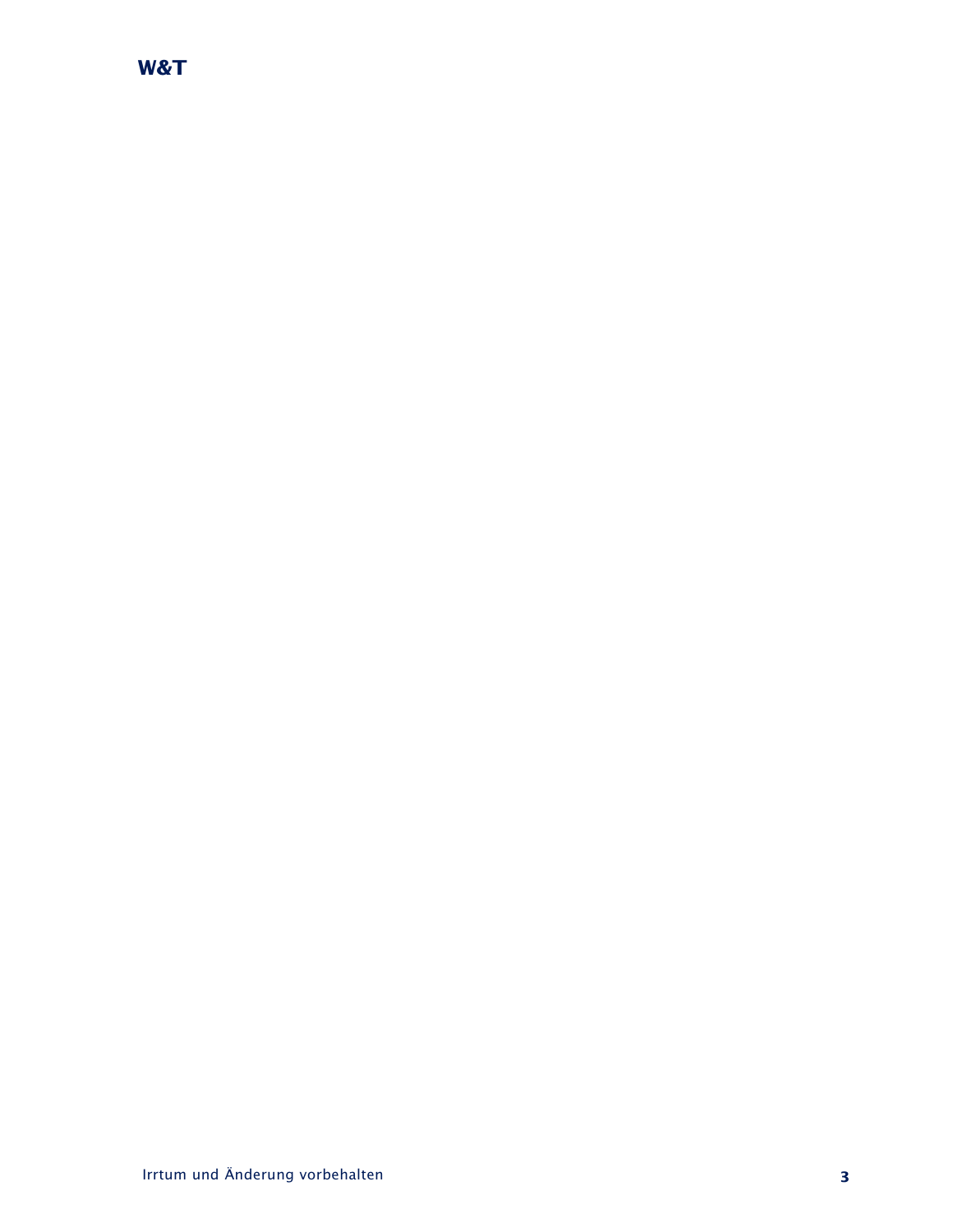# **Content**

| 2.5 Assigning the IP address using Wutility  12          |  |
|----------------------------------------------------------|--|
| 2.6 Automatic IP address assignment  14                  |  |
| 2.6.1 Activating/deactivating assignment procedures  15  |  |
|                                                          |  |
|                                                          |  |
|                                                          |  |
|                                                          |  |
| 2.7 Assigning the basic network parameters  17           |  |
| 3 Operation and Monitoring from the Browser  21          |  |
|                                                          |  |
|                                                          |  |
|                                                          |  |
| 3.4 Hiding and showing the configuration menu  23        |  |
|                                                          |  |
|                                                          |  |
|                                                          |  |
|                                                          |  |
|                                                          |  |
|                                                          |  |
|                                                          |  |
|                                                          |  |
| 4.3.4 Automatic time setting using a network service  29 |  |
|                                                          |  |
|                                                          |  |
|                                                          |  |
|                                                          |  |
|                                                          |  |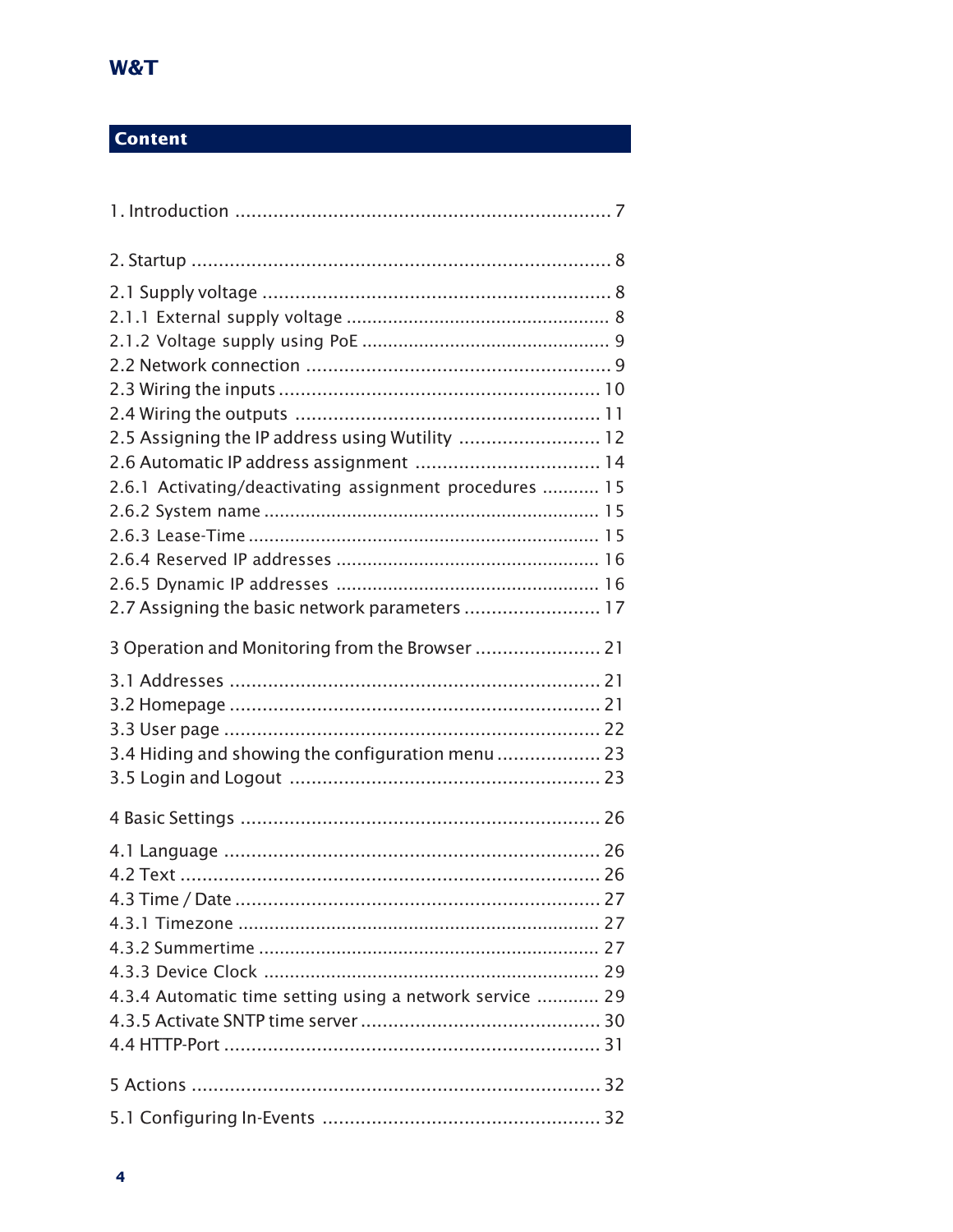| 5.1.5 Automatic adding using the Heard List  33 |
|-------------------------------------------------|
|                                                 |
| 5.1.7 Buttons for configuring the homepage  34  |
|                                                 |
|                                                 |
|                                                 |
|                                                 |
|                                                 |
|                                                 |
|                                                 |
|                                                 |
|                                                 |
|                                                 |
|                                                 |
|                                                 |
|                                                 |
|                                                 |
|                                                 |
|                                                 |
|                                                 |
|                                                 |
|                                                 |
|                                                 |
|                                                 |
|                                                 |
|                                                 |
|                                                 |
|                                                 |
|                                                 |
|                                                 |
|                                                 |
|                                                 |
|                                                 |
|                                                 |
|                                                 |
|                                                 |
|                                                 |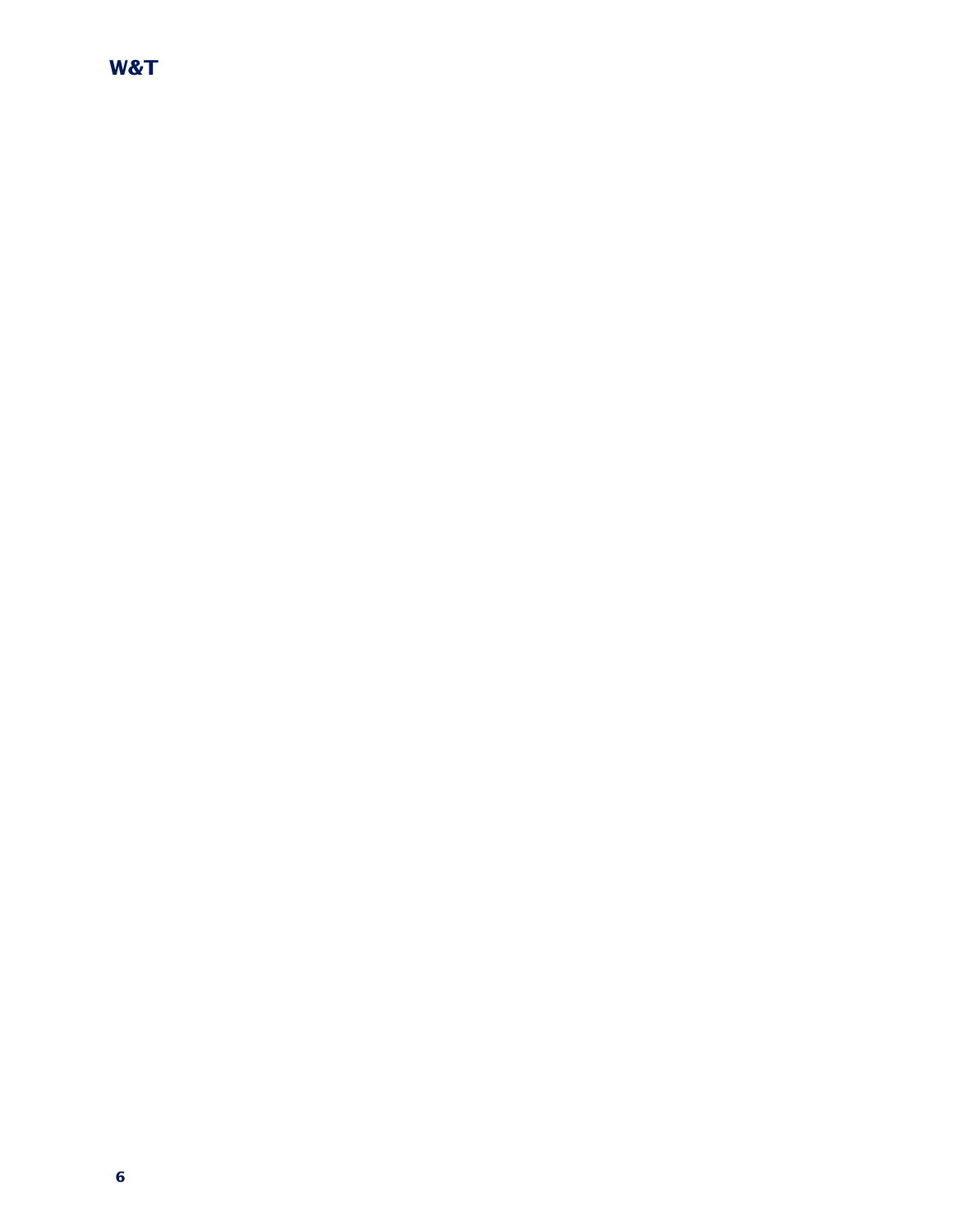## **1. Introduction**

The **Trap-Receiver** can receive **SNMP-Traps** and **Syslog-Messages** and performs then previously defined actions.

The device has two digital outputs, which can be used for local alerting. Other messages (e.g. Mail, FTP, TCP-Message...) are also available in case of alarm.

Via the integrated webserver each webbrowser can be used to request websites from the device, which show the current state of the alarms. Also the configuration of the device is done via the browser.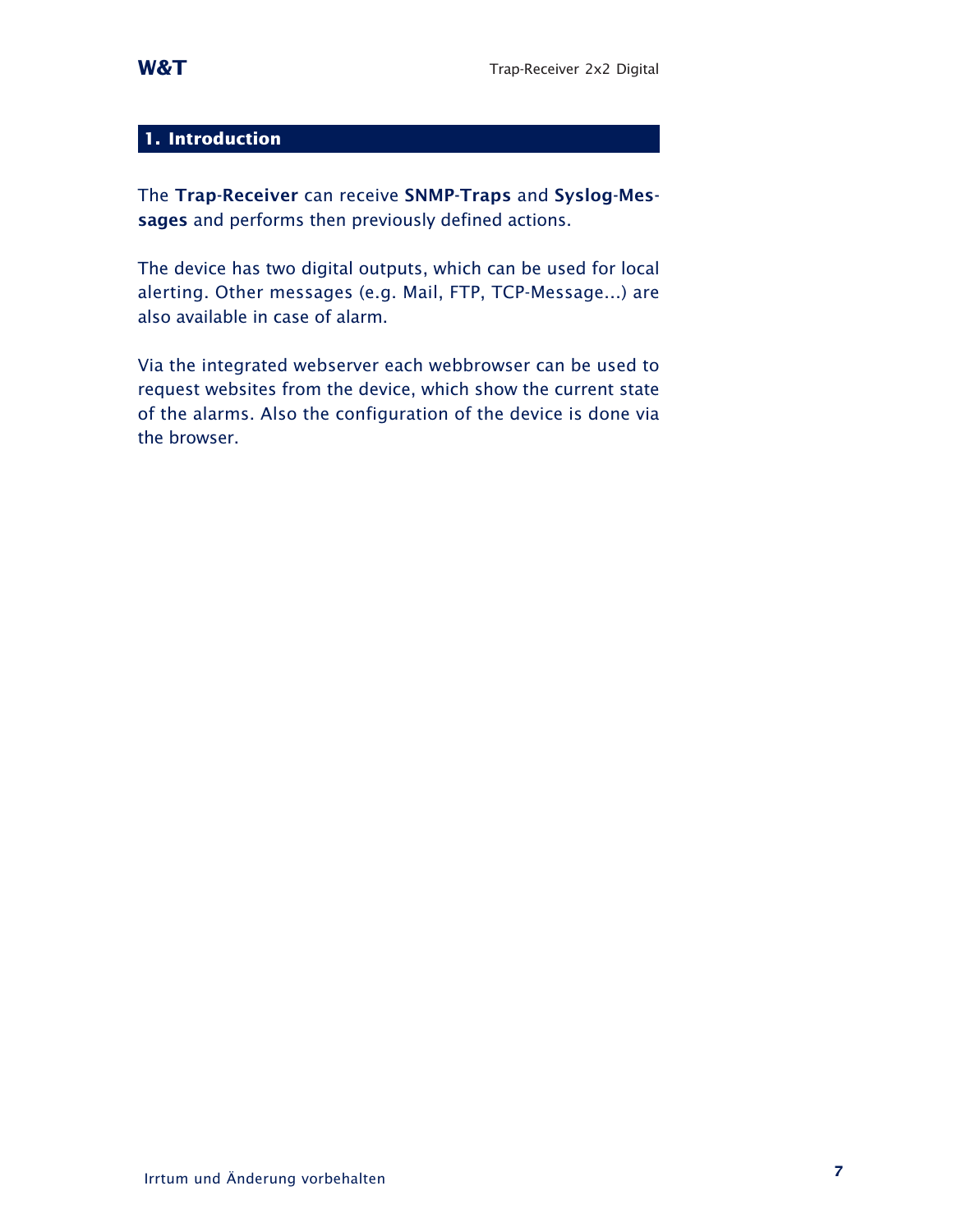## **2. Startup**

Just a few steps are needed to incorporate the Trap-Receiver into your network and get it running.

## **2.1 Supply voltage**

The following describes the two methods of providing power to the Trap-Receiver.

The types of voltage supply described here provide only power to the device. Wiring the in- and outputs requires an additional power supply.

**16** If the device is powered using PoE, connecting or dis-<br>**1** *connecting an additional external power source while the device is running may result in the Trap-Receiver restarting.*

## **2.1.1 External supply voltage**

Connect a supply voltage of 18V...48V DC (+/-10%) or 18Veff...30Veff AC (+/-10%) to the terminal on the underneath of the device. You may use power supplies sold by W&T or any desired power supply which meets the technical requirements.



*Underside of the device with terminal for the external power supply*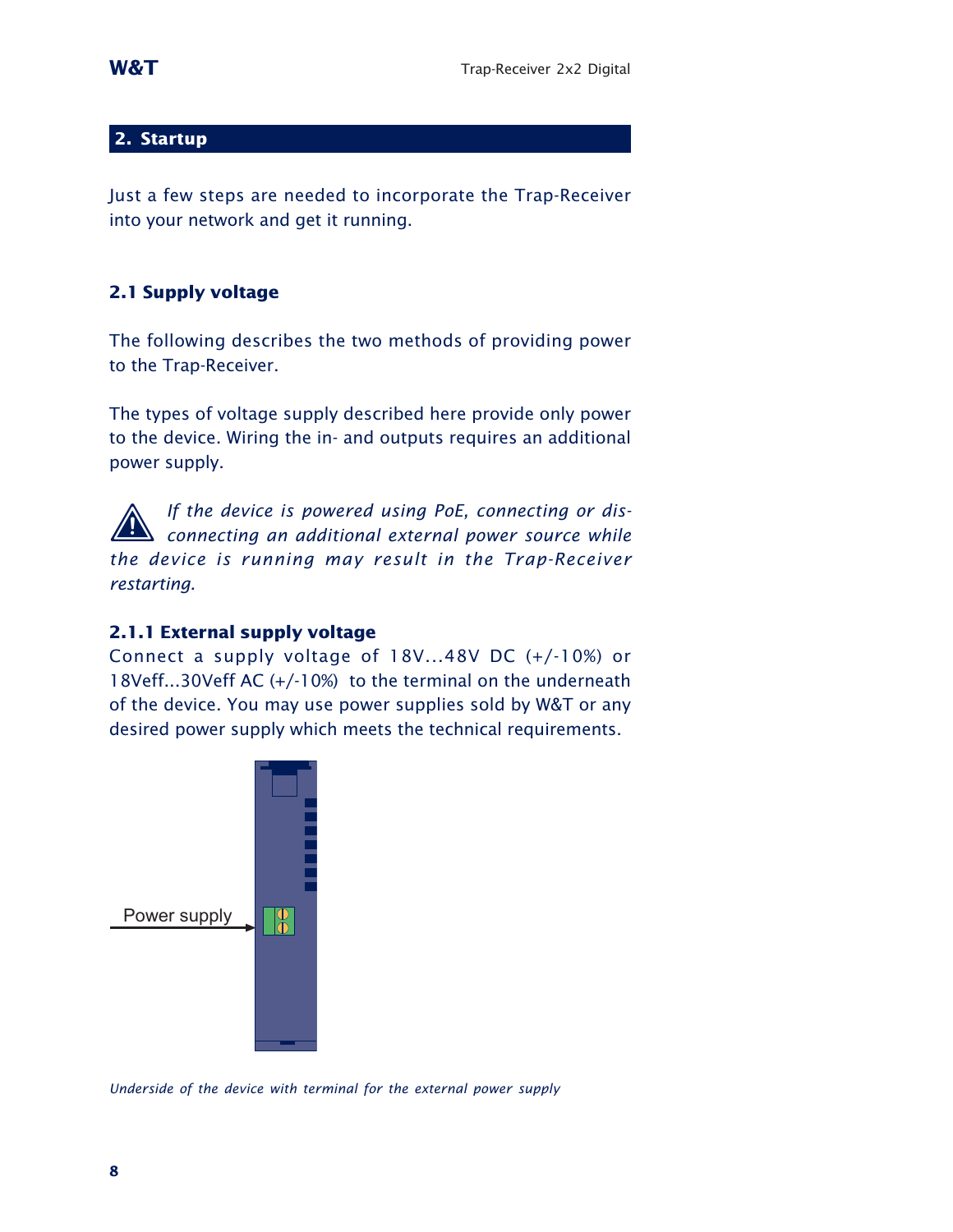*The external supply voltage for the device is always 19 <i>required in networks not providing PoE, but may also be used in PoE environments.*

When powering with DC voltage, correct polarity is not required.

It is also possible to power the device with 12V DC. There however you must take into account the very poor efficiency of the power supply and the associated elevated current draw.

## **2.1.2 Voltage supply using PoE**

The Trap-Receiver is equipped for use in Power over Ethernet environments per IEEE802.3af. The voltage is then provided by the network infrastructure using the RJ45 terminal. The device supports both phantom feed using data pairs 1/2 and 3/6 or spare-pair power using the unused wire pairs 4/5 and 7/8.

To enable power management for the supplying components, the Trap-Receiver identifies itself as a Power Class 2 device with a power draw of 3.84W to 6.49W.

*With an external power supply the Trap-Receiver can 1 also be used in networks not providing PoE support.*

## **2.2 Network connection**

The Trap-Receiver provides an IEEE 802.3 compatible network connection on a shielded RJ45 connector. Pin assignments correspond to an MDI interface (see figure), so that connection to a hub or switch is made using a 1:1 wired and shielded patch cable.



*Configuration of the RJ45 PoE network jack*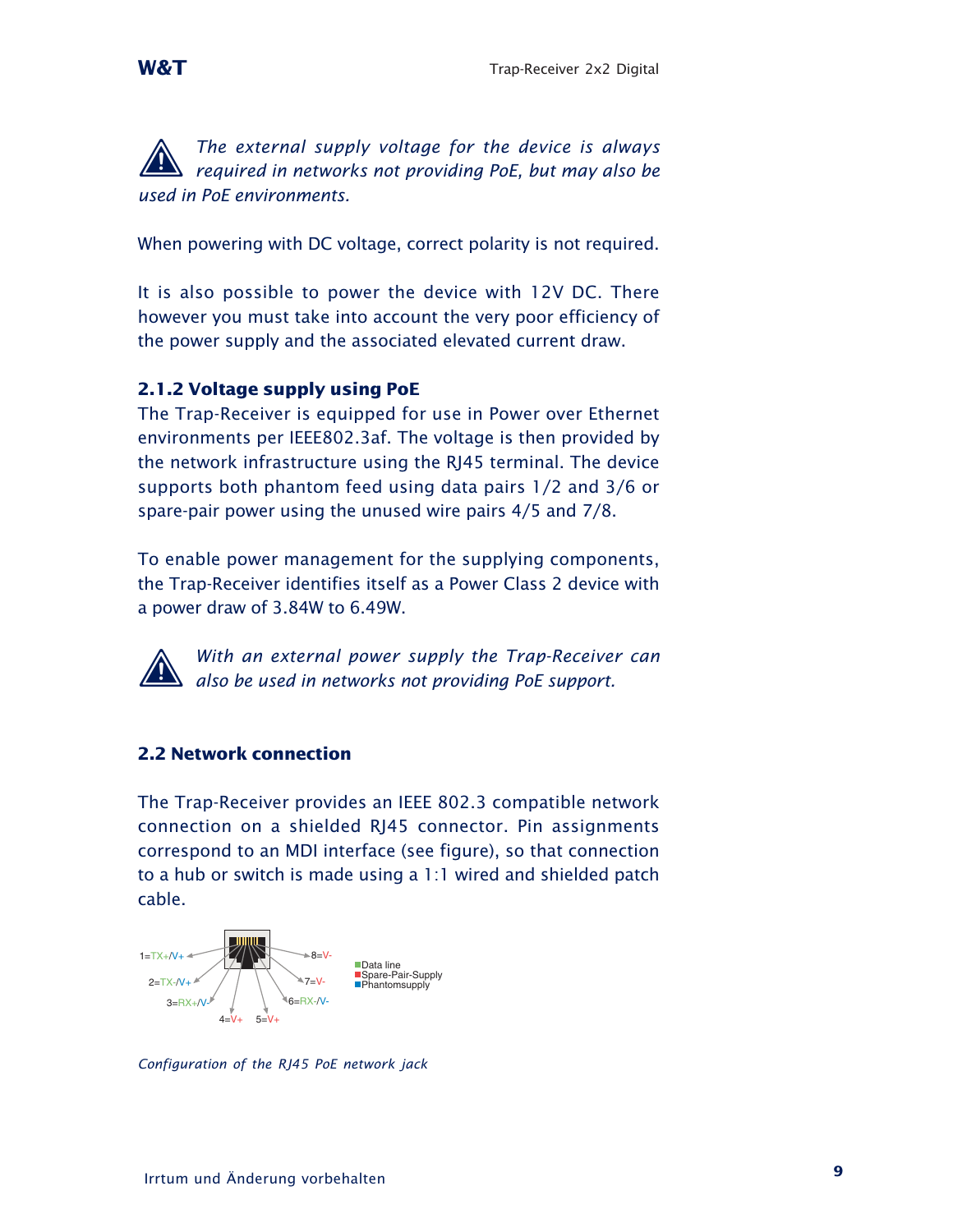The factory default setting for the Trap-Receiver on the network side is for Auto-Negotiation. Data transmission speed and duplex procedure are automatically negotiated with the connected switch/hub and set appropriately.

The network connection is galvanically isolated to 1kV with respect to the power supply as well as the digital IOs.

Thanks to the integrated Power over Ethernet technology, the device can be supplied with the necessary operating voltage through the network connection.

## **2.3 Wiring the inputs**

The permitted input voltage range is +/-30V with respect to reference ground.

The switching threshold of the inputs is  $8V + (-1V)$ . Lower voltages are recognized as an OFF or 0 signal. Voltages higher than 8V are evaluated by the Trap-Receiver as an ON or 1 signal. Input voltages between 7V and 9V should be avoided, since their meaning may be ambiguous.

The following wiring example shows how two inputs are controlled. It is important that both signals have the same reference ground.



*Controlling the two digital inputs*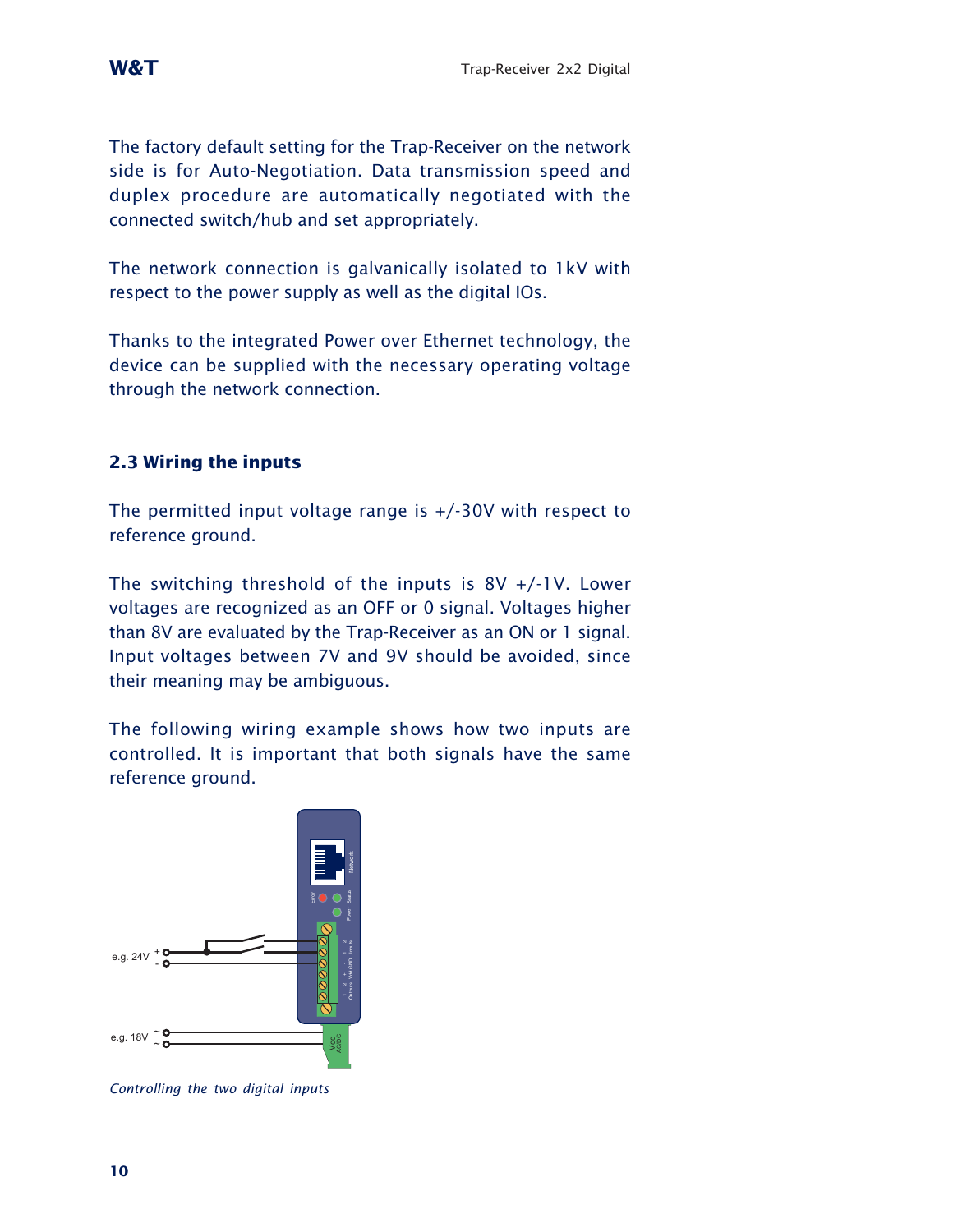If you need to use the inputs for monitoring the states of potential-free contacts, the supply voltage for the unit can also be used as the signal voltage. In this case you need to operate the Trap-Receiver with a DC voltage of 12V-30V.

## **2.4 Wiring the outputs**

The two Trap-Receiver outputs are current sourcing. The supply voltage for the outputs may be between 6V and 30V DC and is fed through the terminals Vdd and GND in the output terminal area. The maximum switching current per output is 500mA.

When the outputs are switched using an inductive load (e.g. a relay), a snubber diode should be used to protect them from damage.

The outputs also have thermal overload protection and are short-circuit protected.



*Output wiring with separate power supply*

When sizing the output supply voltage, the required current should be taken into account. If the device is powered by a 12V-30V external power supply whose capacity is also sufficient for supplying the consumers connected to the outputs, the output supply may likewise be connected to the device supply.



*The range of the device supply voltage exceeds the 1 range of the switchable output voltage. Use the device*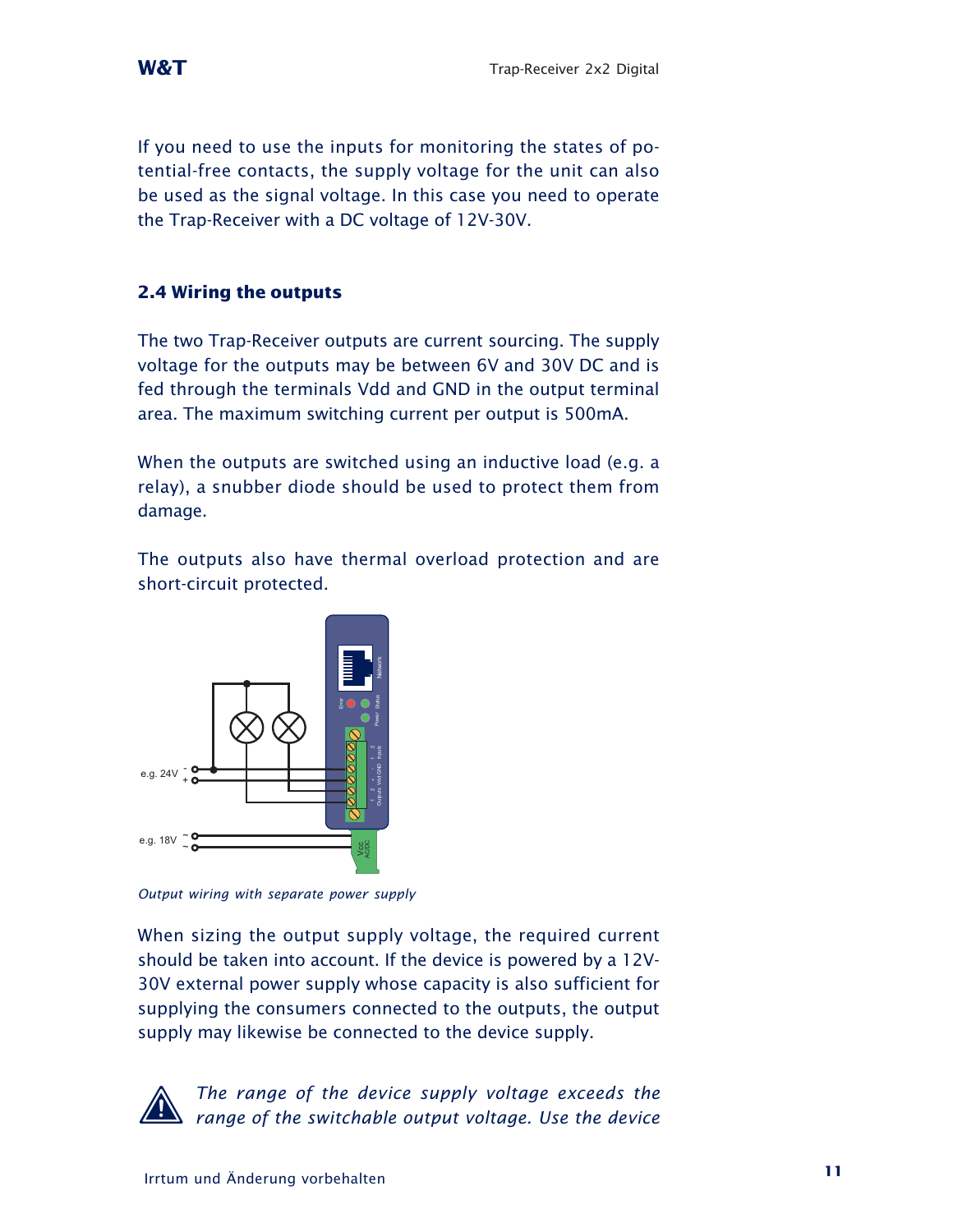*supply for supplying the outputs as well, but use no more than 30V for powering the device.*

In the configuration you can set up, to give the power supply of the Trap-Receiver directly to the terminals Vdd and GND. In this case an external supply for the IOs is not required. Powered internally, both outputs can drive 150mA as maximum.

## **2.5 Assigning the IP address using Wutility**

Once the hardware has been powered as described above using either PoE or an external power supply, the IP address required for operating in a TCP/IP network needs to be assigned. The necessary values (IP address, net mask, etc.) can be obtained from your system administrator.



*The assigned IP address must be unique within the 1 network.*

There are several ways to assign the IP address. To make the process as convenient as possible, we have developed the *WuTility* program, which you can download from our homepage *http://www.wut.de*. This procedure is described in the following. A summary of possible alternatives can be found in the Appendix to this manual.

Ensure that the PC you are assigning the IP address with is in the same subnet as the Trap-Receiver you are configuring. Both devices must be connected to the network.

At startup the *WuTility* automatically searches the local network for connected W&T network devices and displays them in an inventory list. The scan procedure can be repeated as often as desired by clicking on the *Scan* button.

Now select the Trap-Receiver from the displayed list. If you have more than one unconfigured W&T network devices in your network, you can use the MAC address to create the relationship between list entry and terminal device: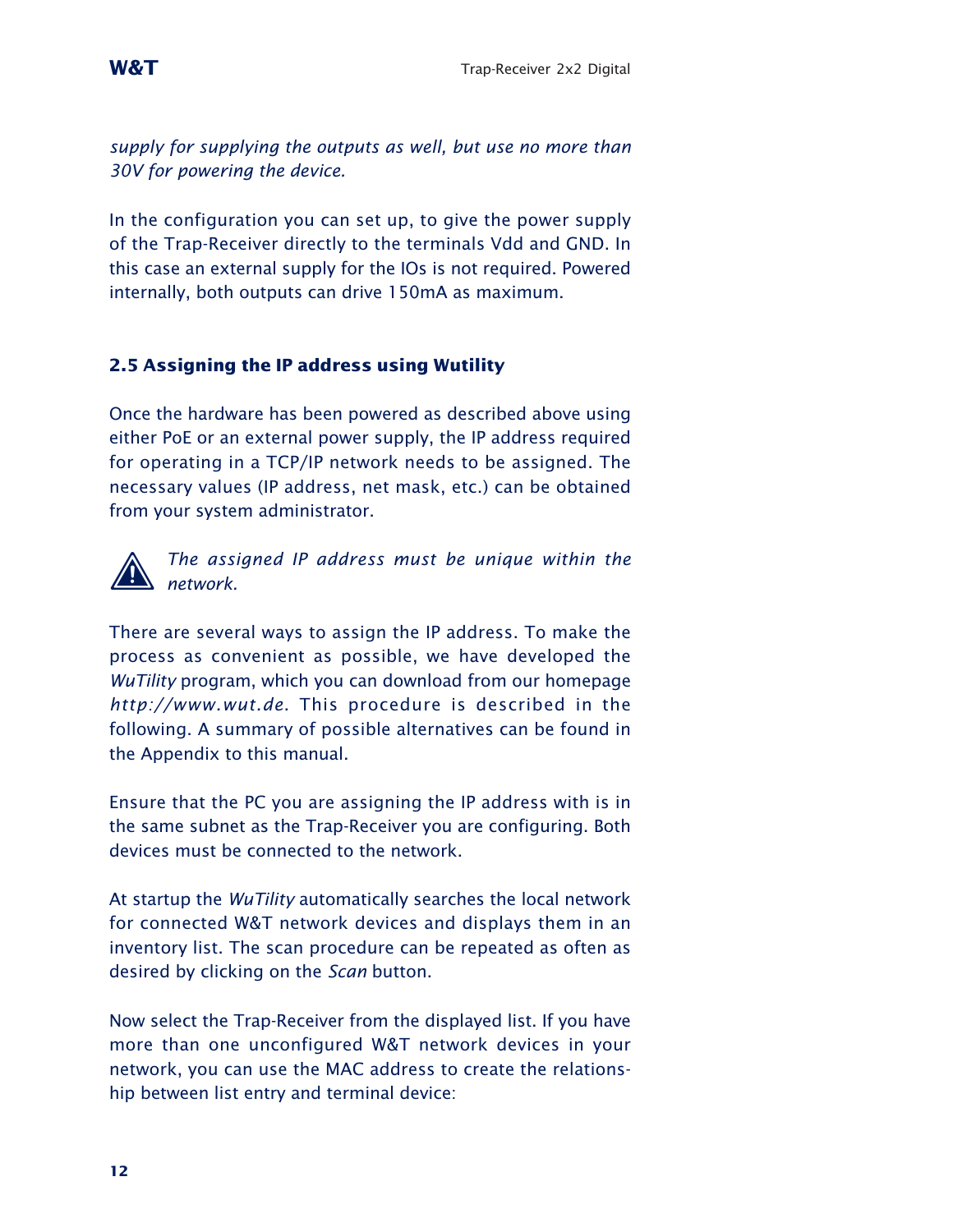|       |               | <b>EX Unbenannt - WuTility</b> |            |    |                                  |               |        |                      |           |
|-------|---------------|--------------------------------|------------|----|----------------------------------|---------------|--------|----------------------|-----------|
| Datei | Gerät         | Konfiguration                  |            |    | Firmware Optionen                | Hilfe         |        |                      |           |
|       |               | £                              | ы          |    | $(\langle \cdot, \cdot \rangle)$ |               | 트      | 的形                   |           |
| Neu   |               | Öffnen                         | Speichern  |    | Scannen                          | IP-Adresse    | Telnet | Browser              | Firmware. |
|       |               | Ethernet-Adresse               | IP-Adresse |    | HTTP-Port                        | Produktnummer |        | Produktname          | Version   |
|       | 00c03d:01fd10 |                                | 0.0.0.0    | 80 |                                  | #57606        |        | Com-Server Highspeed | 1.45      |

*WuTility with found W&T network device*

Use the button *IP address* to go to the configuration dialog box. There you enter the desired network parameters for the device. Confirm your entry by clicking on the *Next* button:

| Neues Gerät: Netzwerkparameter festlegen    |                                                                                                                                                                                                                                                                                                                           | $\vert x \vert$ |
|---------------------------------------------|---------------------------------------------------------------------------------------------------------------------------------------------------------------------------------------------------------------------------------------------------------------------------------------------------------------------------|-----------------|
| IP-Adresse (muss eindeutig sein):           | Adressbereich:                                                                                                                                                                                                                                                                                                            |                 |
| $172 - 16 - 232 - 26$                       | Netzwerk #0                                                                                                                                                                                                                                                                                                               |                 |
| Diese Adresse ist möglicherweise noch frei. |                                                                                                                                                                                                                                                                                                                           |                 |
| Vorsicht                                    |                                                                                                                                                                                                                                                                                                                           |                 |
| Netzwerk-Administrator                      | In einem TCP/IP-Netzwerk dürfen niemals zwei Geräte die gleiche IP-Adresse haben.<br>Vergewissern Sie sich, dass die oben eingegebene IP-Adresse niemand anders<br>zugeteilt wurde und dass sie auch nicht Teil eines DHCP-Adresspools ist.<br>Wenn Sie bezüglich verfügbarer IP-Adressen unsicher sind, fragen Sie ihren |                 |
| Subnetzmaske:                               | Vorgabe                                                                                                                                                                                                                                                                                                                   |                 |
| 255 255 255 0                               | Windows-Netzwerk                                                                                                                                                                                                                                                                                                          |                 |
| Standardgateway:<br>172 . 16 . 232 . 252    |                                                                                                                                                                                                                                                                                                                           |                 |
|                                             | Weiter ><br>Abbrechen<br>< Zurück                                                                                                                                                                                                                                                                                         |                 |

*Configuration dialog box for network parameters*

In the following window you can activate the BOOTP or DHCP client of the device for automatic IP address assigning: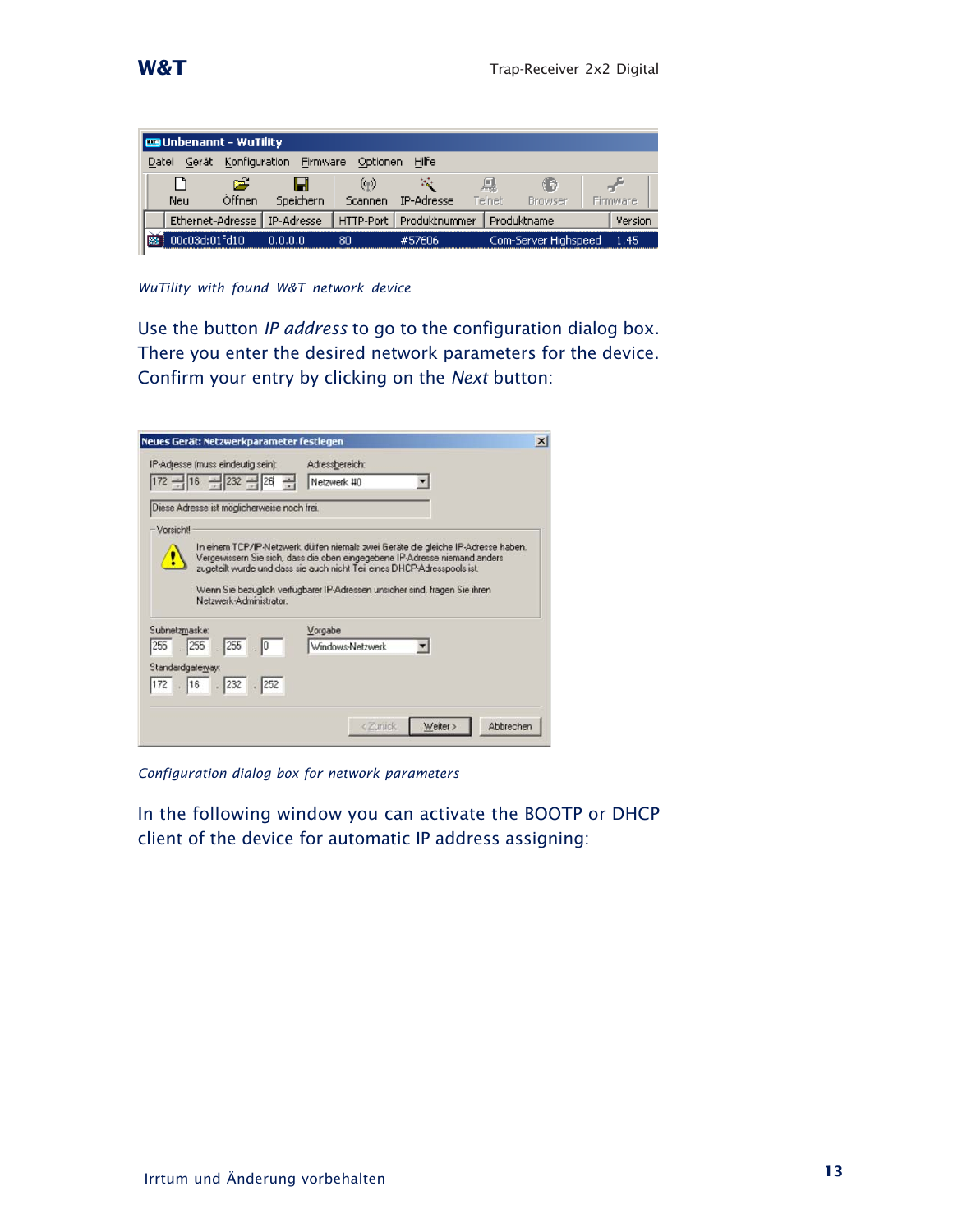|               |                              | Neues Gerät: erweiterte Optionen                |                                                                                                                                                                                     |  |
|---------------|------------------------------|-------------------------------------------------|-------------------------------------------------------------------------------------------------------------------------------------------------------------------------------------|--|
|               | Automatische Adresszuweisung |                                                 |                                                                                                                                                                                     |  |
| $\bullet$ aus |                              | C BootP C DHCP                                  |                                                                                                                                                                                     |  |
|               |                              | sondern diese Adresse auch nachträglich ändern. | Automatische Adresszuweisung findet wenn, dann bei jedem Neustart Ihres Gerätes statt. Ein<br>BootP- bzw. DHCP-Server kann dem Gerät also nicht nur erstmals eine Adresse zuweisen, |  |
|               | besser, sie auszuschalten.   |                                                 | Wenn Sie nicht sicher sind, ob Sie diese Option tatsächlich benötigen, ist es normalerweise                                                                                         |  |
|               |                              |                                                 |                                                                                                                                                                                     |  |
|               |                              |                                                 |                                                                                                                                                                                     |  |
|               |                              |                                                 |                                                                                                                                                                                     |  |
|               |                              |                                                 |                                                                                                                                                                                     |  |
|               |                              |                                                 |                                                                                                                                                                                     |  |
|               |                              |                                                 |                                                                                                                                                                                     |  |
|               |                              |                                                 |                                                                                                                                                                                     |  |

*Configuration dialog box for address assigning*

By clicking on the *Next* button the Trap-Receiver is assigned the entered network parameters. All the columns of the inventory list in *WuTility* are filled with information. Clicking on the *Browser* button opens your standard browser and you can see the start page for the device.

## **2.6 Automatic IP address assignment**

Many networks use either DHCP (Dynamic Host Configuration Protocol) or its predecessor BOOTP, described in the following section, for centralized and dynamic assignment of the network parameters. The factory default setting is for DHCP activated in your Trap-Receiver, so that all you need to do in network environments with dynamic IP address assignment is connect the device to the network. The following parameters can be assigned using DHCP:

- **P** IP address
- **No. Subnet mask**
- **B** Gateway
- **DNS** server
- **Lease-Time**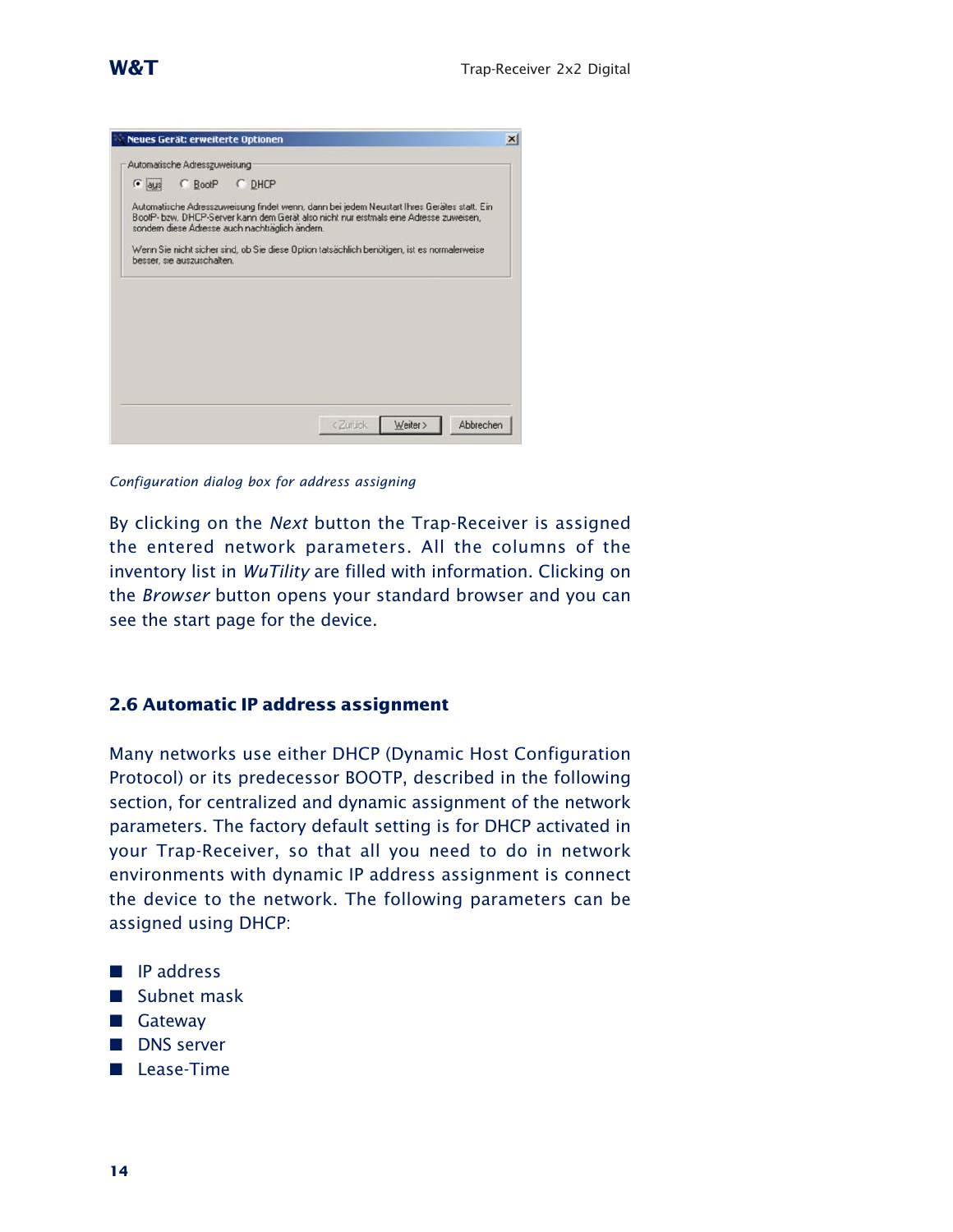*To prevent unintended address assignments or address 1 changes, we recommending deactivating DHCP and BOOTP/RARP unless they are expressly used in the respective network environment. W&T network devices with incorrectly assigned IP addresses may be subsequently reconfigured using the WuTility.*

## **2.6.1 Activating/deactivating assignment procedures**

The factory default setting is for DHCP activated. The following options are available for deactivating, specifying a different assignment procedure or for reactivating at a later time:

- **WuTility:** In the inventory list select the desired Trap-Receiver and click on the *IP-Address* button. In the first dialog box you enter the network parameters you want to assign and confirm by clicking on *Next*. In the following dialog box activate the desired protocol for automatic IP address assigning or turn this option off there. Click on *Next* to apply the configured parameters to the device.
- . **Web-Based Management:** Using Web-Based Management you can alternatingly activate the protocols or deactivate both of them. For detailed information please refer to the section *Assigning the basic network parameters*.

## **2.6.2 System name**

In order to support any later automated updating of the DNS system by the DHCP server, the Trap-Receiver identifies itself within DHCP with its system name. The factory set name is *Trap-Receiver 2x2 Digital-* followed by the last three places in the Ethernet address. For example, the factory set system name of an Trap-Receiver having Ethernet address 00:c0:3d:01:02:03 is *Trap-Receiver 2x2 Digital-010203*. The system name of the device can be changed using Web-Based Management.

#### **2.6.3 Lease-Time**

The lease time determined and conveyed by the DHCP server specifies the time of validity of the assigned IP address. After half the lease time has expired the Trap-Receiver attempts to extend the validity or update the address. If this is not possible by the time the lease time expires, for example because the DHCP server is no longer accessible, the Trap-Receiver deletes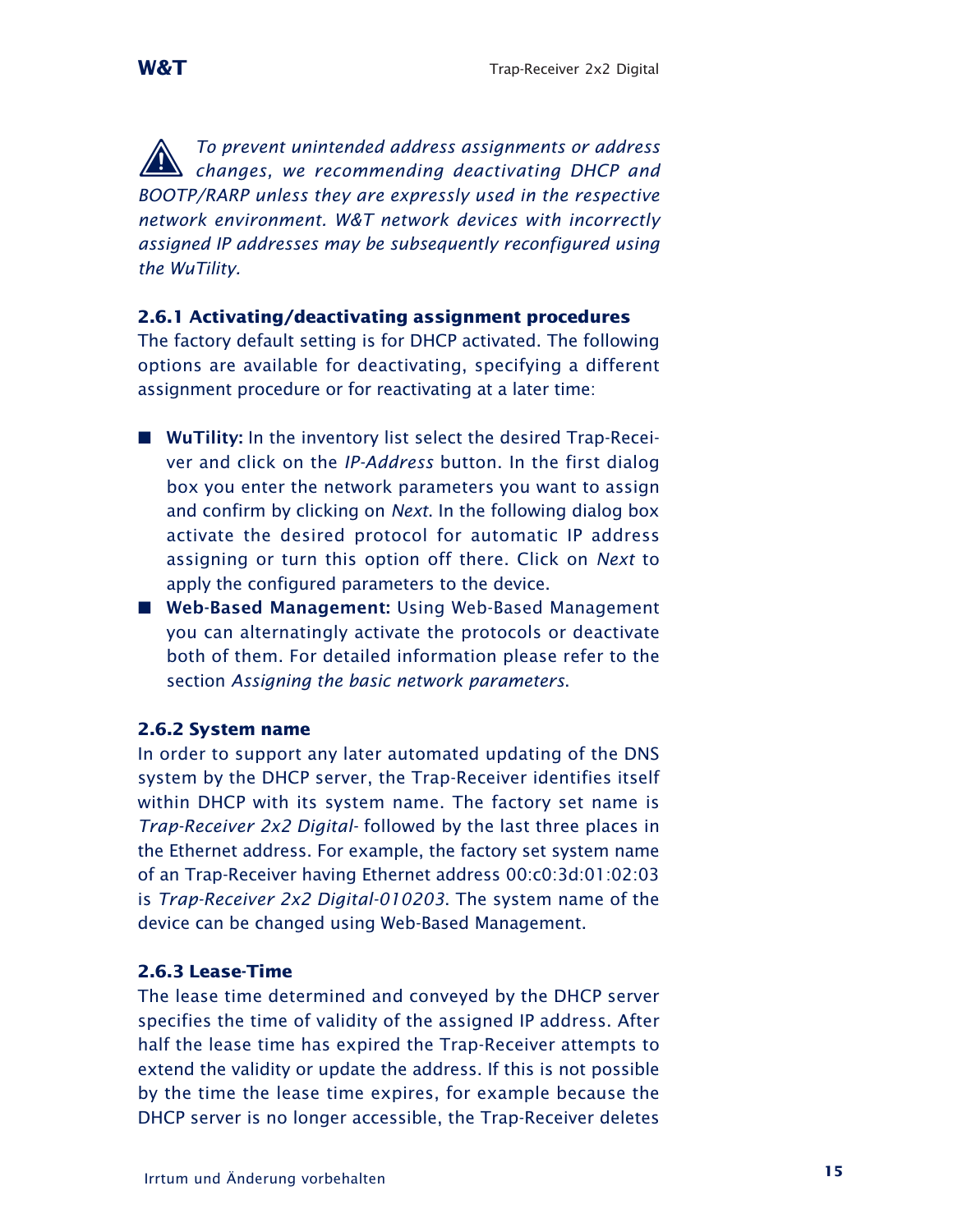its IP address and starts a cyclical search for alternate DHCP servers in order to assign a new IP address.

If DHCP is activated, the remaining lease time together with the current IP address in the menu branch

Home >> Doc >> Property

is displayed in seconds.

*If after the assigned lease time has expired the DHCP 1 server cannot be reached, the Trap-Receiver deletes its IP address. All existing TCP and UDP connections between the device and other network devices are interrupted by this action. To prevent situations of this type, we recommend configuring the lease time in the DHCP server for infinite if possible.*

#### **2.6.4 Reserved IP addresses**

The Trap-Receiver provides services which other devices (clients) in the network can make use of as needed. To open a connection they of course need the current IP address of the Trap-Receiver, so that in these application cases it makes sense to reserve a particular IP address for the Trap-Receiver on the DHCP server. As a rule this is done by linking the IP address to the worldwide unique Ethernet address of the device which can be found on the housing sticker.



*Ethernet address on sticker on the side of the housing*

## **2.6.5 Dynamic IP addresses**

Fully dynamic IP address assignment, whereby the Trap-Receiver receives a different IP address each time it restarts or after the lease time has expired, only makes sense in network environments having automatic cross-connection between the DHCP and DNS services. In other words: When assigning a new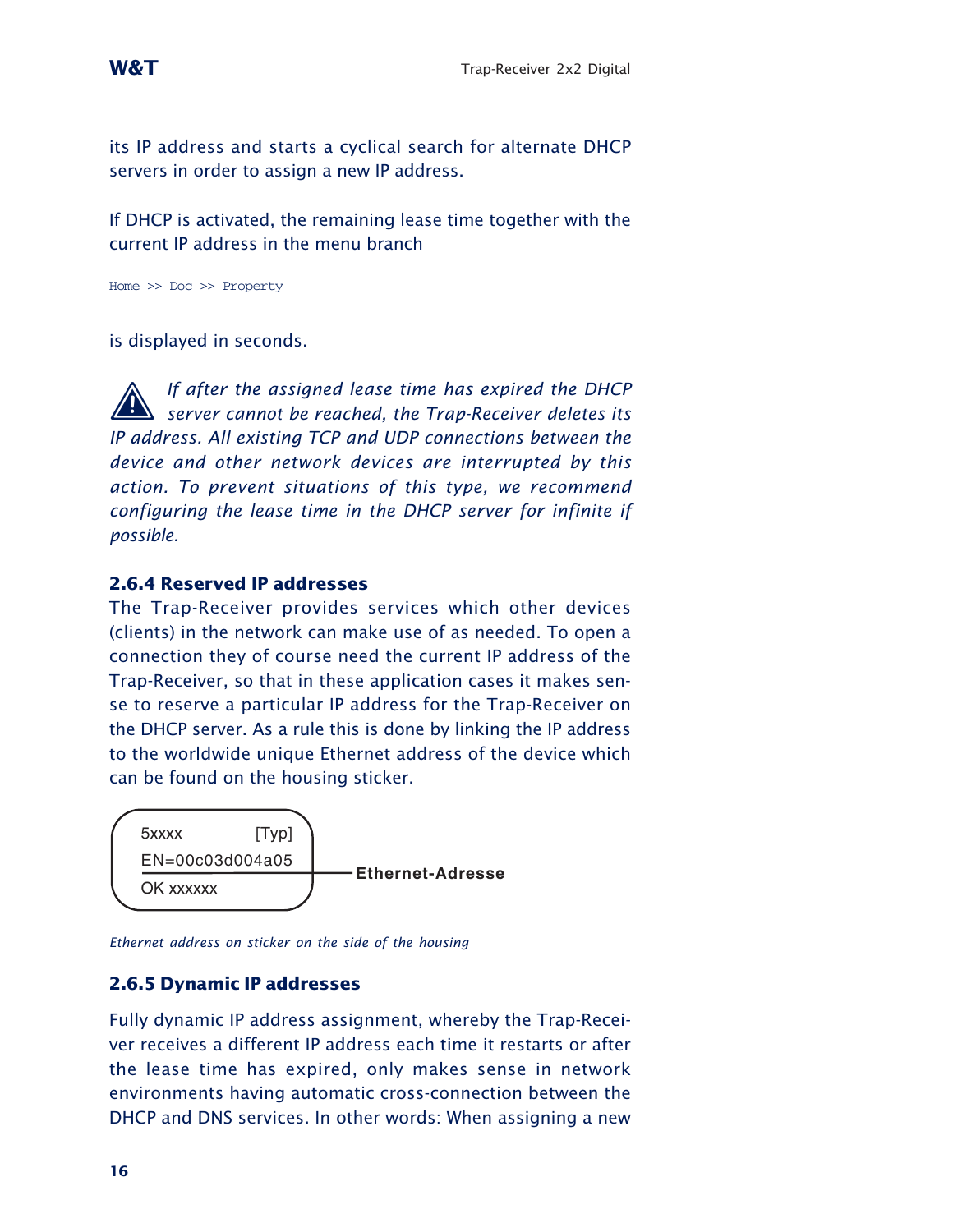IP address to the device, the DHCP server then automatically updates the DNS system as well. The new IP address is associated with the respective domain name. For detailed information concerning your network environment, refer to your system administrator when in doubt.

For time server queries, sending of e-mails or other client applications where the device actively searches for the connection to server services in the network, dynamic IP addresses can also be used.

## **2.7 Assigning the basic network parameters**

Open the start page of the Trap-Receiver by entering the IP address in the address bar of your browser and use the link *Show menu* to show the configuration menu of the device. Alternately you can also open the address

http://<IP address of the Trap-Receiver>/index.htm

Here the configuration menu is already visible and does not have to be manually shown.

Select the menu item *Config/Login*.

You are now prompted to enter a password. By default no password is assigned, so that you can simply click on the *Login* button without entering a password. You are now logged in with administrator rights.

On the next page select the configuration path using the profiles.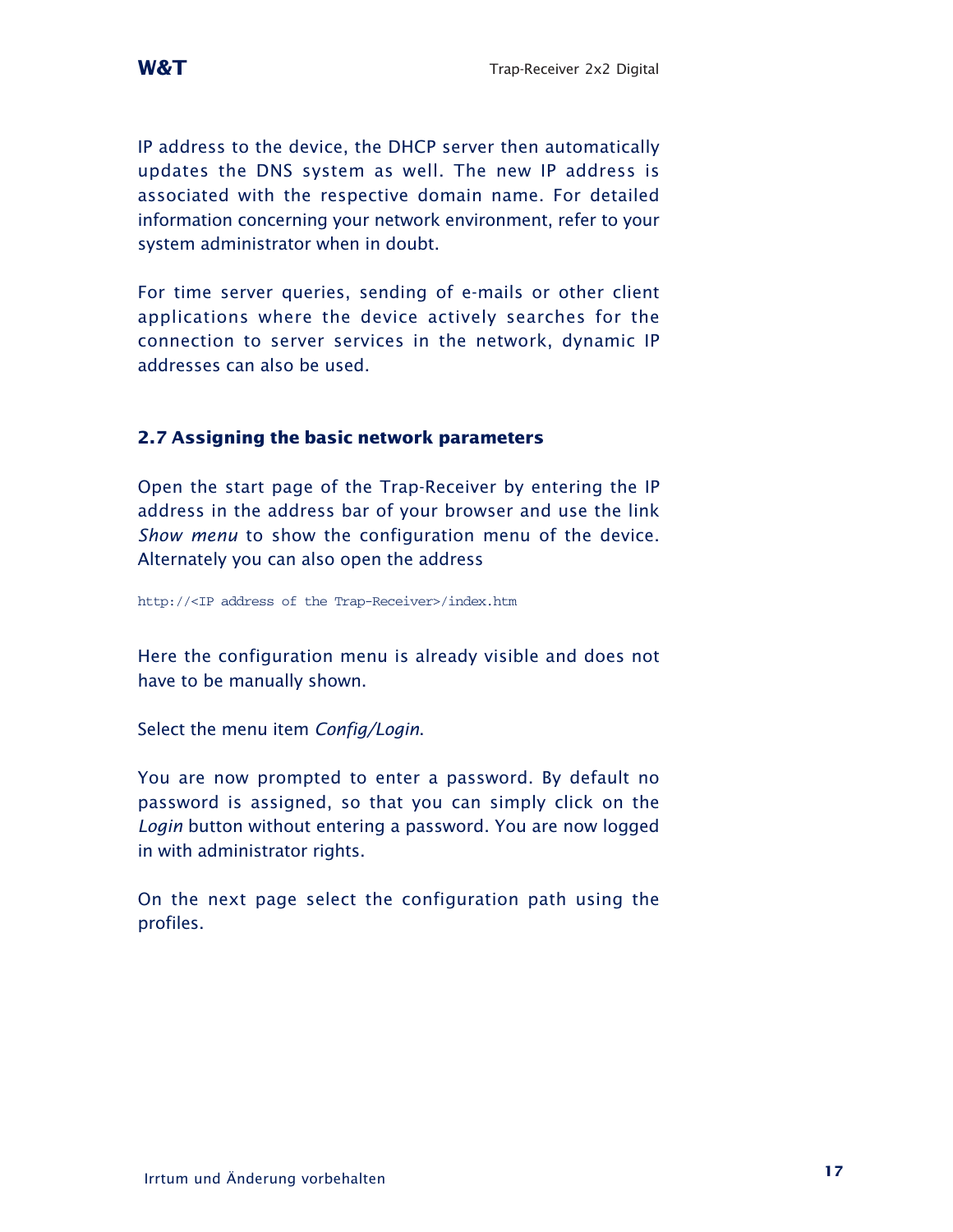J.

Login Rights: Admin Navigate with the tree on the left side. Avoid the use of the buttons "Next"and "Back" of your browser, this might cancel your changes of configuration data.

| ırt modo |
|----------|

*Selection for profiles or Expert mode*

Select the profile *Basic network parameter* and click on the *Highlight Profile* button.

| Config >> Session Control >> Profiles >> Profiles |                                                                                                                                              |  |  |  |
|---------------------------------------------------|----------------------------------------------------------------------------------------------------------------------------------------------|--|--|--|
|                                                   | <b>Profiles :</b> Select a matching profile and press 'Tomporary Storage'.<br>All corresponding entries of this profile will be highlighted. |  |  |  |
|                                                   | Select the highlighted entries in the menu tree on the left side.<br>$\odot$ No profile (expert mode)                                        |  |  |  |
|                                                   |                                                                                                                                              |  |  |  |

**Basic configuartion:** ◯ Basic network parameter O Configuration of port and device name O Local clock settings ◯ Automatic clock settings with the network time service

#### **Alarm action:**

- O Local alarm
- Alarm via E-Mail
- SNMP incl. alarm via trap
- Syslog messages incl. alarm
- O Alarm via FTP (client mode)

Highlight Profile

*Profile selection*

The device now shows the necessary menu items highlighted in blue which need to be edited for configuring the selected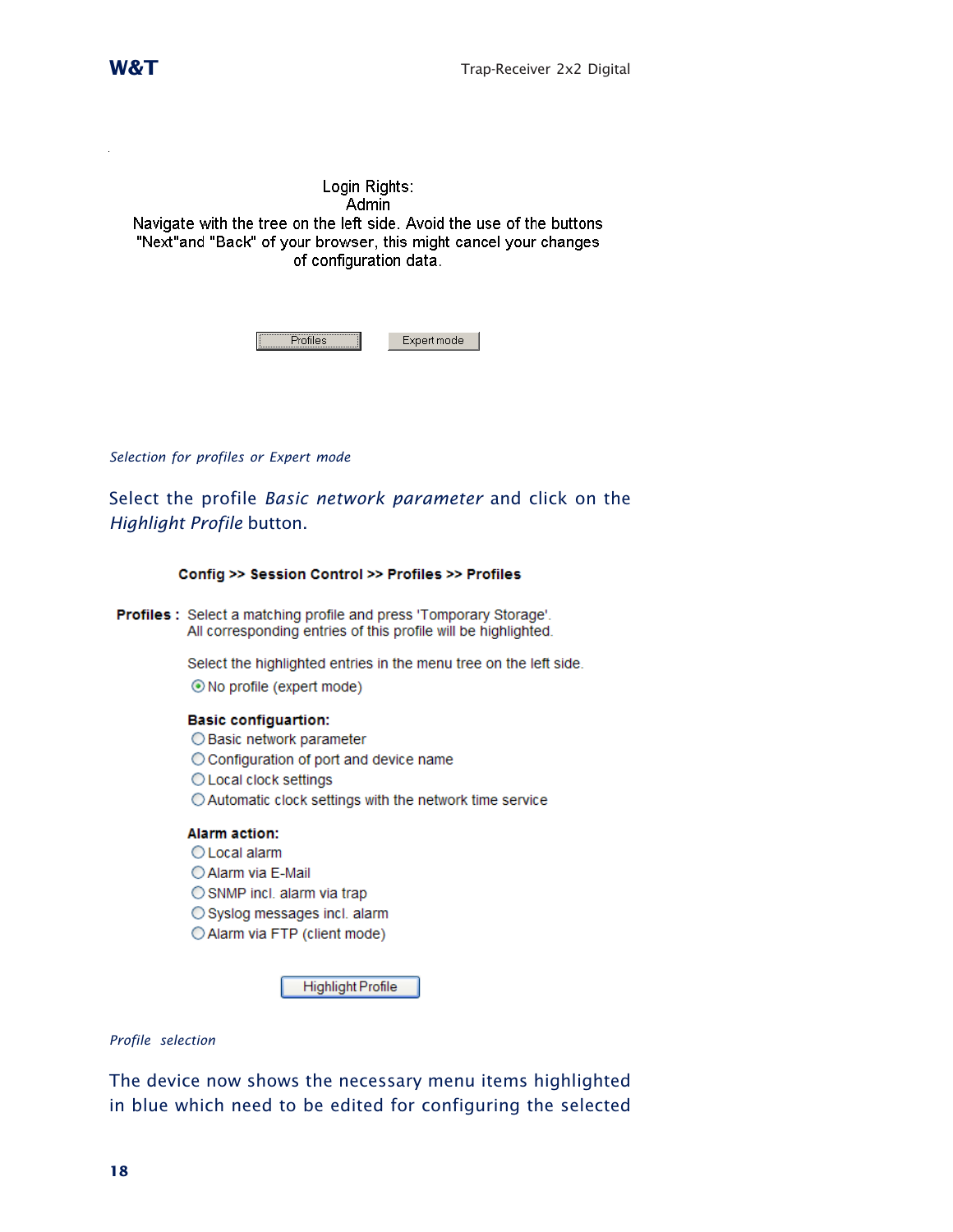profile. Save or cancel changes using the red highlighted menu items *Logout* and *Profiles*, or display a new profile for further configuring the Trap-Receiver.

First edit *Network* and then logout using *LogOut*. On the following page enter all the required network parameters and accept them by clicking on the *Save* button.

| IP Addr :            | 10.40.27.50                                                                                                                                                                                 |
|----------------------|---------------------------------------------------------------------------------------------------------------------------------------------------------------------------------------------|
| <b>Subnet Mask:</b>  | 255.255.0.0                                                                                                                                                                                 |
| Gateway:             | 10.40.250.252                                                                                                                                                                               |
| <b>BOOTP Client:</b> | BOOTP or DHCP can only be used if the respective entry<br>on the DHCP server assigns a reserved IP address.<br>Important: If you are in doubt, uncheck 'BOOTP enable'<br>and 'DHCP enable'. |
|                      | <b>⊙</b> STATIC                                                                                                                                                                             |
|                      | C BOOTP enable                                                                                                                                                                              |
|                      | O DHCP enable                                                                                                                                                                               |
| <b>DnsServer1:</b>   | IP address of DNS server (format xxx.xxx.xxx.xxx)                                                                                                                                           |
| <b>DnsServer2:</b>   | IP address of DNS server (format xxx.xxx.xxx.xxx)                                                                                                                                           |
|                      |                                                                                                                                                                                             |
|                      | Keep Alive Time: Checking of established connections without any data traffic.<br>Interval in seconds.<br>lo.                                                                               |
|                      | Free memory: 38238 bytes                                                                                                                                                                    |
|                      | Temporary Storage<br>Undo<br>Logout                                                                                                                                                         |

#### Config >> Device >> Basic Settings >> Network

#### *Network configuration*

The *Logout* button ends the configuration procedure and saves the changes in the device.

Then clicking on the *Save* button saves your settings in the device and ends the configuration session. If network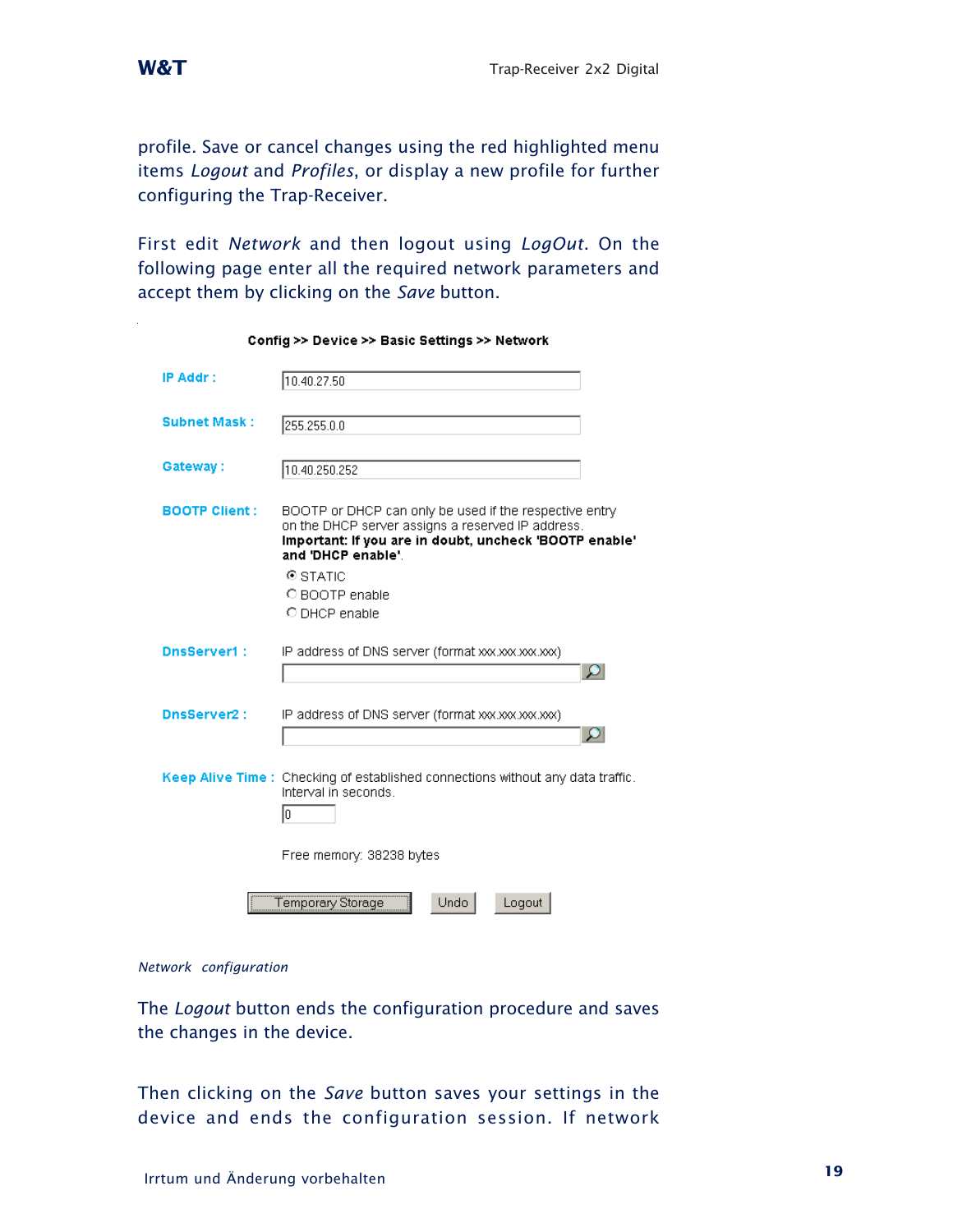

parameters were changed during the session, the device automatically restarts itself to apply the changed values.

| Config >> Session Control >> LogOut                                     |  |
|-------------------------------------------------------------------------|--|
| Save new configuration<br>Save                                          |  |
| Exit without saving<br>Abort                                            |  |
| Restore Factory Defaults                                                |  |
| <b>Restore Defaults</b>                                                 |  |
| Open port for an update from a non-Windows system<br>Manual TFTP Update |  |
|                                                                         |  |
| Reset without saving                                                    |  |
| Hardware Reset                                                          |  |

*Logout options*

The device is now ready to use in your network. Again use the profiles for additional configurations and continue through the configuration process.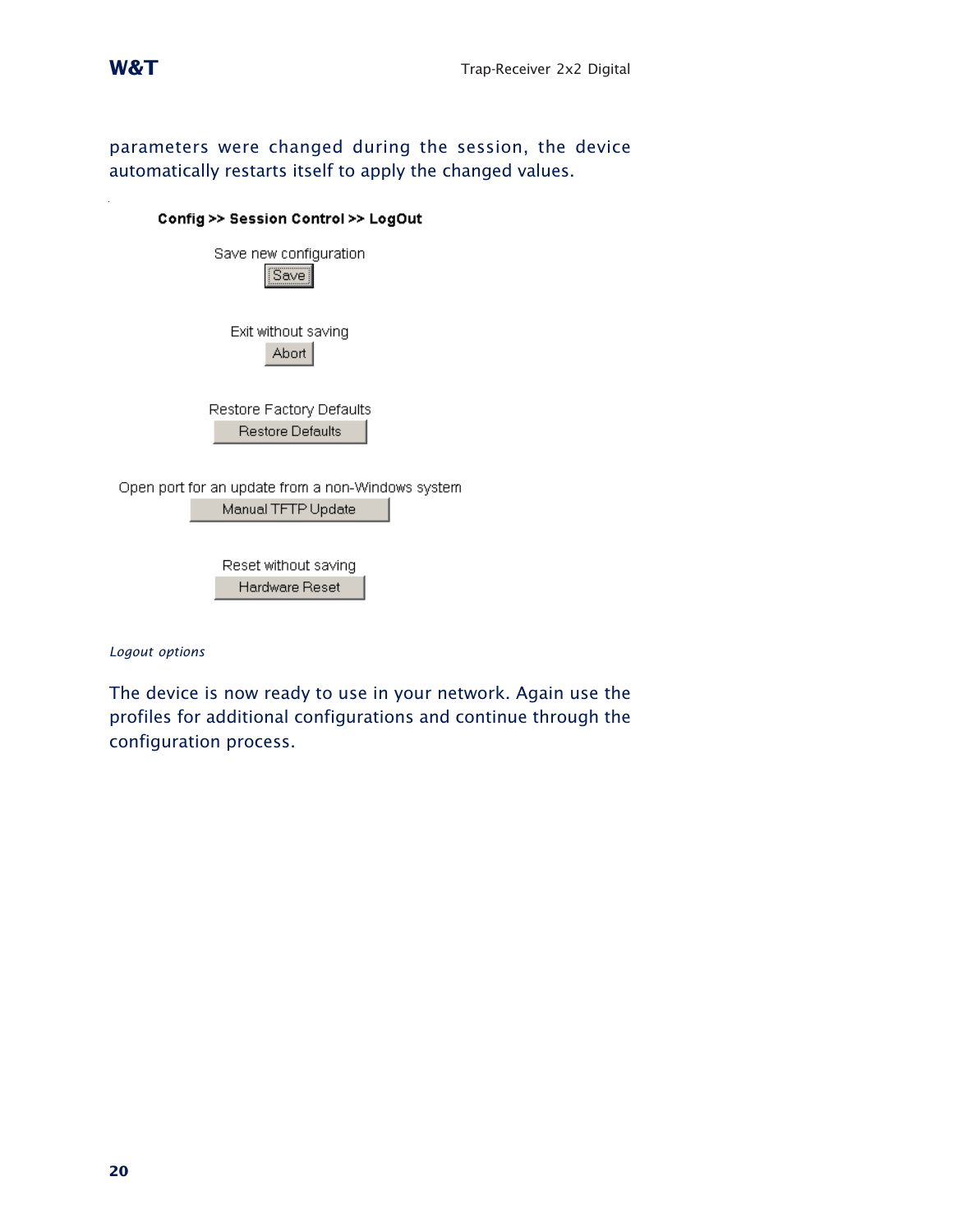#### **3 Operation and Monitoring from the Browser**

Once the Trap-Receiver has been configured with the required basic network parameters and connected to the network, you may further configure and operate/monitor the device from your browser.

#### **3.1 Addresses**

There are four pages which you can directly address from the browser. In the following the URLs are briefly explained and listed.

The homepage automatically refreshes to show the status of the configured alarms:

http://<IP address of the Trap-Receiver>/home.htm

The following link opens the homepage, as described above, along with the configuration menu:

http://<IP address of the Trap-Receiver>/index.htm

On the user-page the user-defined website is displayed:

http://<IP address of the Trap-Receiver>/user.htm

Diagnostics messages can be retrieved at the following address:

http://<IP address of the Trap-Receiver>/diag.htm

#### **3.2 Homepage**

The homepage, which can be opened using address

http://<IP address of the Trap-Receiver>/home.htm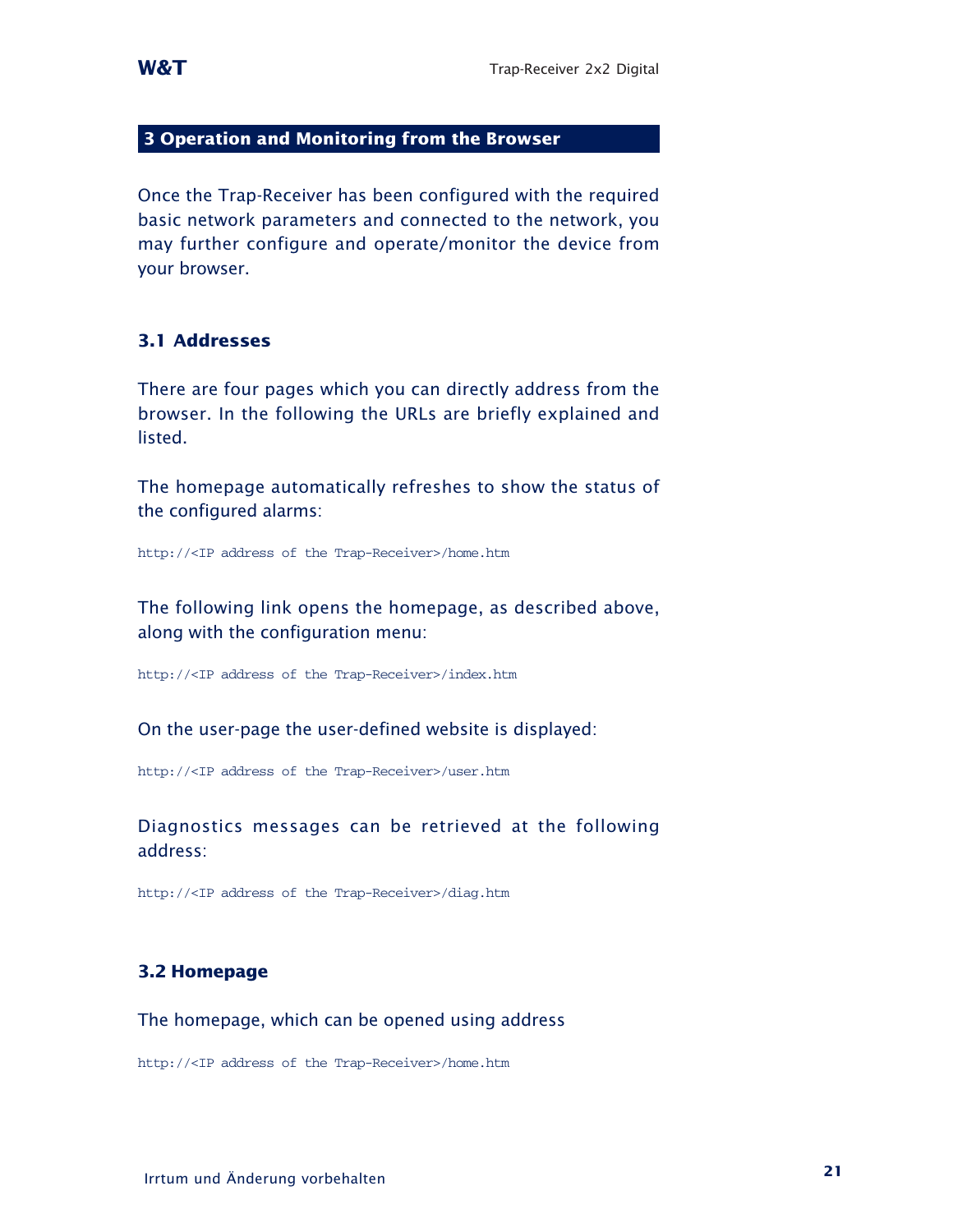- ...provides an overview of all received SNMP-Traps, Syslog-Messages and configured actions
- $\blacksquare$  ...shows all user defined buttons and the state of the IOs

At the top left of the screen you will find links used to display the configuration and for navigating to the other main page. There you can also use control elements to log in.

The displayed information is refreshed once a second. This is done automatically without user intervention. The time of the last update is shown beside the heading *Ticker*. The time shown there is the system time of the Trap-Receiver. If the time is followed by an asterisk, the system clock of the device is synchronized with the time server set in the configuration.

Below the update time is a message box which summarizes all received SNMP-Traps and Syslog-Messages.

The main component of the homepage is the overview of the configured alarms, shown below the Ticker. The table provides the following information for each alarm:

- Symbolic name which can be assigned from the configuration menu.
- $\blacksquare$  Information about the last event, concerning the alarm.

On this page are also overviews which display the user defined buttons and the IO-staes of the terminals.

## **3.3 User page**

The user can upload an own HTML-page, which is then shown on the user-page. The uploaded file must start with:

<user.htm>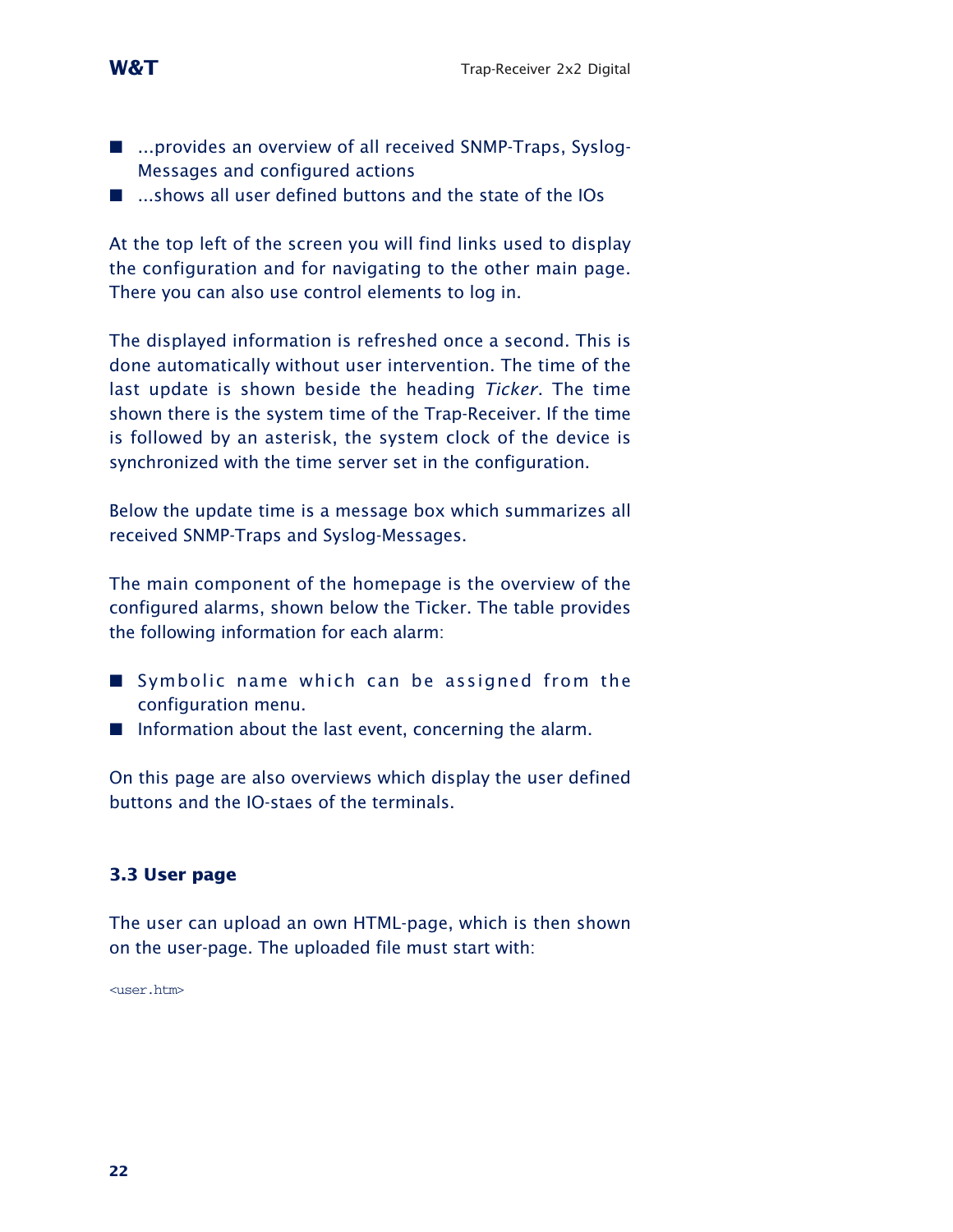## **3.4 Hiding and showing the configuration menu**

If the configuration menu is not visible, the page *home.htm* in the upper left corner provide the link *Show menu* for making the menu tree visible.

The link for hiding the configuration menu is then only visible beneath the menu tree if *home.htm* is shown in the right section of the browser. Otherwise a configuration page is displayed which provides information about a running configuration process. This requires access to the complete menu tree, which is why hiding the menu is not supported at this point.

## **3.5 Login and Logout**

Depending on the login, the Trap-Receiver distinguishes between three different access levels:

- *Default User*: Every user who accesses the device without a password has this status initially. The status of the Trap-Receiver can now be read out and displayed. Operating user defined buttons or changing the configuration is however not possible.
- **A** Administrator: The administrator password provides full access to the device.
- **Deparator:** Operator access rights are limited to the user defined buttons, changing the alarm outputs and changing the device time and language.

Regardless of the access level, each operator is able to read out accumulated errors from the diagnostics page and view device information under the *Doc* heading.

The more access rights a user has, the more complete the menu tree. Items not available based on the login are hidden.

A login can be done either using the dialog in the upper rightcorner on the *home.htm* page or using the sub-item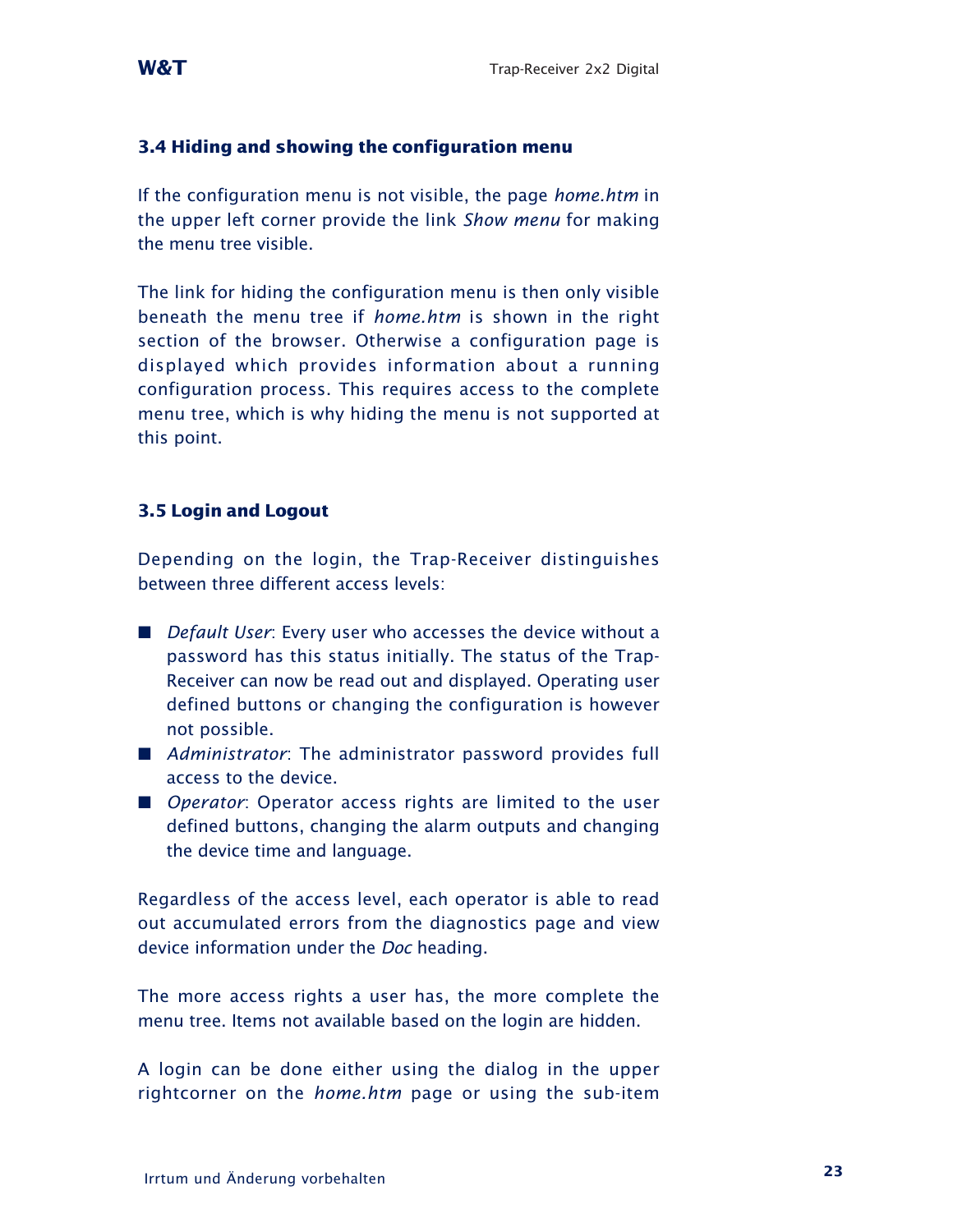*Config/Login* from the menu tree. The dialog box on the homepage is then only visible if the menu tree is hidden.

| $B \cdot A \times B$ |                   |  |
|----------------------|-------------------|--|
| &k=0&                | Wechseln zu Links |  |
|                      |                   |  |
| Password:            |                   |  |
|                      |                   |  |

*Login dialog on the homepage*

*It makes no difference where login is done. But if the 1 configuration of the device was changed, logout must be done from the "Logout" page in the menu tree. If you log out from the homepage, the changes you made are lost.*

A login with administrator rights can overwrite an already existing login. In this case the user is prompted during the login to accept the existing login.



*Prompt on the homepage for accepting an existing login*

A login is rejected if an incorrect password is entered or if you attempt to overwrite an existing login using insufficient access rights.



*Message for rejected login on the homepage*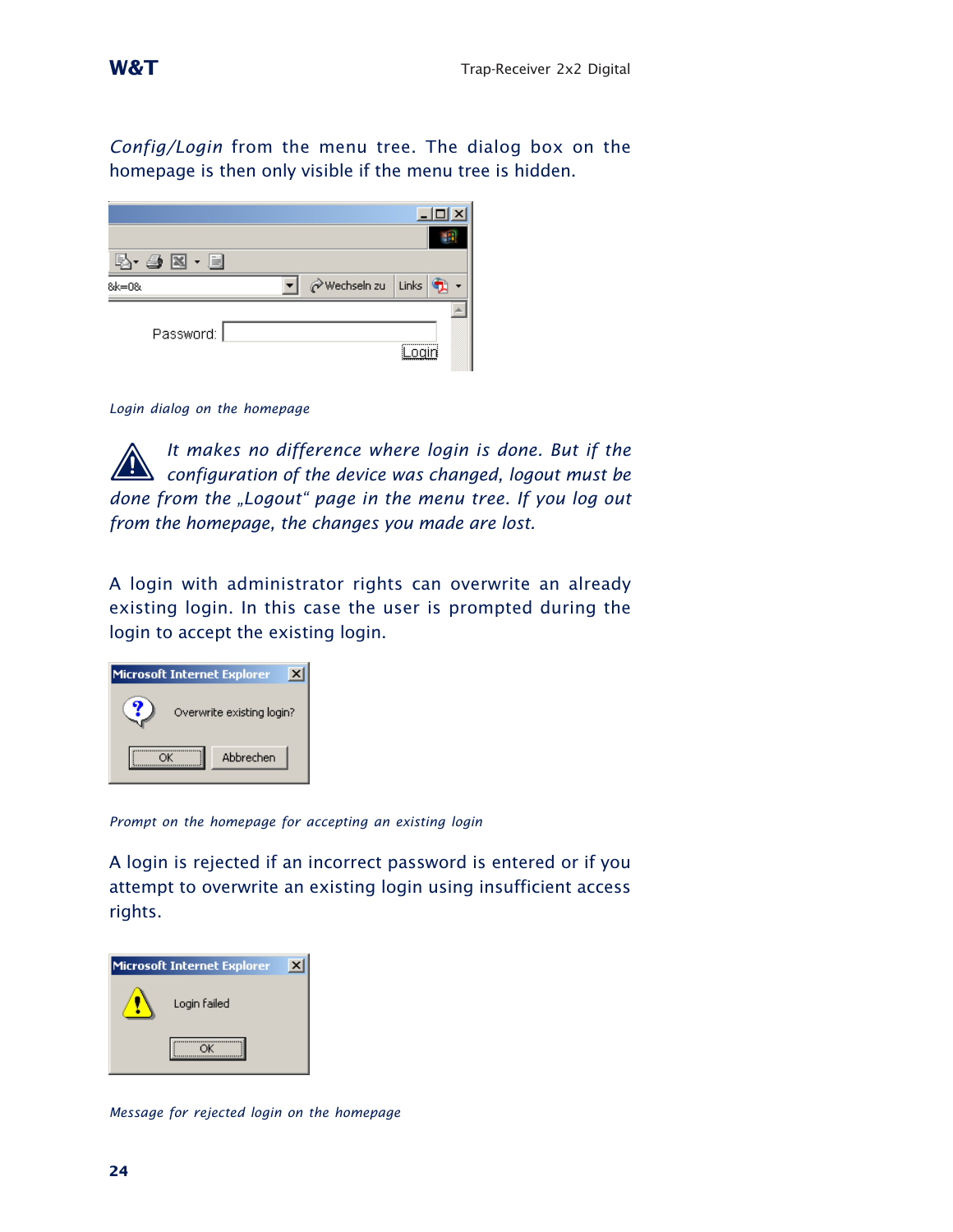The entered password is hashed, using the MD5-algorithm (derived from RSA Data Security, Inc. MD5 Message Digest Algorithm), and send secure.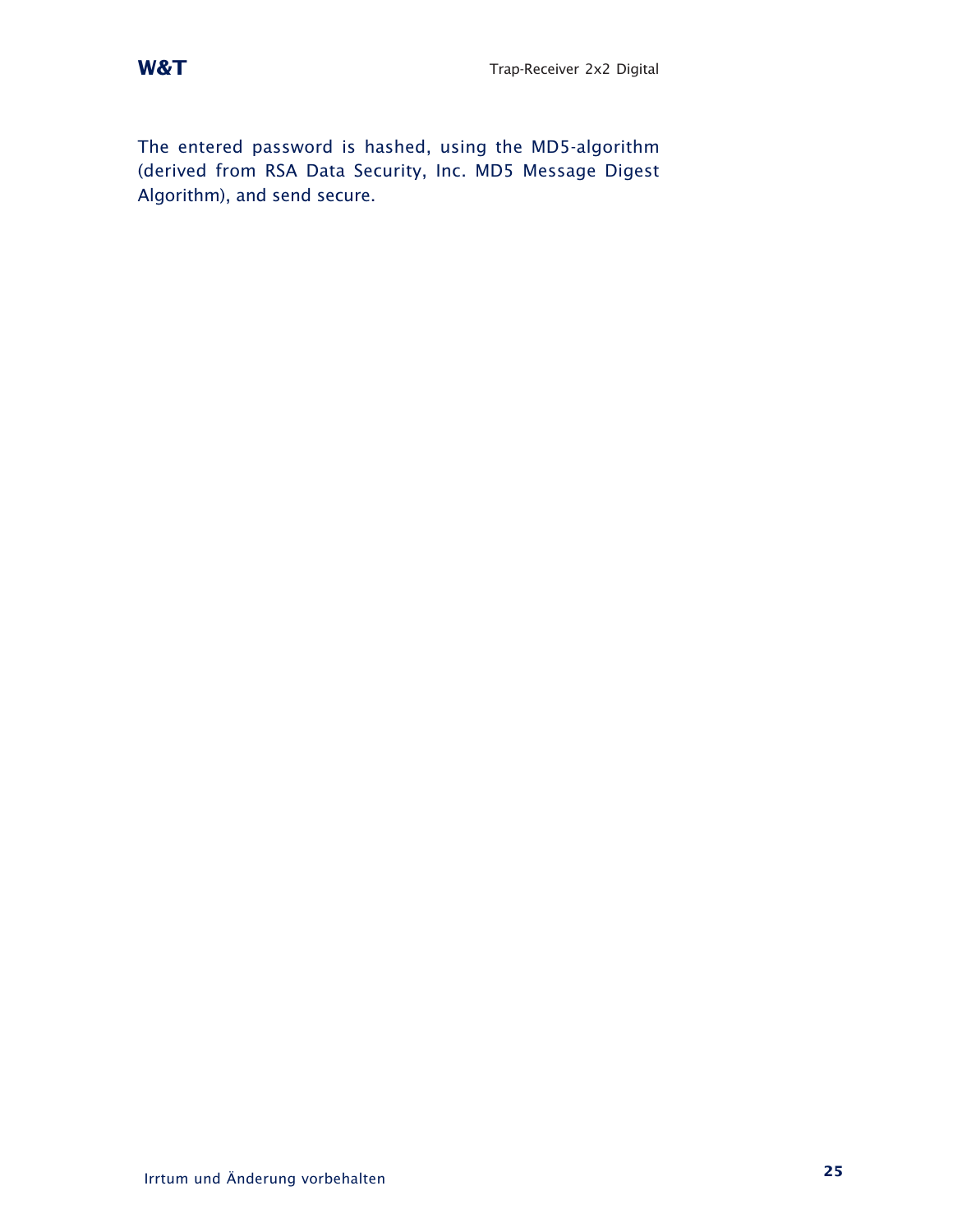#### **4 Basic Settings**

#### **4.1 Language**

You can use the configuration menu to specify the system language. This can be done either using the flag link below the configuration menu, or navigate to:

Config >> Device >> Basic Settings >> Language



*Flag link below the configuration menu*

On the opened page select the desired language and save you change by clicking on *Temporary Storage*.



*Language selection*



*Changing the language requires operator or admini- 1 strator rights.*

## **4.2 Text**

From the configuration menu open the page

Config >> Device >> Text

to edit the following texts: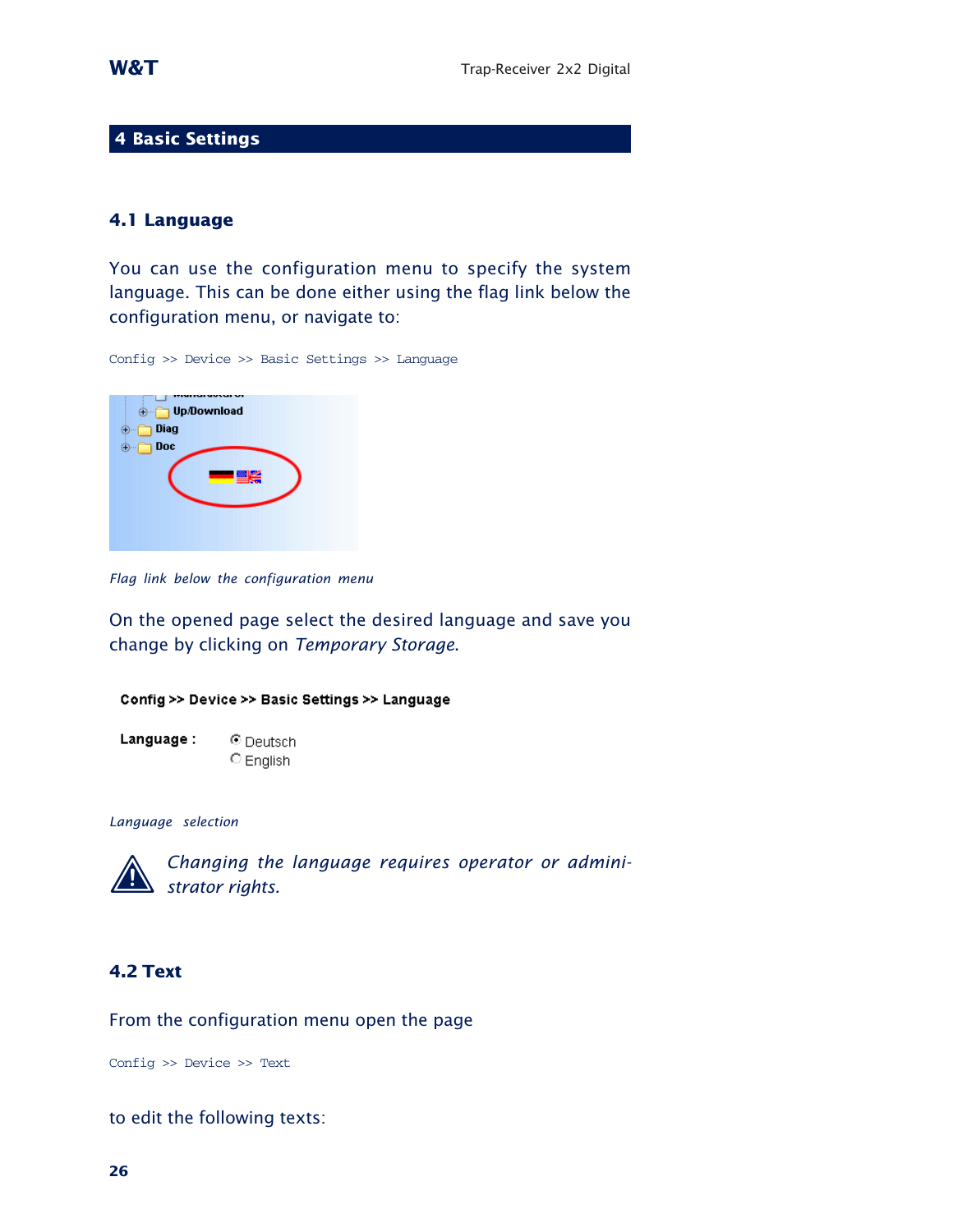

| Device Name:     | Name of the Trap-Receiver                        |
|------------------|--------------------------------------------------|
| Device Text:     | More detailed description                        |
| <b>Location:</b> | Location where the Trap-Receiver is<br>installed |
| Contact:         | Contact address for service                      |

Save your changes by clicking on the *Temporary Storage* button before you exit the page.

## **4.3 Time / Date**

## **4.3.1 Timezone**

On this page you specify the time zone in which the device is located. The settings refer to UTC (Universal Time Coordinated). Apply the settings by clicking on *Save*.

|          | Config >> Device >> Time/Date >> TimeZone                                                                      |
|----------|----------------------------------------------------------------------------------------------------------------|
|          | <b>UTCoffset:</b> Offset to Universal Time (UTC),<br>disregarding summer time, e.g. CET = $+1$<br>: 100<br>101 |
| Enable : | ⊠ Apply Time Zone                                                                                              |
|          | Free memory: 32407 bytes                                                                                       |
|          | Undo<br>Logout<br>emporary Storage                                                                             |

*Time zone configuration*

## **4.3.2 Summertime**

If you want your device to automatically adjust to daylight saving time, first enter the offset to UTC. The standard value (including for Germany) is two hours. Activate this function by checking the box *Apply Summertime* and save the settings.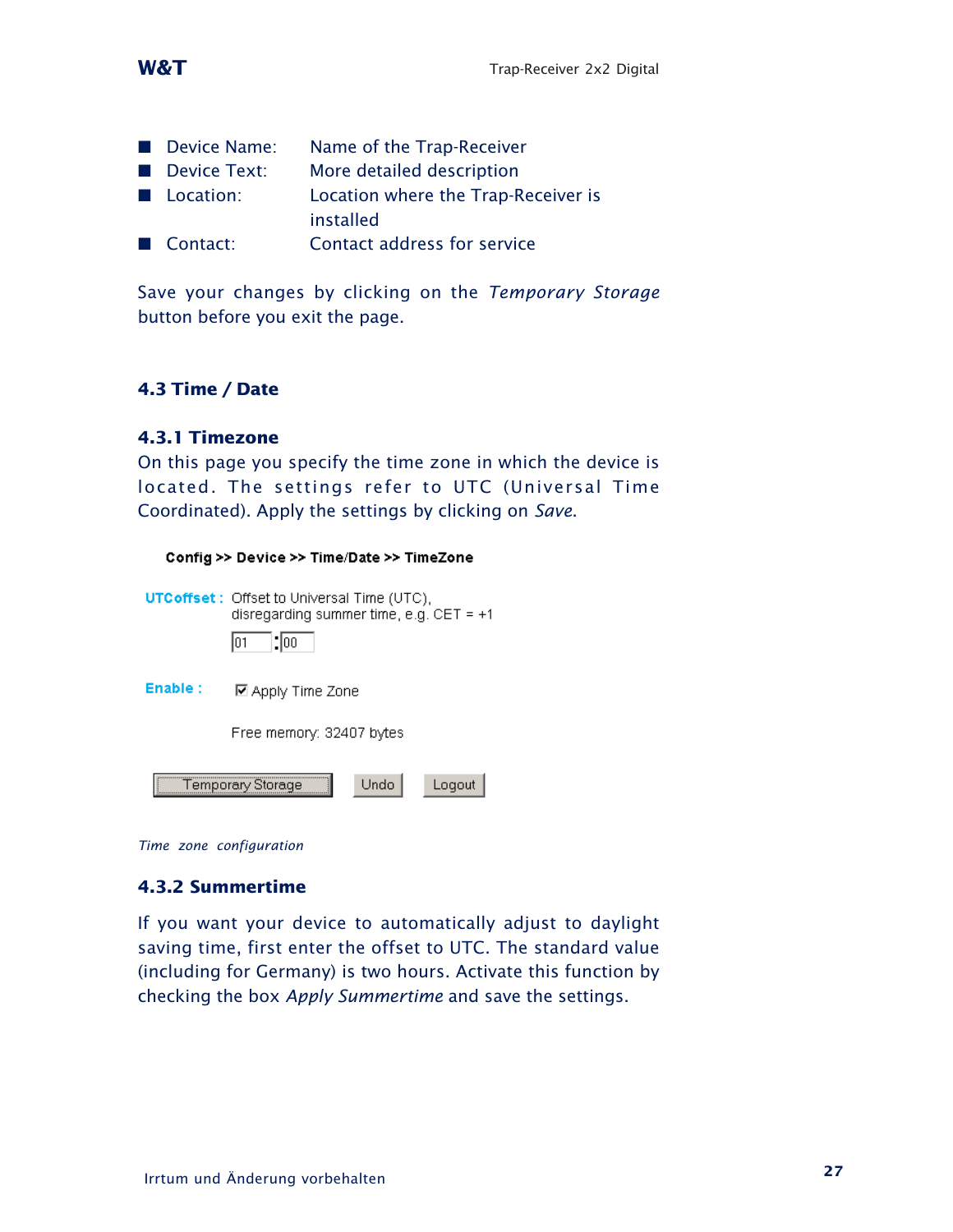|             | Config >> Device >> Time/Date >> TimeZone >> Summertime                              |
|-------------|--------------------------------------------------------------------------------------|
| UTCoffset : | Offset to Universal Time,<br>regarding summer time, e.g. CEST = $+2$<br>: 100<br>102 |
| Enable :    | <b>☑ Apply Summertime</b>                                                            |
|             | Free memory: 32407 bytes                                                             |
|             | Undo-<br>Temporary Storage<br>Logout                                                 |

*Setting daylight saving time*

On the *Start* and *Stop* pages you can modify the rule for when to begin and end daylight saving time.

The factory default setting is for daylight saving time to begin on the last Sunday in March at 2:00 a.m. The end of daylight saving time is preset for the last Sunday in October at 3:00 a.m.

|          | Config >> Device >> Time/Date >> TimeZone >> Summertime >> Start |
|----------|------------------------------------------------------------------|
| Month:   | Summertime starts in<br> March                                   |
| Mode:    | on<br> last                                                      |
| Weekday: | Sunday                                                           |
| Time:    | at<br>: 00<br>102<br>Free memory: 32407 bytes                    |
|          | Undo<br>Logout<br>'emporary Storage                              |

*Rule for beginning daylight saving time*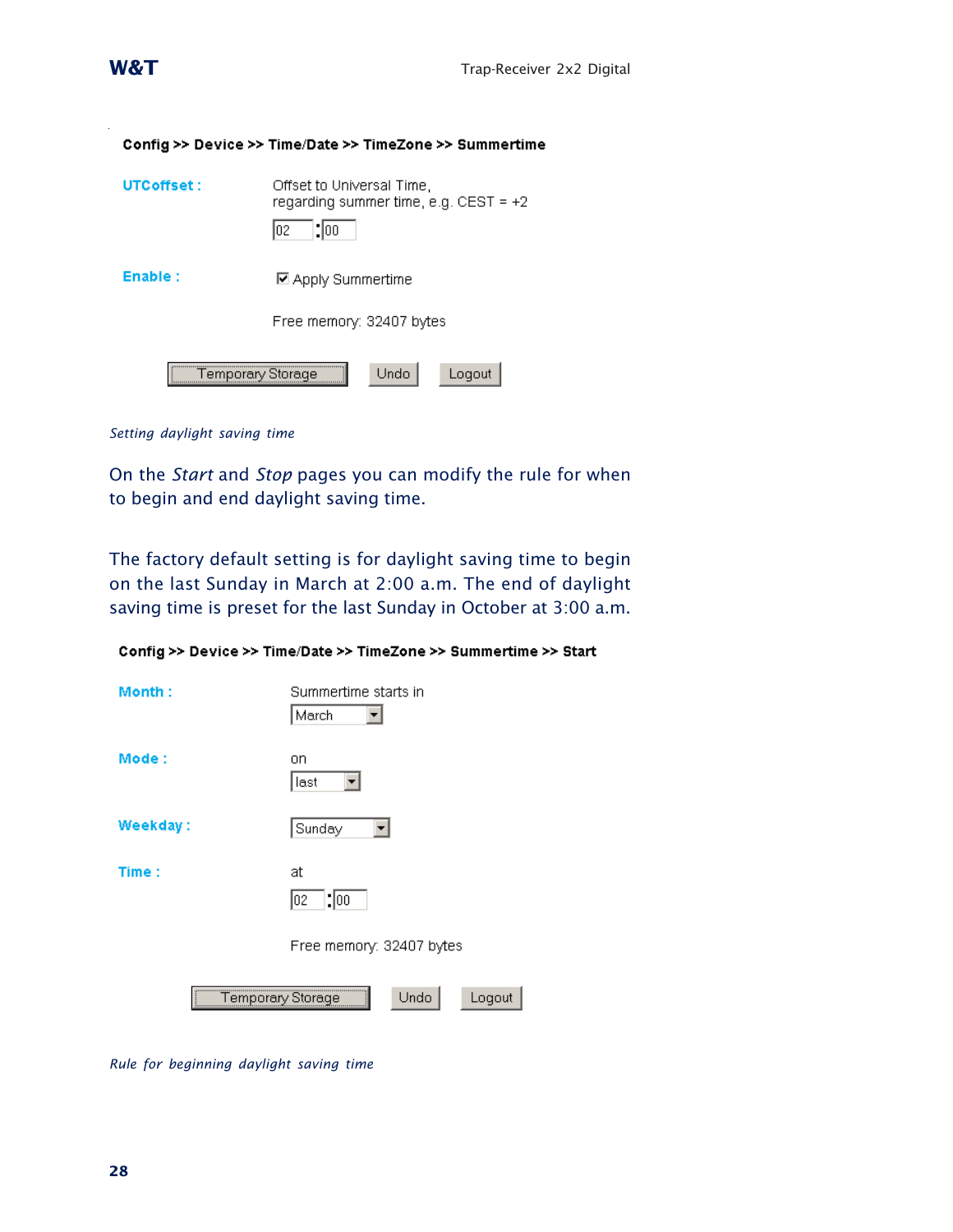## **4.3.3 Device Clock**

If you do not wish to use a time server, you can set the clock manually here. Then click on *Logout* and save your settings.

|  | Config >> Device >> Time/Date >> Device Clock |  |  |
|--|-----------------------------------------------|--|--|
|  |                                               |  |  |

| Time:                                      | $\frac{1}{30}$<br>108    |  |
|--------------------------------------------|--------------------------|--|
| Day:                                       | 12                       |  |
| Month:                                     | 109                      |  |
| Year:                                      | 2008                     |  |
|                                            | Free memory: 32407 bytes |  |
| Undo<br><b>Temporary Storage</b><br>Logout |                          |  |

*Manually setting the system clock*

The clock is battery backed, so that the setting remains intact even after interrupting power to the device and you do not have to reset the time after the next restart.

## **4.3.4 Automatic time setting using a network service**

The configuration for the local time setting using a time server can also be made using a profile.

Just as for the local time setting, here also you must take into account and change as needed the configuration pages *Timezone*, *Summertime*, *Start* and *Stop*.

In addition, you also configure for the actual time compensation via network service on the *Time Server* page.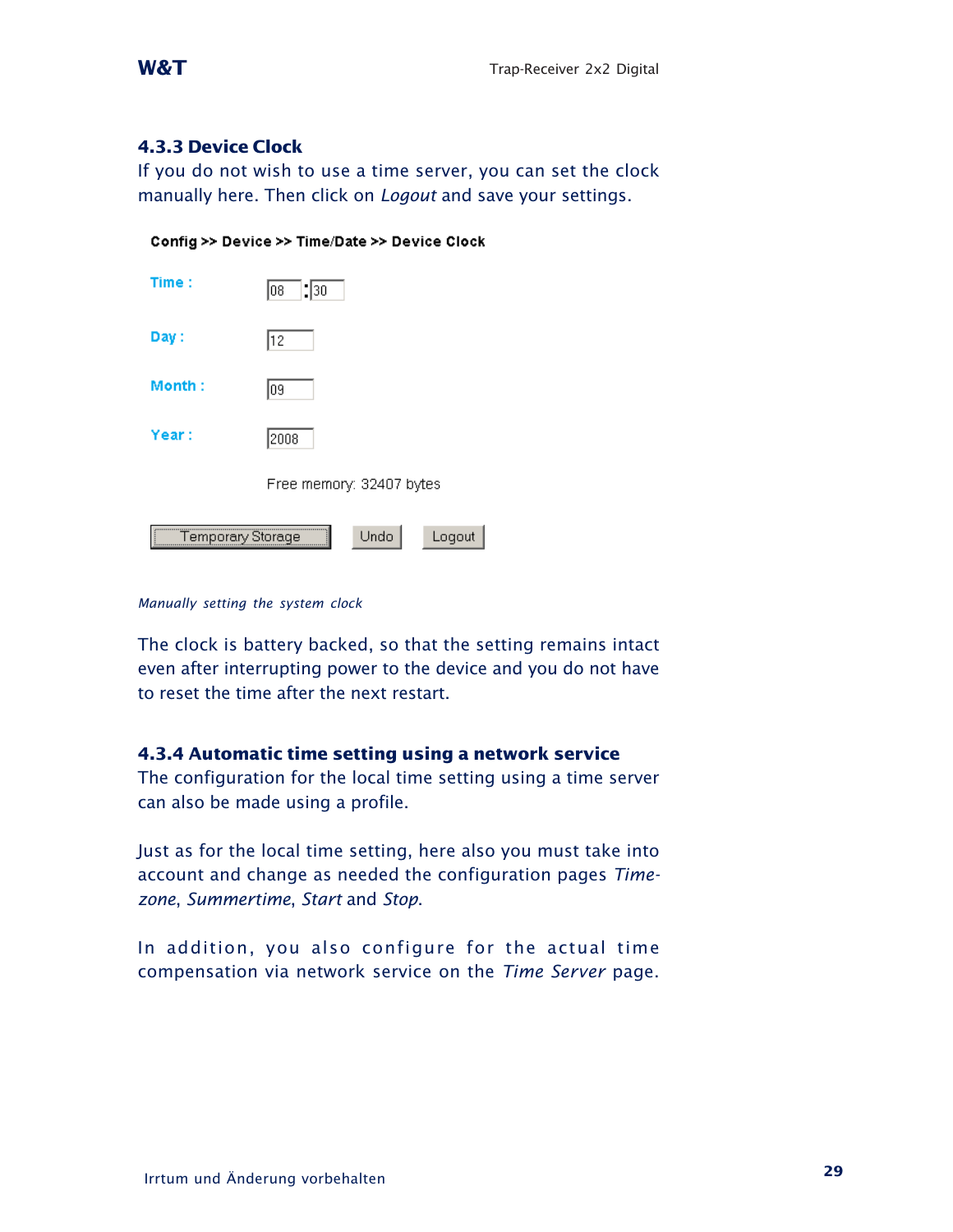Here you can store the addresses of two time servers, so that the time can be compensated even if one of the servers cannot be reached. Clicking on the magnifying glass symbol behind the addresses allows you to check the availability of the servers. You can also indicate the whole hour at which the compensation should be done daily.

Then activate the option *Apply Timeserver*.

|         | Config >> Device >> Time/Date >> Time Server                                      |
|---------|-----------------------------------------------------------------------------------|
|         | <b>UTC Server1:</b> Name or IP address of the timeserver (format xxx.xxx.xxx.xxx) |
|         | de.pool.ntp.org                                                                   |
|         | <b>UTC Server2:</b> Name or IP address of the timeserver (format xxx.xxx.xxx.xxx) |
|         | europe.pool.ntp.org                                                               |
| Enable: | ☑ Apply TimeServer<br><b>SNTP Service</b>                                         |
|         | Free memory: 42350 bytes                                                          |
|         | <b>Temporary Storage</b><br>Undo<br>Logout                                        |

*Options for time servers*

The preset addresses are only an example and do not necessarily have to be used.

*If you enter a name as the time server address, be sure 1.1 that you have first configured both a gateway and a DNS server. Otherwise the address cannot be resolved. .*

Click on *Temporary Storage* to save your settings.

## **4.3.5 Activate SNTP time server**

If the system time for the device is synchronized with a time server, the Trap-Receiver itself can assume the function of a time server.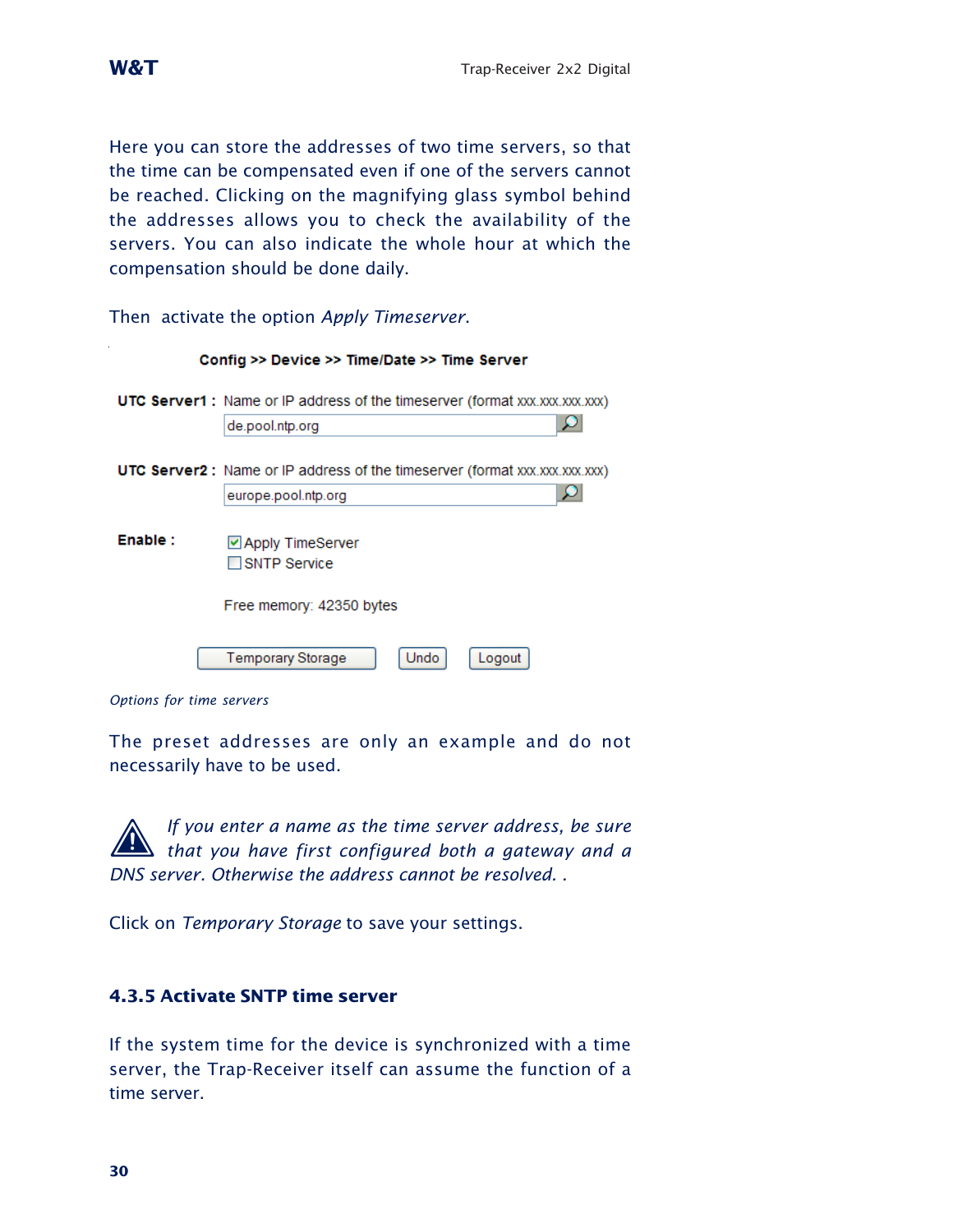SNTP (Simple Network Time Protocol) is supported here.

To start the time server service, activate the option *SNTP Service* on the configuration page

Config >> Device >> Time/Date >> Time Server

## **4.4 HTTP-Port**

From the page

Config >> Device >> Basic Settings >> HTTP

you can specify the port through which the device is accessed. The default setting is the standard HTTP port 80. If you would like to use a different port, this may have to be explicitly indicated when opening the page, for example when opening the page *home.htm*:

http://<IP address of the Trap-Receiver>/home.htm:<portnumber>

| Config >> Device >> Basic Settings >> HTTP |                          |  |  |
|--------------------------------------------|--------------------------|--|--|
| <b>HTTP Port:</b>                          | Default Port 80<br>180   |  |  |
|                                            | Free memory: 32407 bytes |  |  |
| I emporary Storage                         | Undo<br>Logout           |  |  |

*Configuring the port number*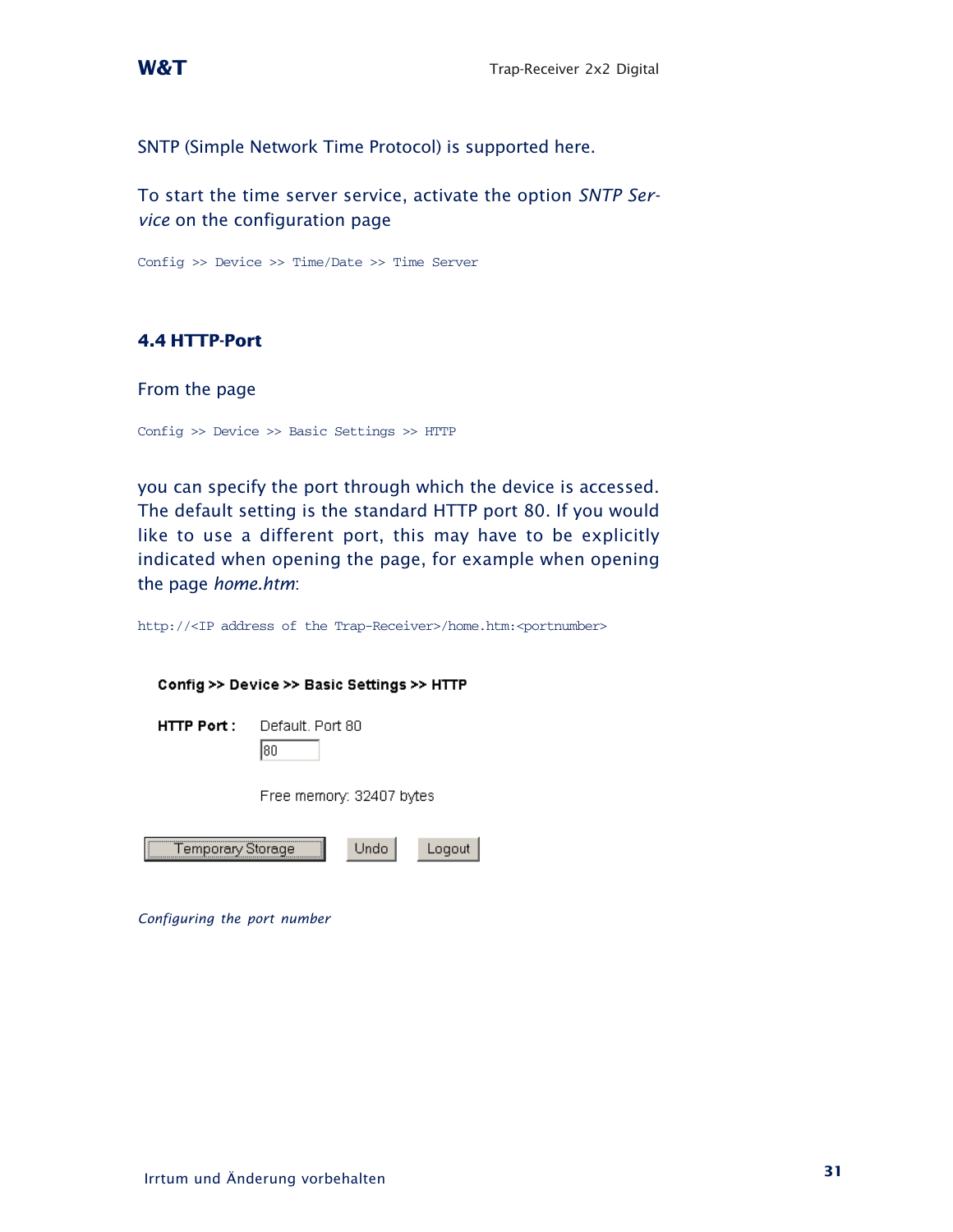## **5 Actions**

For configuring actions there must be defined an inventory of Inputs or In-Events at first. These Inventory is then offered when setting up the actions. The behaviour of network-outputs (e.g. Mail, FTP) is defined beneath each action.

## **5.1 Configuring In-Events**

The event list can hold a maximum of 1000 events. The trigger condition for an action can be the occurrence of an event in the network. Before the actions are configured in detail the network components to be monitored must be added to the list of the known network events. Association of the components with the individual actions is derived from this central list.

The SNMP-Traps and Syslog-Messages are managed on the page:

Config >> Device >> Prepare In-Events >> Listed Traps / Syslog

Here you will find functions for ...

- $\blacksquare$  ...Inserting new events.
- ...Editing an existing entry.
- ...Deleting an individual entry.
- ...Deleting all entries.

## **5.1.1 Insert entry**

Clicking on the *Insert* button takes you to the screen for adding new devices or events to the list.

The value *Item No.* determines the position of the device in the list. Use the *IP Addr.* Field to specify the IP address or host name of the network device you wish to monitor.

Any entries already stored in this position are moved back.

The Trap Receiver does not actively monitor the network components from which events are expected.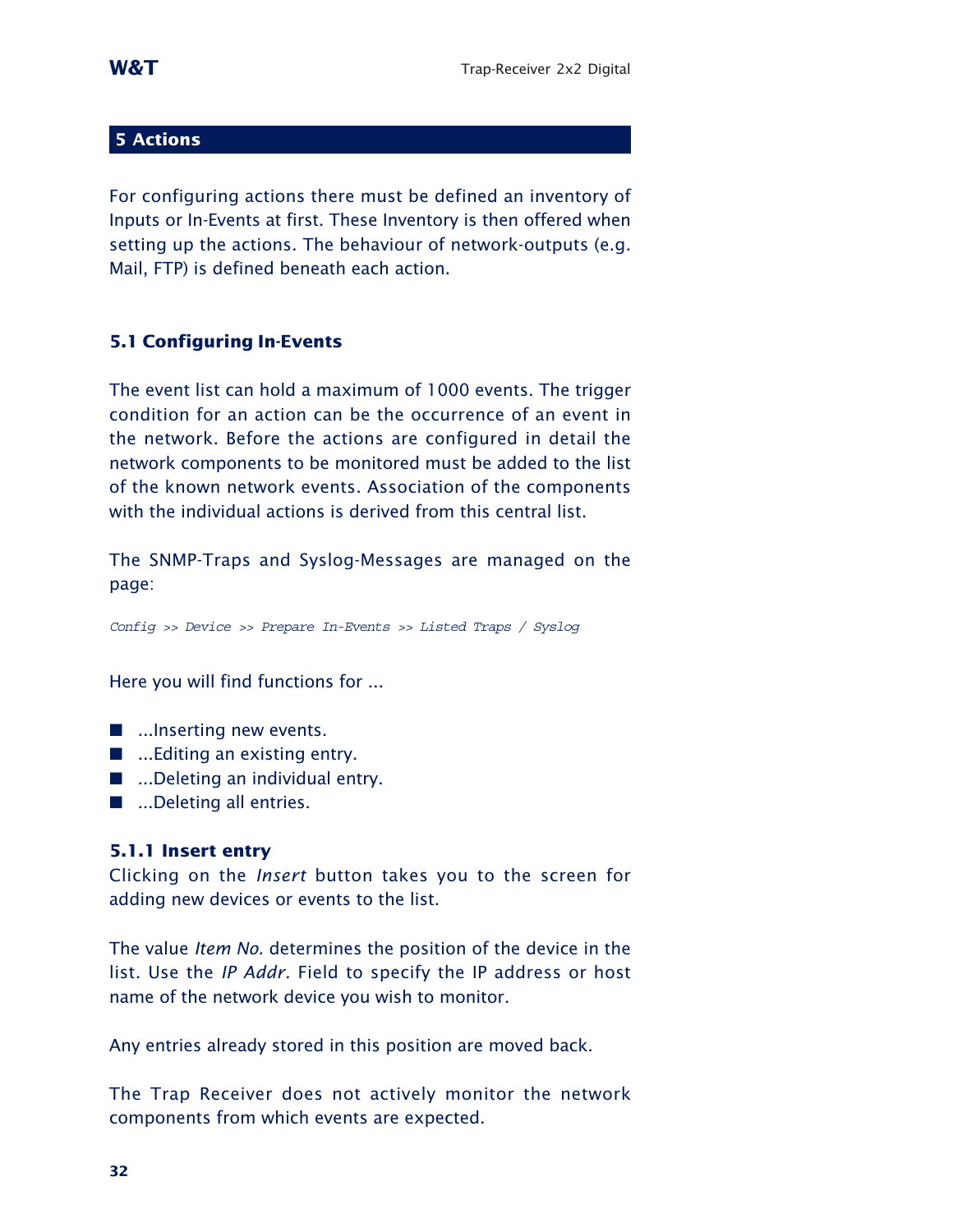**A** *Be sure that the selected network components are prop-*<br>*1 <i>erly connected and working. If necessary you may use the Trap-Receiver for determining whether a network device is ready yet.*

*Alias* allows you to enter text which makes it easier to associate the abstract IP addresses or host names with the actual network components to be monitored.

Finish the procedure by clicking on the *Apply* button.

## **5.1.2 Edit entries**

To edit an entry select it first using the pull-down box and click on the *Edit* button. This takes you to a screen for modifying the entry parameters. Finish the procedure by clicking on the *Apply* button.

## **5.1.3 Delete**

Remove the entry selected from the pull-down box by clicking on the *Delete* button.

## **5.1.4 Delete events list**

Clicking on the *Delete all* button removes all entries from the events list.

## **5.1.5 Automatic adding using the Heard List**

Config >> Device >> Prepare In-Events >> Received Traps / Syslog

The device is always ready to receive SNMP traps and Syslog messages. The received traps are then entered in the Heard List.

Again selecting *Config >> Device >> Prepare In-Events >> Received Traps / Syslog* displays newly received network events. Prerequisite: Events which are already entered in the Events list no longer appear here.

It may be desired to display the arrival of network events. The *Live Update* button is provided for this purpose. Clicking on this button displays the last two arriving traps or messages in the Scan box.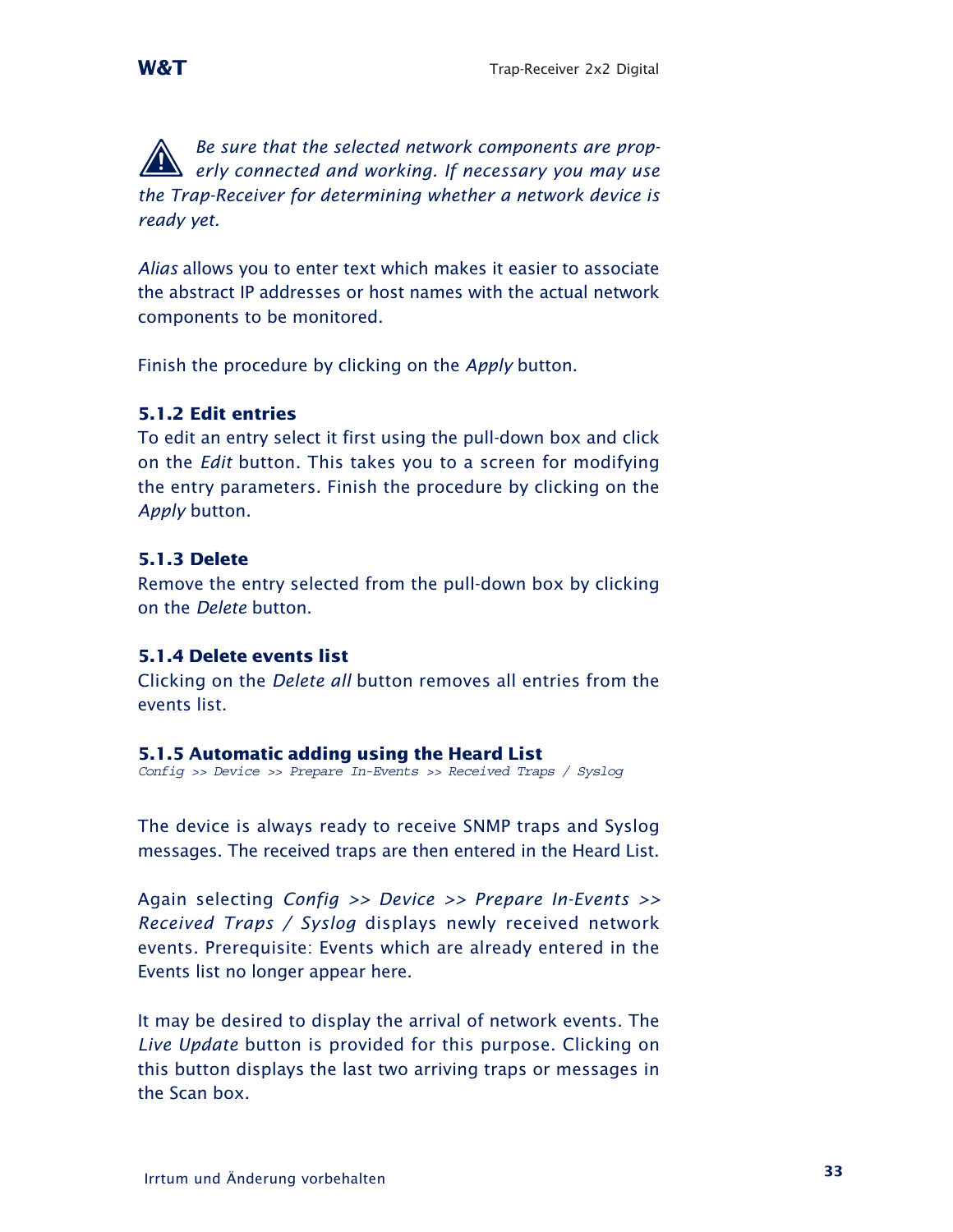| Live Update:<br>New in Heard List: 10.40.34.172 Trap No: 6 Specific No: 91<br>New in Heard List: 10.40.34.172 Trap No: 6 Specific No: 31 |  |
|------------------------------------------------------------------------------------------------------------------------------------------|--|
| Cancel                                                                                                                                   |  |

The searched for events should appear during scanning. The progress of an ongoing scan is indicated during the procedure by a status bar. Click on *Cancel* to stop a scan.

Found SNMP-Traps and Syslog-Messages are listed in the Heard-List. Several entries can there be checked for transfering them to the Watchlist using the button *Transfer to NET event list*.

*Delete All* clears the Hears-List.

## **5.1.6 Timer**

A total of 2 timers can be configured as desired.

For example select in the navigation tree:

```
Config >> Divice Prepare In-Events >> Timer >> Timer 1
```
Click on the *Enable* button to activate the timer.

For *Name* enter a name you would like to see displayed on the homepage in the browser.

In the *Timer 1* block you specify at what times the timer becomes active. The times are entered in so-called cron format. "\*" stands for "any". If for example all the fields are filled with "\*", the timer would become active each minute.

## **5.1.7 Buttons for configuring the homepage**

As an example the buttons 7 and 8 are preconfigured from the factory.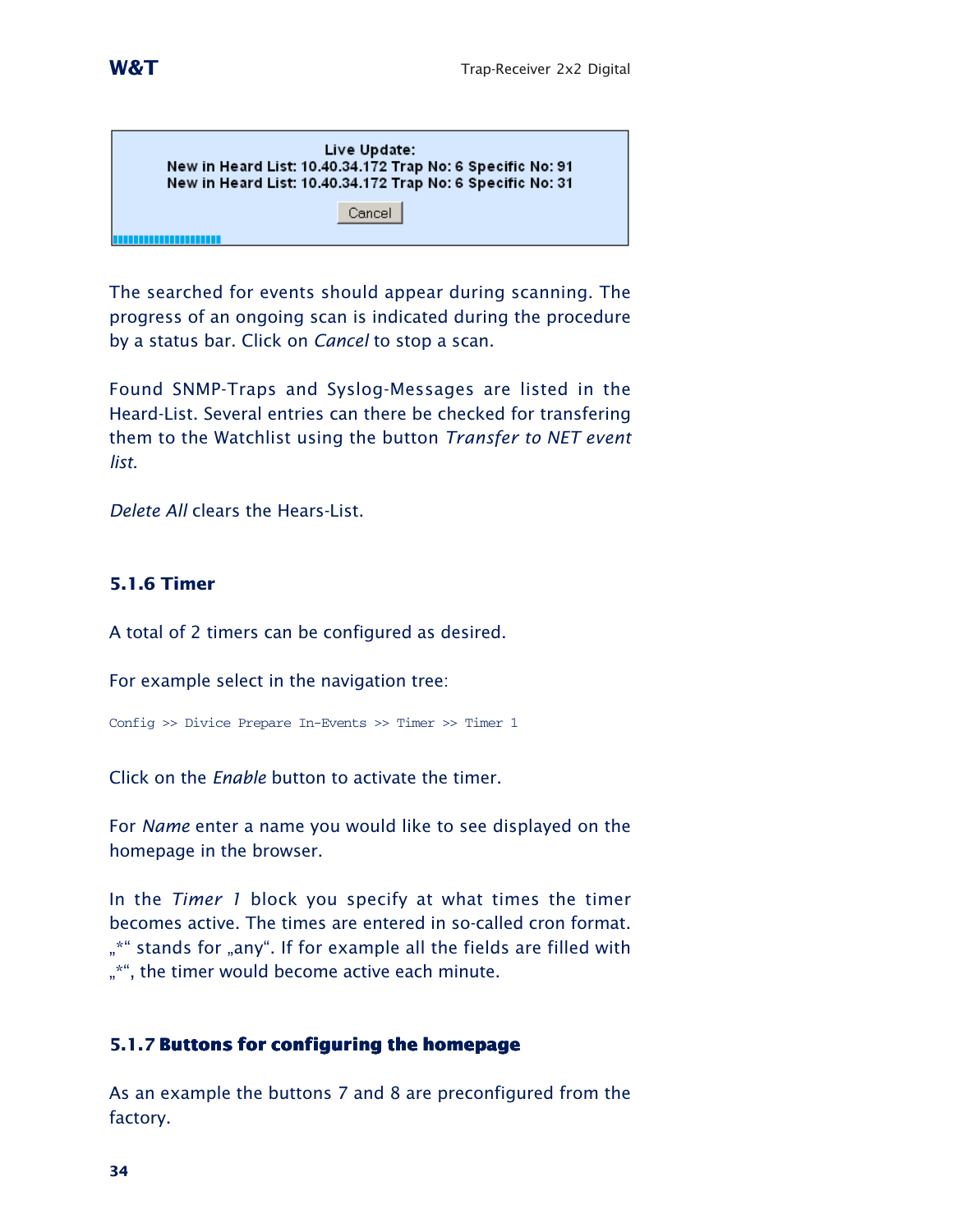## A total of 8 buttons can be configured as desired.

#### For example in the navigation tree select:

Config >> Divice Prepare In-Events >> Buttons >> Button 1

Check *Enable* if you want to activate the button.

For *Name* enter a name you would like to appear on the button on the homepage in the browser.

The description entered in the *Text* field can for example further describe the function or effect of clicking the button.

In the *Access Level* block you specify who is allowed to use the buttons and trigger the associated actions. Guest is active if there is no login. Operators and Administrators must log in with a password. Login without an assigned password always results in Administrator rights.

## **5.1.8 Port settings - Inputs**

Individual basic settings can be made for each of the two inputs.

For example to change the settings for Input 0, go in the navigation tree to:

Config >> Divice Prepare In-Events >> Inputs >> Input 0

For *Name* enter a name for the input. This name is then displayed in the browser to represent Input 0.

The description entered in the *Text* field can serve for example to further describe the function or installation location of the sensor.

*Filter* is used to specify a minimum time for which a signal must be present in order to be detected. If a signal level is present for less than the time specified here, it is ignored. The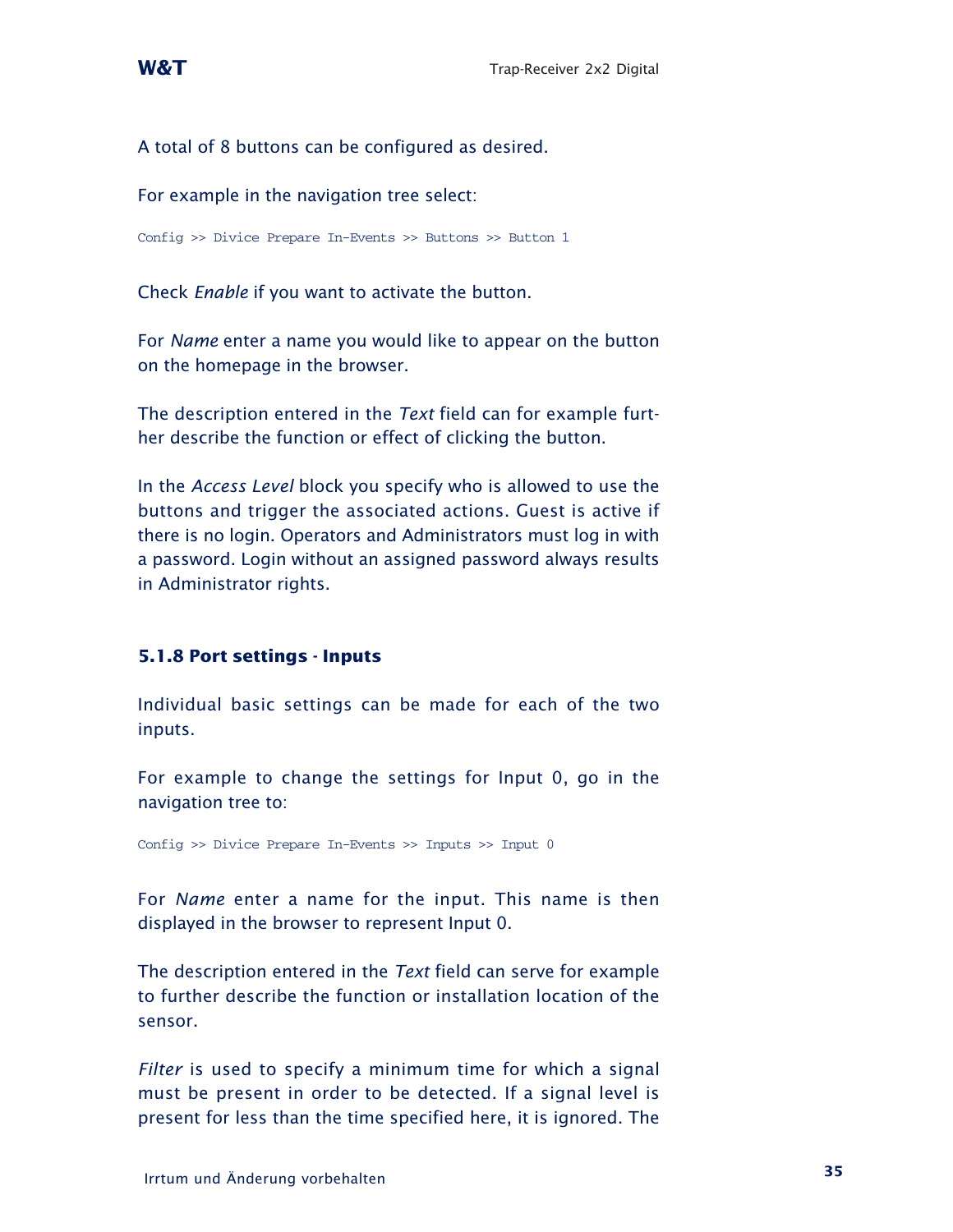time is specified in 1/000 of a second. If no value is entered here, this function is disabled.

## **5.2 Configure Out- Events**

Config >> Device >> Prepare Outputs >> Output x

For example, select the settings for Output 0.

*Name*: In this field you enter a name for the output. This name is then displayed in the browser for Output 0 and can for example further describe the function or installation location of the actuator.

*Power*: Here you set whether 24V is provided on Vdd.

*Duration*: In addition to the purely static switching of the outputs to ON or OFF, the Trap Receiver also allows you to output pulses. This means the output is switched and holds this state for a time which corresponds to the settable pulse length. Then it switches according to the pulse polarity. For *Duration* enter the desired pulse length in thousandths of a second. A value of 1000 then corresponds to a 1 second long pulse.

*Pulse polarity:* The turn-on and quiescent state of the output is factory set to OFF (0V). You can also configure so that the output is ON (Vdd, on) when the device is powered up. At the same time this configures the output to turn off or on after the pulse ends. You can also switch the output manually in the direction of pulse polarity and thereby shorten the pulse.

## **5.3 Configure Actions**

There can be up to 12 actions be configured in the Trap-Receiver. An action is released when an In-Event occured (SNMP-Trap or Syslog-Message is received, a button is hit, a timer releases, an input is triggered). A released action fires an Out-Event (e.g. sending a mail or a TCP-Message or switches an output).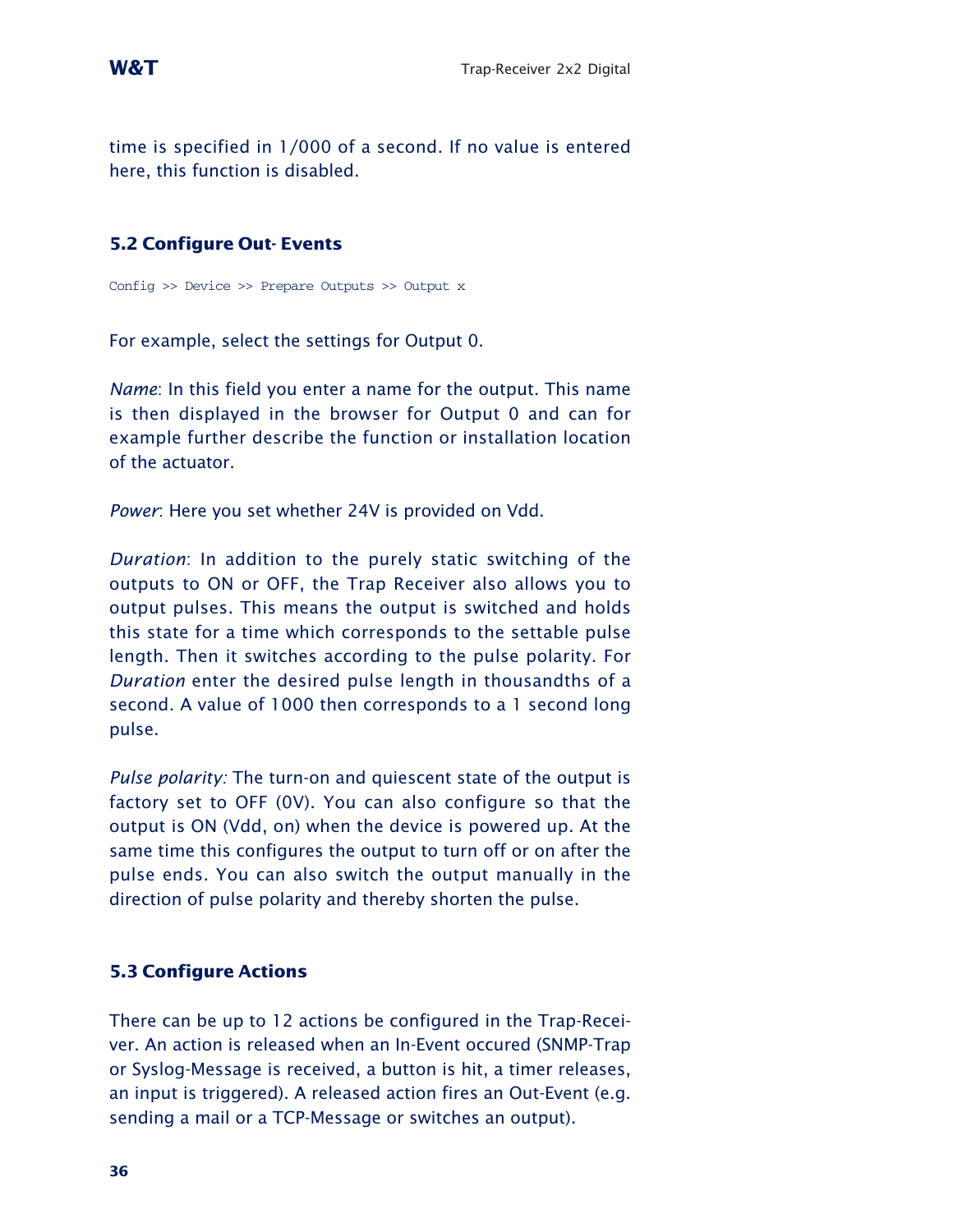Go to:

Config >> Device >> Actions >> Action X

for configuring the actions.

In the *Action Name* field enter a name for the action. This name is displayed on all control and operating pages.

The check box *Action Enable* must be activated for the action to be triggered when the trigger condition is met. To deactivate the action, simply deactivate the check box again. It is then not necessary to clear the settings.

Check all options beneath In-Events, which should be observed by the action. The action will be fired at occuring of one of the checked events.

*Time Window* allows to define a start and stop-date. In-Events, which trigger outside this window, doesn't fire the action. The start and stop-date has to be entered in CRON-syntax.

*Out-Events* define, which messaging method should be used when the action fires:

- **Mail (SMTP)**
- **B** SNMP
- **B** Syslog
- **Depared Blue Depared Track**
- **TCP Client**
- **FTP Client**

Define here also to which state the outputs should be set, when the action fires.

## **5.4 Formulating message texts**

For the messaging types reporting over the network, there can be formulated what is sent.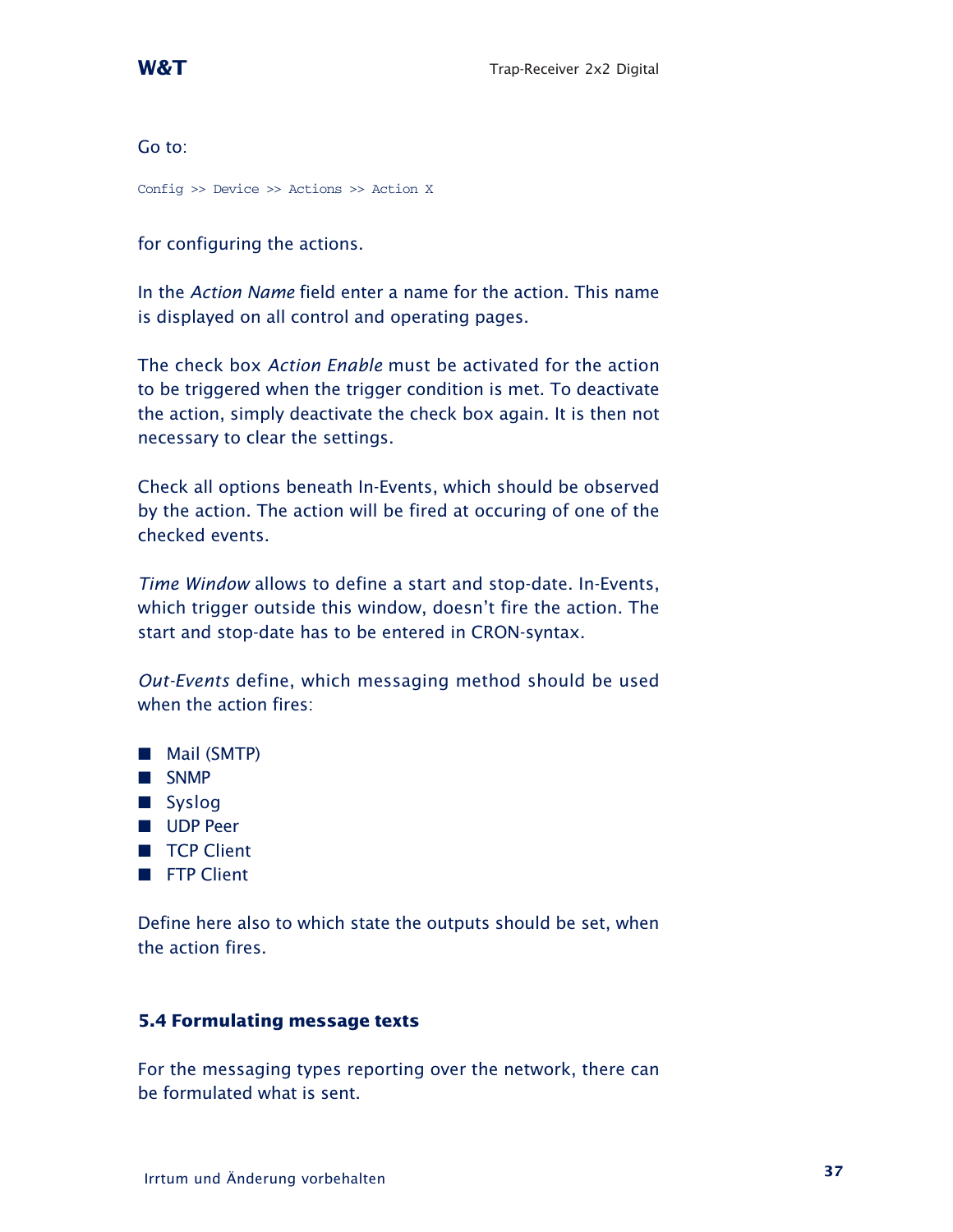The various messages are configured on the sub-pages of the individual actions, for example:

Config >> Device >> Actions >> Action 1 >> Mail

Enter the address to which the mail should be sent ind *E-Mail-Addr.*

In the fields *Subject* and *Action Text* you enter the subject and the message text which you want send.

In order to fill the message texts dynamically with current information for the device, the tags listed in the following tagble are provided. When they are inserted into the message text, these placeholders are replaced by the actual current system value when the message is sent.

| Time:                     | $<$ t $>$         |
|---------------------------|-------------------|
| Signle Input:             | $<$ i0> $. <$ i1> |
| Single Output:            | $<00>$ . $<01>$   |
| All Inputs (Hex): <i></i> |                   |
| All Outputs (Hex): <0>    |                   |

## **5.5 Alarming per E-Mail**

Open the profile *Alarm via E-Mail*.

Configure the condition for the desired action using the steps explained in the section *Configure Actions*.

#### **5.5.1 General settings**

Go to the page:

Config >> Device >> Basic Settings >> Mail

to configure the basic settings for sending e-mails as explained below.

The e-mail function allows an mail to be sent to one or more email recipients.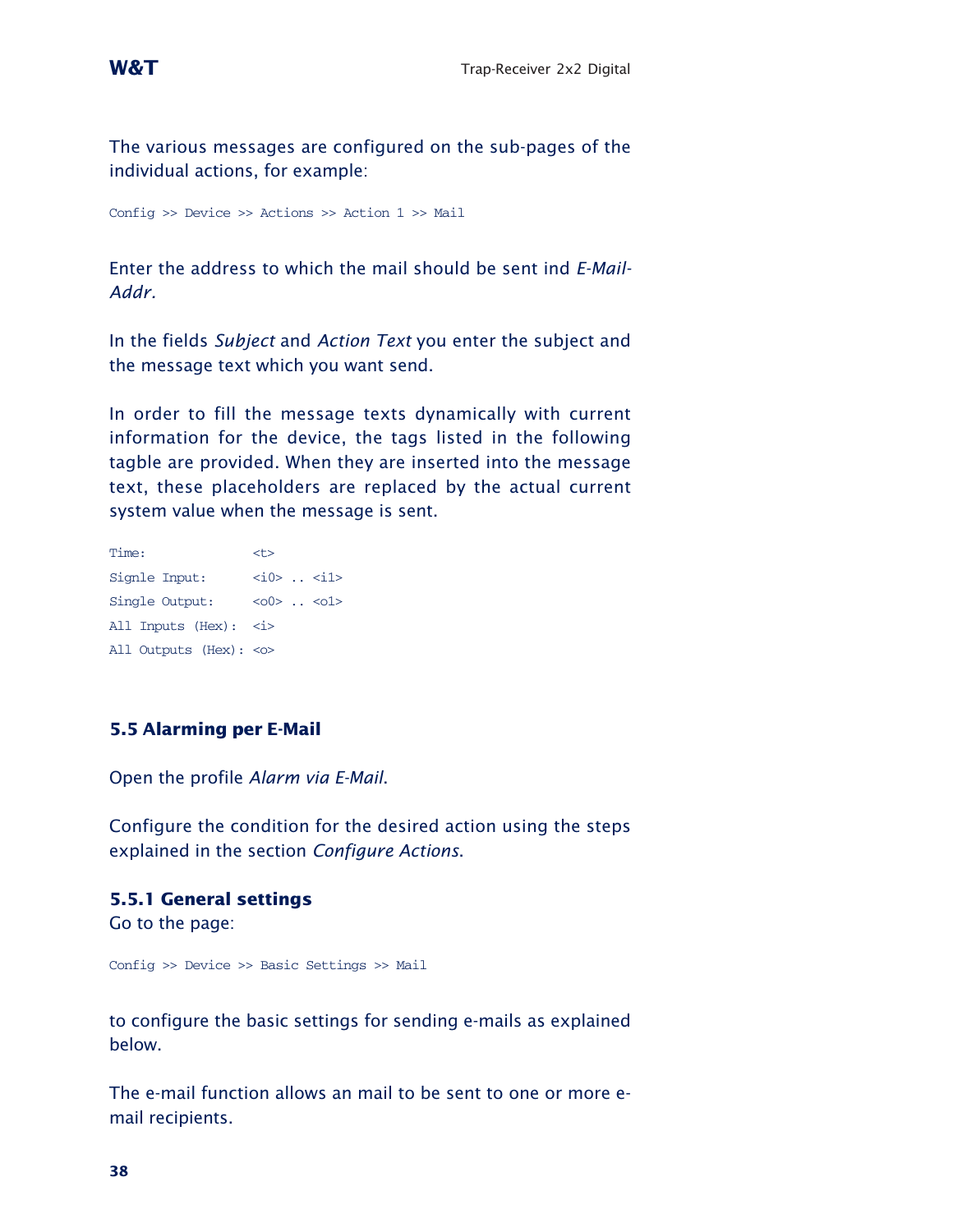

ý.

|                         | Config >> Device >> Basic Settings >> Mail                                                                                                                  |
|-------------------------|-------------------------------------------------------------------------------------------------------------------------------------------------------------|
| Name:                   | Identification as sender:                                                                                                                                   |
|                         | Web-Alarm 6x6 Digital                                                                                                                                       |
| <b>ReplyAddr:</b>       | If the receiver of the mails selects 'reply to', these replies shall<br>be sent to the following third address, because the device cannot receive<br>mails. |
|                         | Web-Alarm@no.reply                                                                                                                                          |
| MailServer:             | Name or IP address of the SMTP mailserver (format xxx.xxx.xxx.xxx)<br>Ω<br>192.168.0.5                                                                      |
| <b>Authentication:</b>  | O SMTP authentication off<br><b>C</b> ESMTP<br>⊙ SMTP after POP3                                                                                            |
| User:                   | administrator                                                                                                                                               |
| Password:               | <b>Scholak</b>                                                                                                                                              |
| <b>Retype Password:</b> | <b>Jololok</b>                                                                                                                                              |
| <b>POP3 Server:</b>     | Name or IP address of the POP3 mailserver (format xxx.xxx.xxx.xxx)<br>only for 'SMTP after POP3'<br>Ω<br>POP3.internet.de                                   |
| Enable:                 | $\nabla$ Mail enable                                                                                                                                        |

```
E-mail configuration
```
Here you set the following parameters:

In the *Name* field enter the name you want to appear as the email sender.

*ReplyAddr* represents the address the device uses to identify itself.

In the next step (*MailServer*) set the IP address of your mail server or its host name (for configured DNS servers only) you want the device to use. If the e-mail port is not the standard port 25, you can append the port to the addressusing a colon:

mail.provider.de:<Port>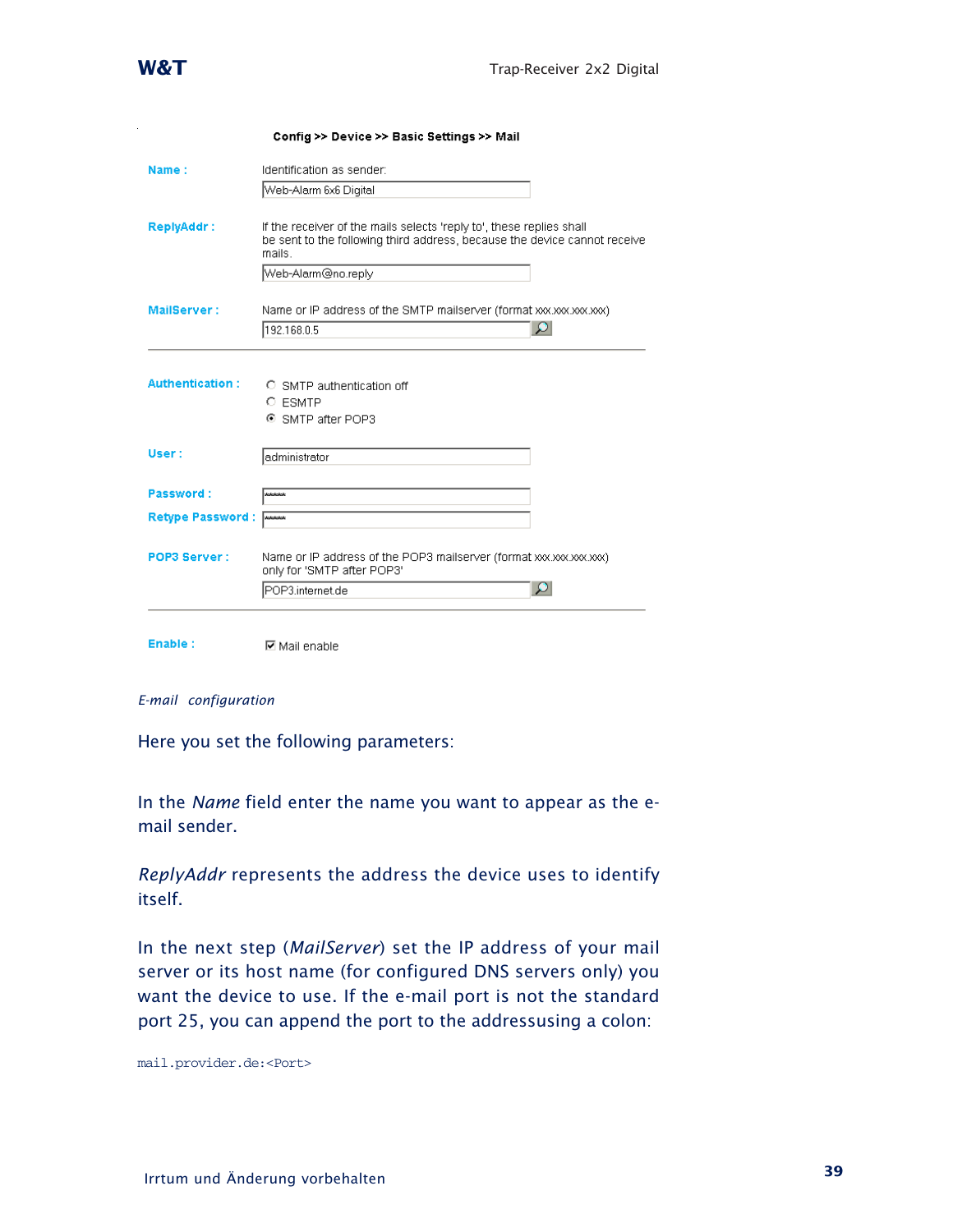

If authentication is required for the mail server, select the corresponding procedure for identifying the user:

- SMTP authentication off: No authentication
- **EXMTP:** A user name and password are required for logging in to the mail server.
- SMTP after POP3: For an SMTP server it is necessary first to access using POP3 so that the user can be identified. For this setting you also specify an associated POP3 server.

Then activate the mail function by checking *Mail enable*.

Apply the changes by clicking on *Temporary Storage*.

#### **5.5.2 Mail parameters and texts**

Finally you need to define the messages and the specific mail parameters. To do this open the page

Config >> Device >> Actions >> Action X >> Mail

In the field *E-Mail-Addr* enter the address of the recipient. If you are sending the e-mail to multiple recipients, separate the addresses from each other with a semicolon.

Finally, configure the required message text as described in the section *Formulating message texts* and apply the changes by clicking on *Save*.

## **5.6 Alarming per SNMP-Trap**

Open the profile *SNMP incl.alarm via trap*.

Configure the condition for the desired action using the steps explained in the section *Configure Actions*.

## **5.6.1 General settings**

Open the page

Config >> Device >> Basic Settings >> SNMP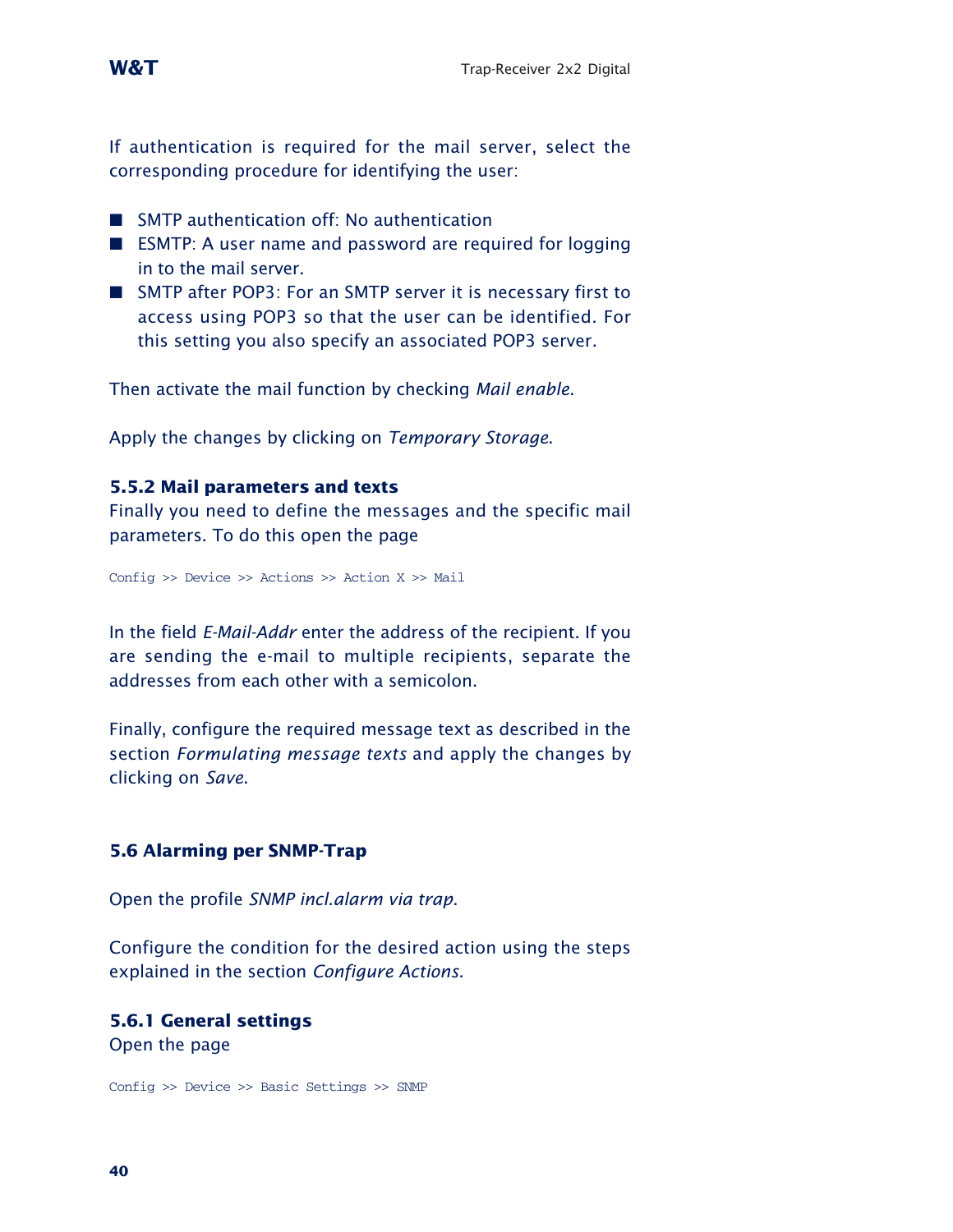Activate the check box *SNMP enable*. This starts the SNMP function in the device which processes sending of messages per SNMP.

Apply the changes by clicking on *Temporary Storage*.

#### **5.6.2 SNMP parameters and texts**

Finally you need to define the message and the specific SNMP parameters. To do this open the page

Config >> Device >> Actions >> Action X >> SNMP

In the *Manager IP* field enter the IP address of the SNMP manager you want to receive the message and display or evaluate it.

Finally, configure the required message text as described in the section *Formulating message texts* and save the changes by clicking on *Save*.

## **5.7 Alarming per UDP client**

Go to page

Config >> Device >> Basic Settings >> UDP

and select the option *UDP enable* and click on *Save* to apply the change

Configure the condition for the desired action as described in the section *Configuring Actions*.

Go to page

Config >> Device >> Actions >> Action X >> UDP

and in the field *IP Addr* enter the IP address of the UDP server. For *Port* specify the destination port.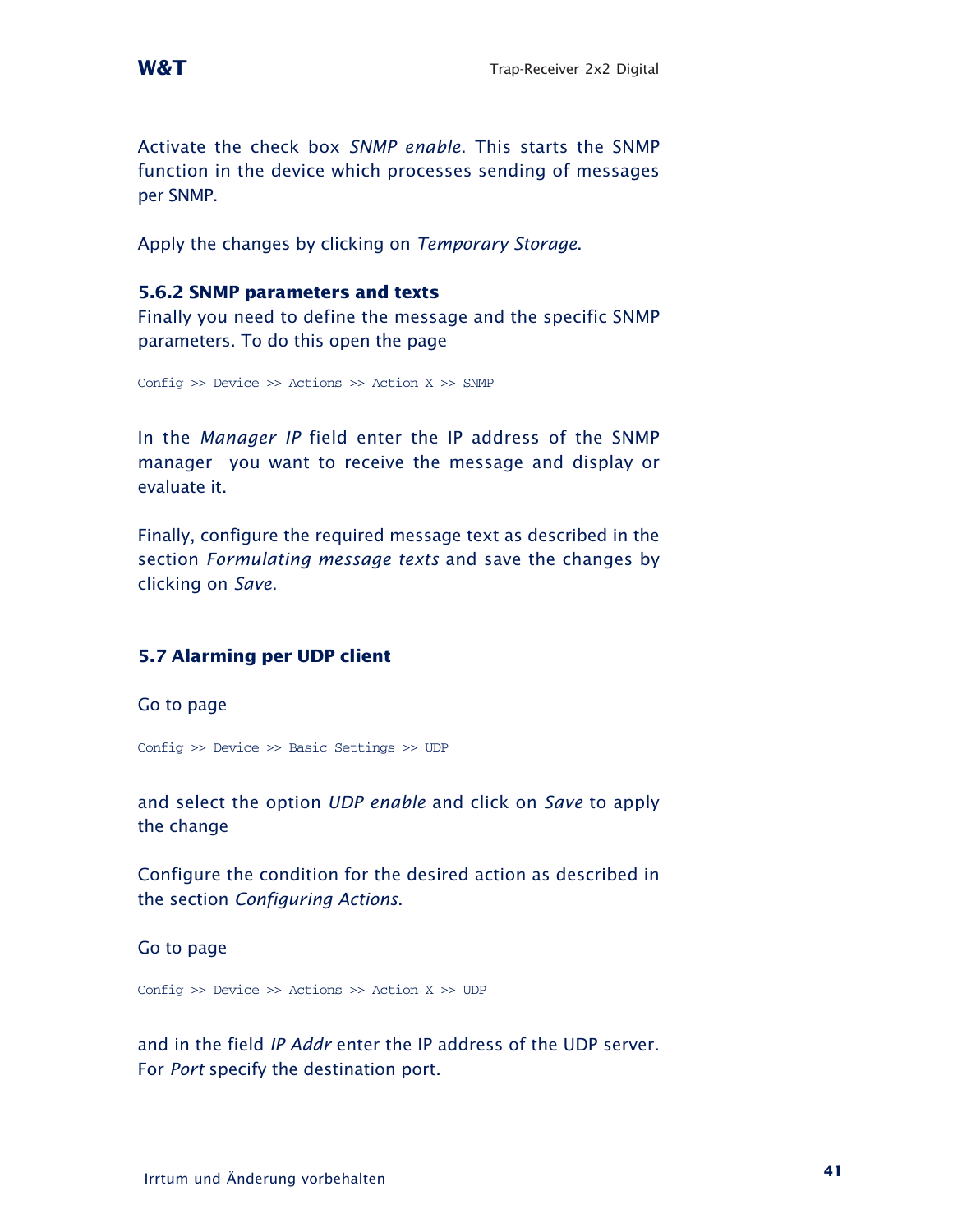Finally, configure the require message text as described in the section *Formulating message texts* and save the changes by clicking on *Save*.

## **5.8 Alarming per TCP client**

Configure the condition for the desired action as described in the section *Configuring alarms*.

Go to page

Config >> Device >> Actions >> Action X >> TCP

and in the field *IP Addr* enter the IP address of the TCP server. For *Port* specify the destination port.

Finally, configure the required message text as described in the section *Formulating message texts* and save the changes by clicking on *Save*.

## **5.9 Alarming per Syslog**

Open the profile *Syslog messages incl. alarm*.

Configure the condition for the desired action as described in the section *Configuring Actions*

## *5.9.1* **General settings**

On the configuration page

Config >> Device >> Basic Settings >> Syslog

activate the option *System Messages enable*.

This option enables the syslog function in the Trap-Receiver and thereby allows sending of messages using the syslog protocol.

Apply the changes by clicking on *Save*.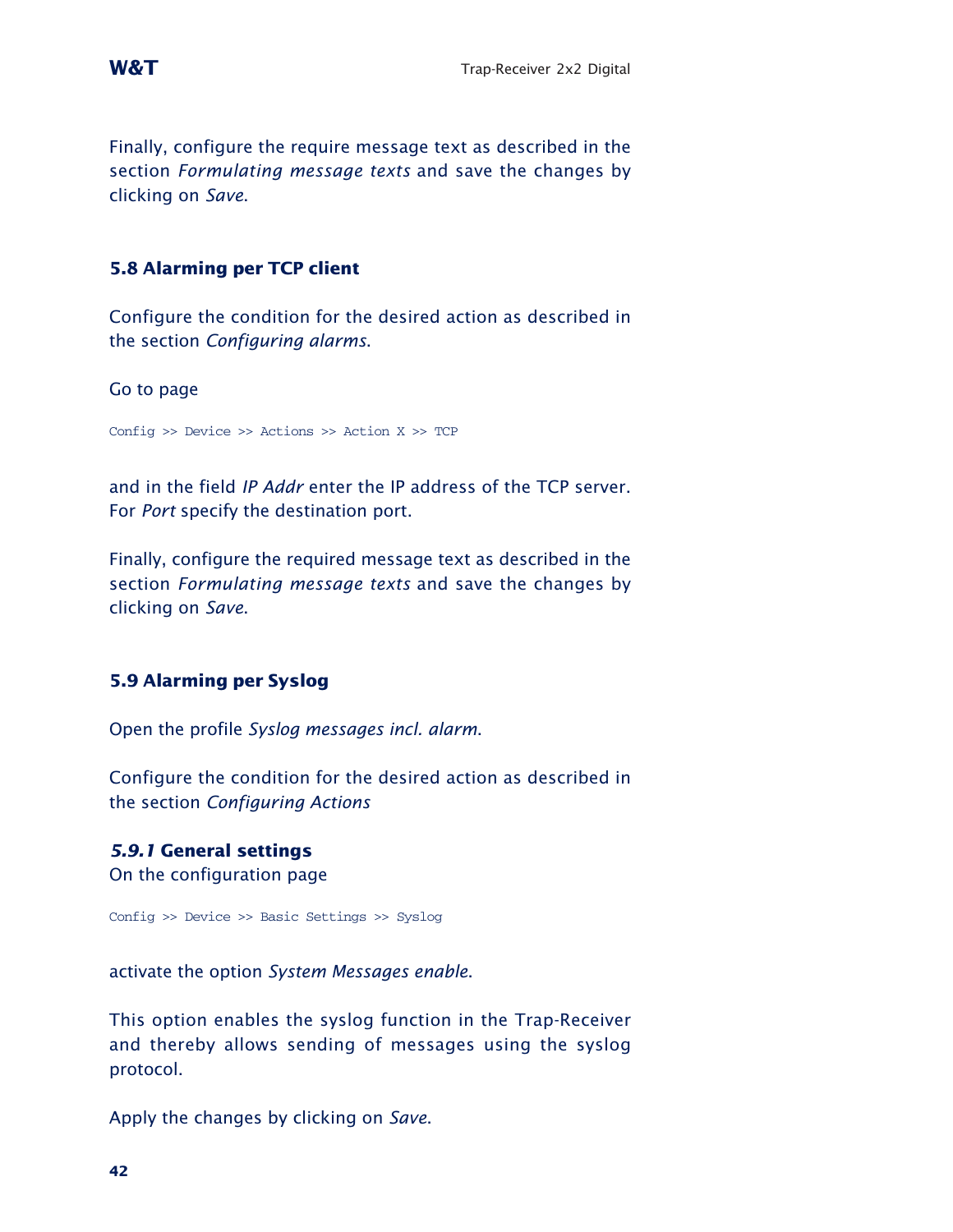## **5.9.2 Syslog parameters and texts**

Go to page

Config >> Device >> Actions >> Action X >> Syslog

In the *IP Addr* field enter the IP address of the recipient. Under Port use the port number that will be used to handle communication.

Finally, configure the require message texts as described in the section *Formulating message texts* and save the changes by clicking on *Save*.

## **5.10 Alarming per FTP**

Send the messages per FTP and write them directly to an FTP server.

Open the profile *Alarming via FTP (client mode)*.

Configure the condition for the desired action as described in the section *Configuring Actions*.

## **5.10.1 General settings**

On the page

Config >> Device >> Basic Settings >> FTP

specify the basic parameters for message sending per FTP.

For *FTP Server IP* enter the IP address or host name (only for configured DNS servers) of your FTP server you want to receive the data.

In the *FTP Control Port* field specify the port you want to use for the connection. The standard port for FTP access is 21. This port is already preset and should work on most systems on the first try. If you need to use a different port, please consult with your system administrator.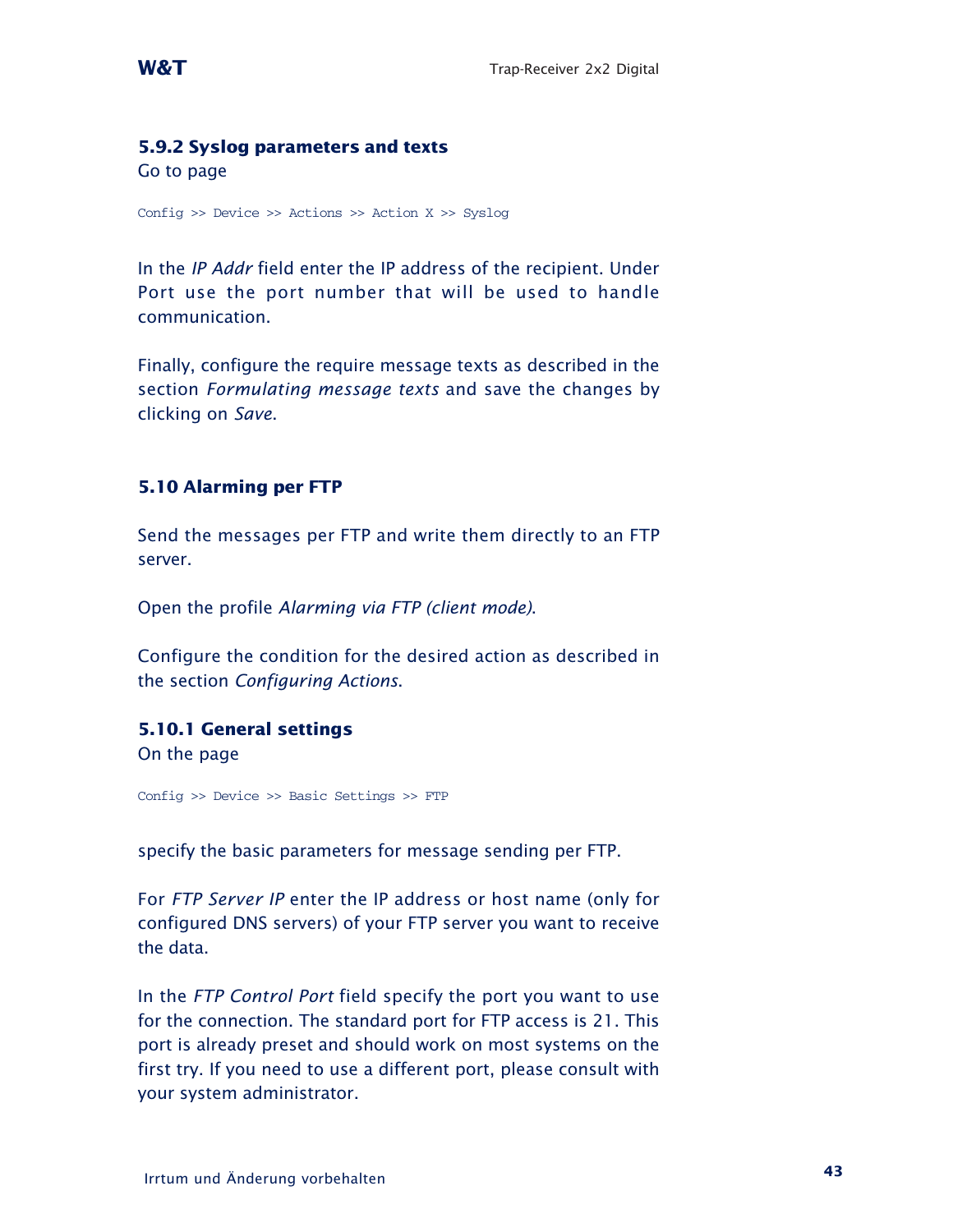XXX)

For User and Password enter the access data required for the FTP access.

Some FTP servers require a special account entry for the login. If this is true of your server, enter the account name using *FTP Account*.

If the check box *PASV* under *Options* is activated, the server is instructed to run in passive mode. This means that the data connection is opened by the Trap-Receiver. If this option is deactivated, the FTP server opens the data connection. If the server is protected with a firewall, you should activate the PASV option, since otherwise connection attempts could be blocked.

| Config >> Device >> Basic Settings >> FTP |                                                                                                 |  |  |
|-------------------------------------------|-------------------------------------------------------------------------------------------------|--|--|
| FTP Server IP : The                       | Name or IP address of the FTP server (format xxx.xxx.xxx.                                       |  |  |
|                                           | 10.40.27.45                                                                                     |  |  |
|                                           | FTP Control Port: Port No.: 165536 (default 21)<br>21                                           |  |  |
|                                           |                                                                                                 |  |  |
| User:                                     | PA                                                                                              |  |  |
| Password:                                 | bla                                                                                             |  |  |
| <b>FTP Account:</b>                       |                                                                                                 |  |  |
| <b>Options:</b>                           | Switch FTP server into Passiv Mode.<br>(possibly necessary in a firewall environment)<br>□ PASV |  |  |
| Enable:                                   | $\Box$ FTP enable                                                                               |  |  |

*FTP basic configuration*

Finally, activate the FTP function of the device using the check box *FTP Enable* and apply the changes by clicking on *Save*.

## **5.10.2 FTP parameters and texts**

Go to page

Config >> Device >> Actions >> Action X >> FTP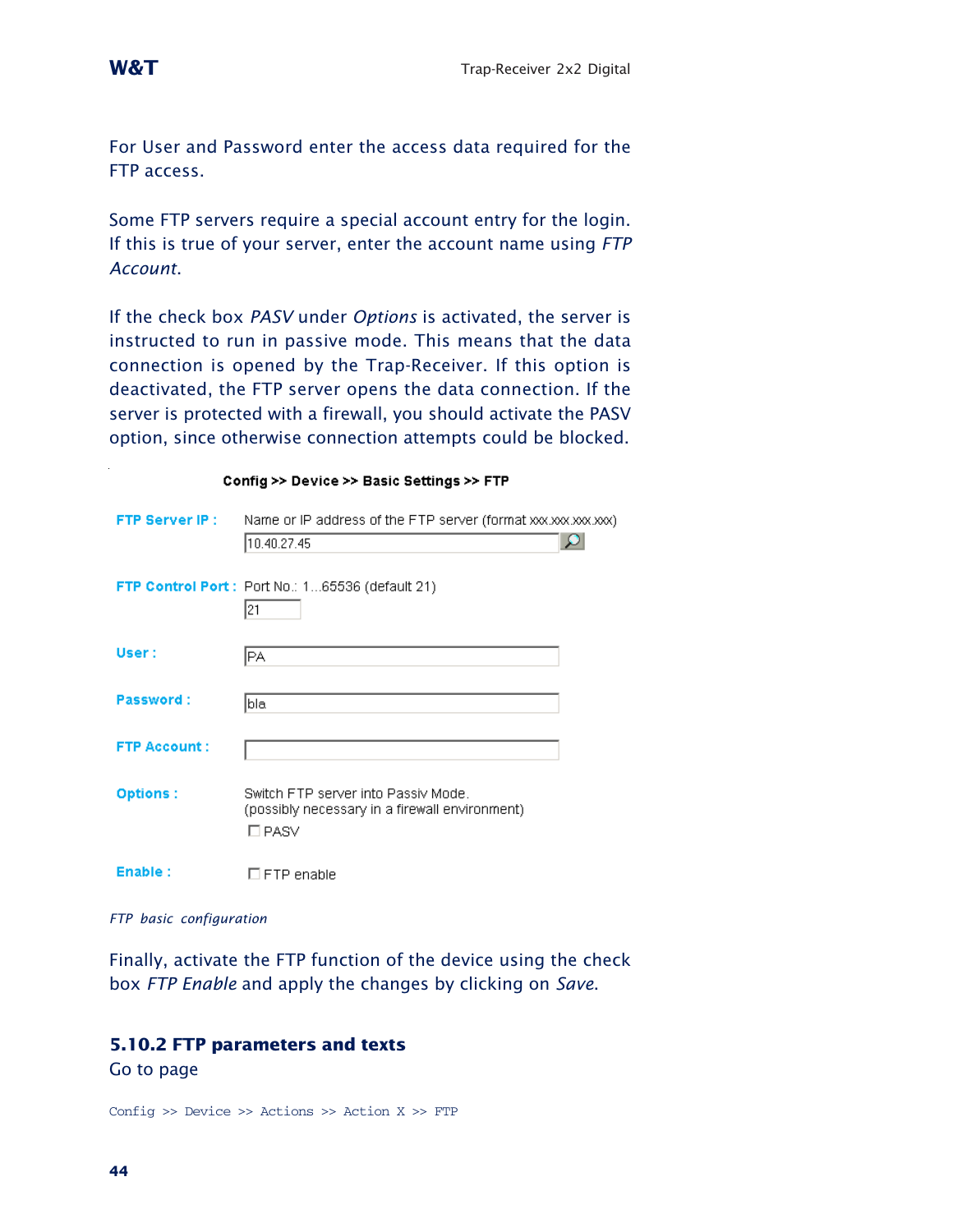and enter the specific FTP parameters.

For *FTP Local Data Port* specify the local data port of the IP-Watcher. Valid values are between one and 65536. Entering *Auto* causes the device to select the port dynamically.

Under File Name enter the file path for the file you want the device to access. The file name can use the same tags as in the FTP alarm text.

You can use the options STORE and APPEND to select whether the sent data are written to a new file or appended to an existing file. If the file does not yet exist, it is created in both cases.

| <b>Options:</b> | O STORE.   |
|-----------------|------------|
|                 | $@$ APPEND |

#### *FTP options "STORE" and "APPEND"*

Finally, configure the required message text as described in the section *Formulating message texts*. If you want a line feed, insert a CRLF by pressing the Enter key at the end of the line. Apply the changes by clicking on *Save*.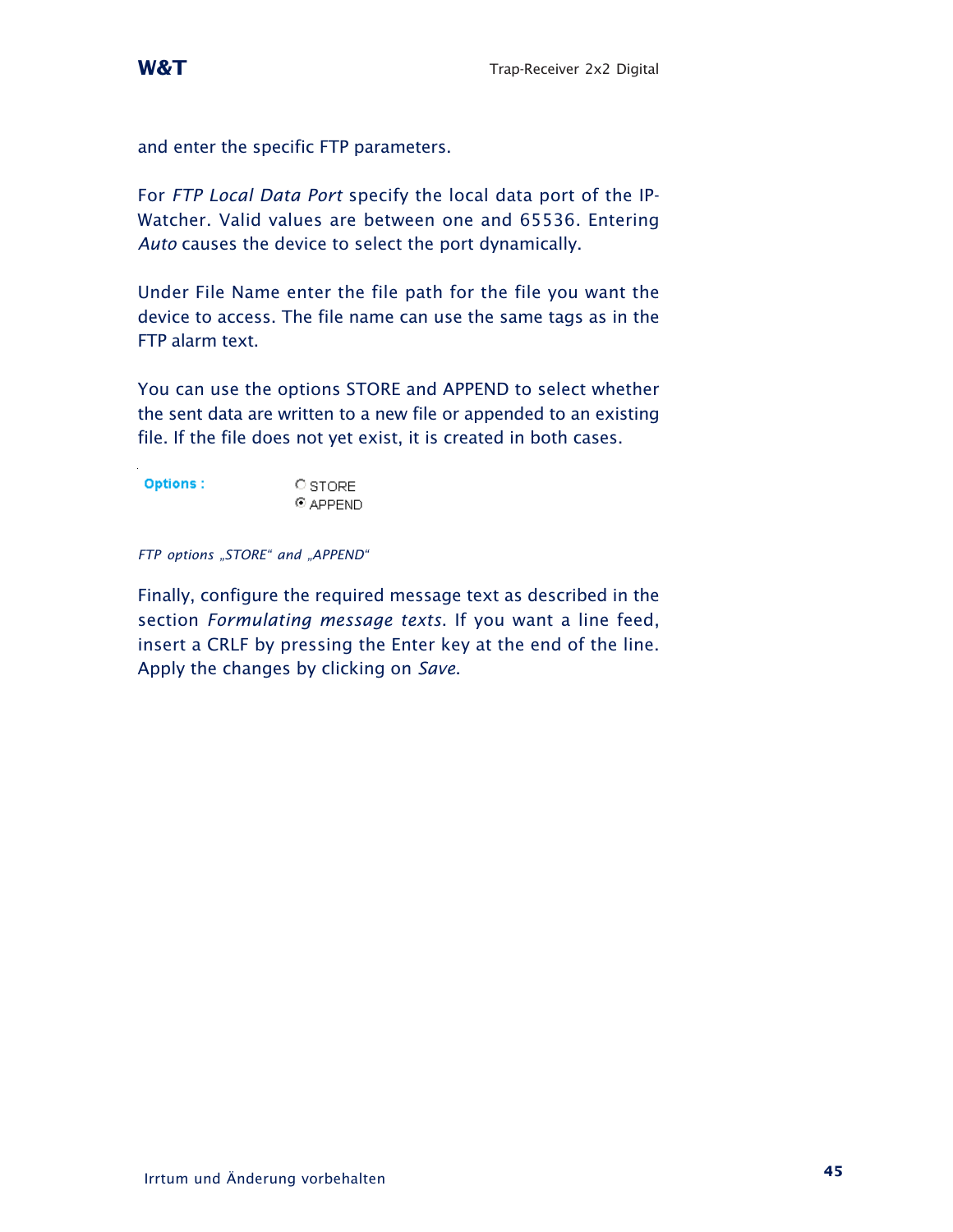## **6 Appendix**

## **6.1 LEDs**

In the following the meaning and function of the LEDs on the front panel of the Trap-Receiver is explained

#### **6.1.1 Power-LED**

Indicates presence of supply voltage. If the LED is not on, please check for correct wiring of the power supply.

## **6.1.2 Status-LED**

Flashes whenever there is network activity with the Trap-Receiver. Periodic flashing indicates that the port has a connection to another station.

## **6.1.3 Error-LED**

The Error-LED uses various flashing codes to indicate error states on the device or network port.

*1x flashing:* Check network connection. The Trap-Receiver is not receiving a link pulse from a hub or switch. Check the cable or the hub/switch port.

*2x or 3x flashing:* Perform a device reset by momentarily interrupting power to the unit. If this does not clear the error, restore the device to its factory defaults. Since this resets all network settings, you should write them down first.

*If the Power, Status and Error LEDs are all on at the 11 same time, the self-test performed after each start and reset of the device could not be correctly finished. The reason for this may be an incomplete firmware update. The Trap-Receiver is no longer operable in this state. Please return the unit through your dealer to W&T for inspection*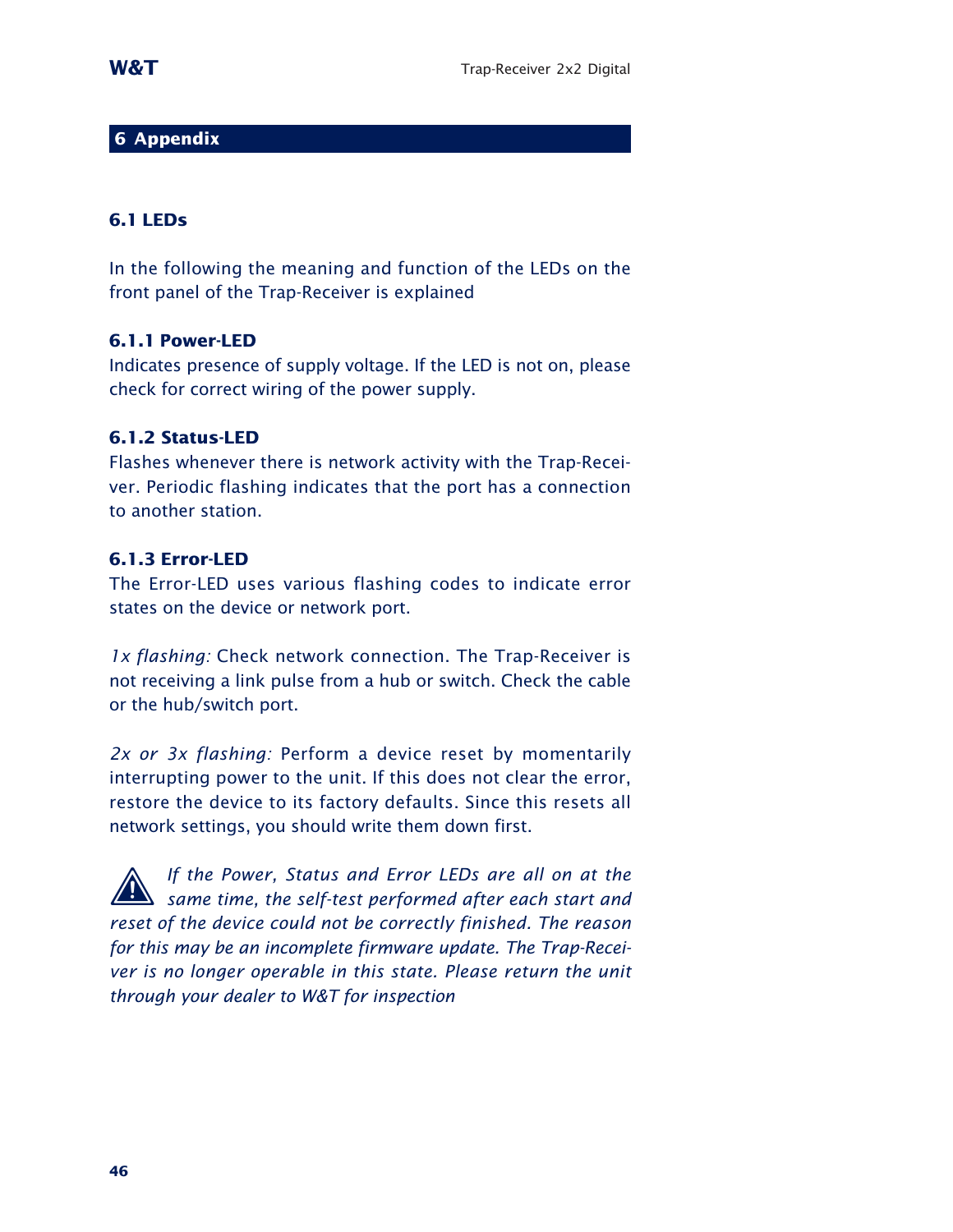## **6.2 Factory defaults**

Some situations require that the Trap-Receiver be restored to its factory default settings. There are two ways to do this:

- **Using Web-Based Management**
- **Using the Reset jumpers**

*Restoring the factory default settings returns the unit to its state as shipped from the factory. First write down all the settings so that you can later restore the configuration as needed.*

## **6.2.1 Web-Based Management**

To restore the factory default settings using Web-Based Management, log in to the configurationpages and navigate to

Config >> Session Control >> LogOut

On the page shown in the main window you can click on the *Restore Defaults* button to return the unit to its original settings.

## **6.2.2 Reset jumpers**

If you are unable to restore the factory default settings using the Web interface, you can load the factory settings by jumpering the Rest jumper contacts.

For this you must open the device by pulling out the circuit boards together with the front panel.



*Always disconnect the device from power first before 1 opening it. Otherwise the IP-Watcher could be damaged.*

You will see one open jumper contacts on the upper board. Close this contact.

Apply power to the Trap-Receiver for approx. 15s. The device is now reset to its factory defaults. The LEDs on the front panel will flicker irregularly during this procedure.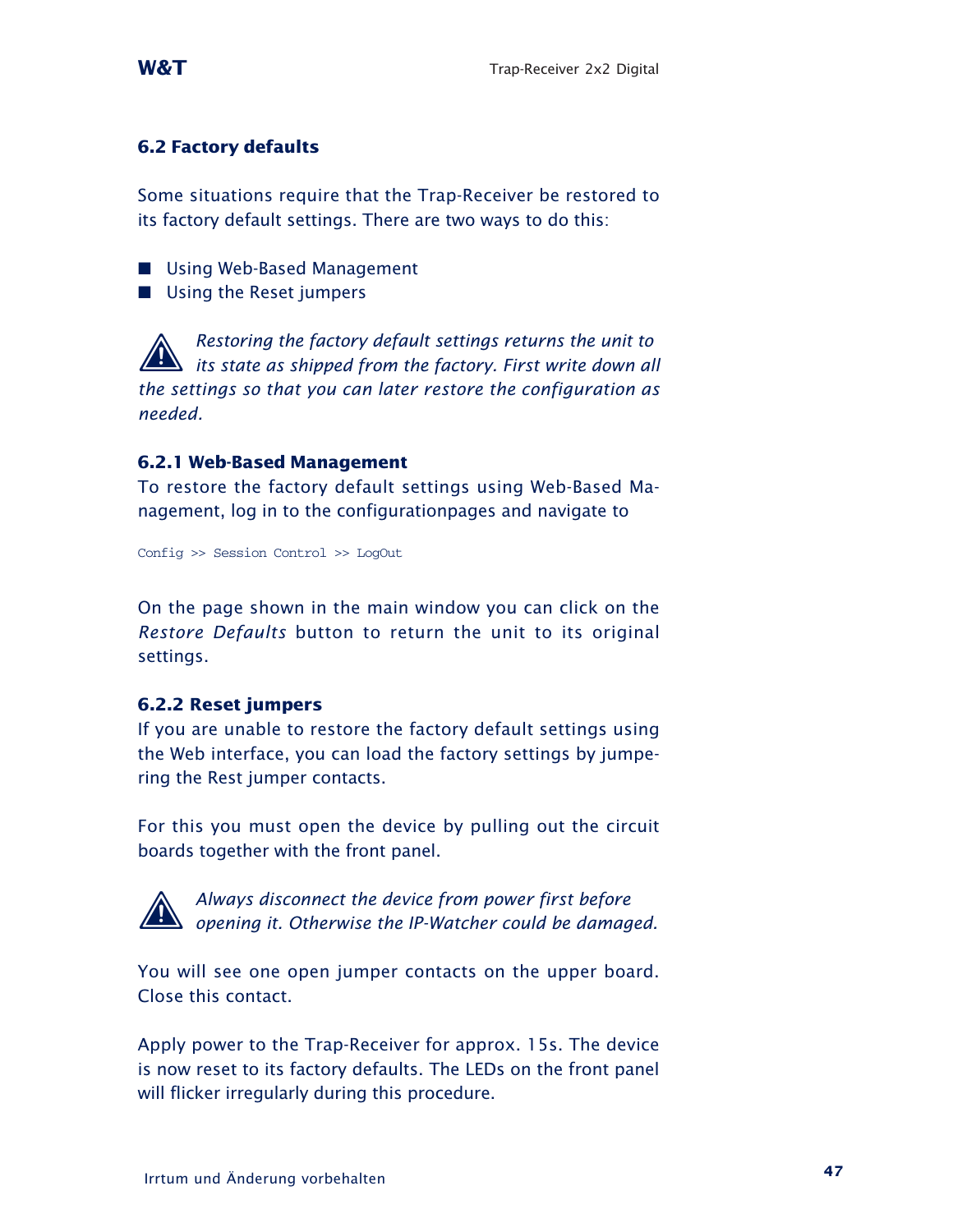Once the factory default settings have been restored, disconnect the unit from power, remove the jumper and close up the unit. Now proceed to startup.

#### **6.3 Alternative IP address assignment**

The following describes methods for assigning an IP address to the unit instead of using the *WuTility* program.

#### **6.3.1 ARP command**

Required is a PC which is located in the same network segment as the Trap-Receiver and on which TCP/IP is installed. Read the MAC address of the Trap-Receiver on the device (e.g. EN=00C03D004a05).



*Ethernet address on the sticker located on the side of the unit*

Under Windows you now ping another network device and then insert a static entry into the computer's ARP table using the command line described below:

arp -s <IP address> <MAC address>

e.g. under Windows:

arp -s 172.0.0.10 00-C0-3D-00-12-FF

e.g. under SCO UNIX:

arp -s 172.0.0.10 00:C0:3D:00:12:FF

#### Now ping the device, here

ping 172.0.0.10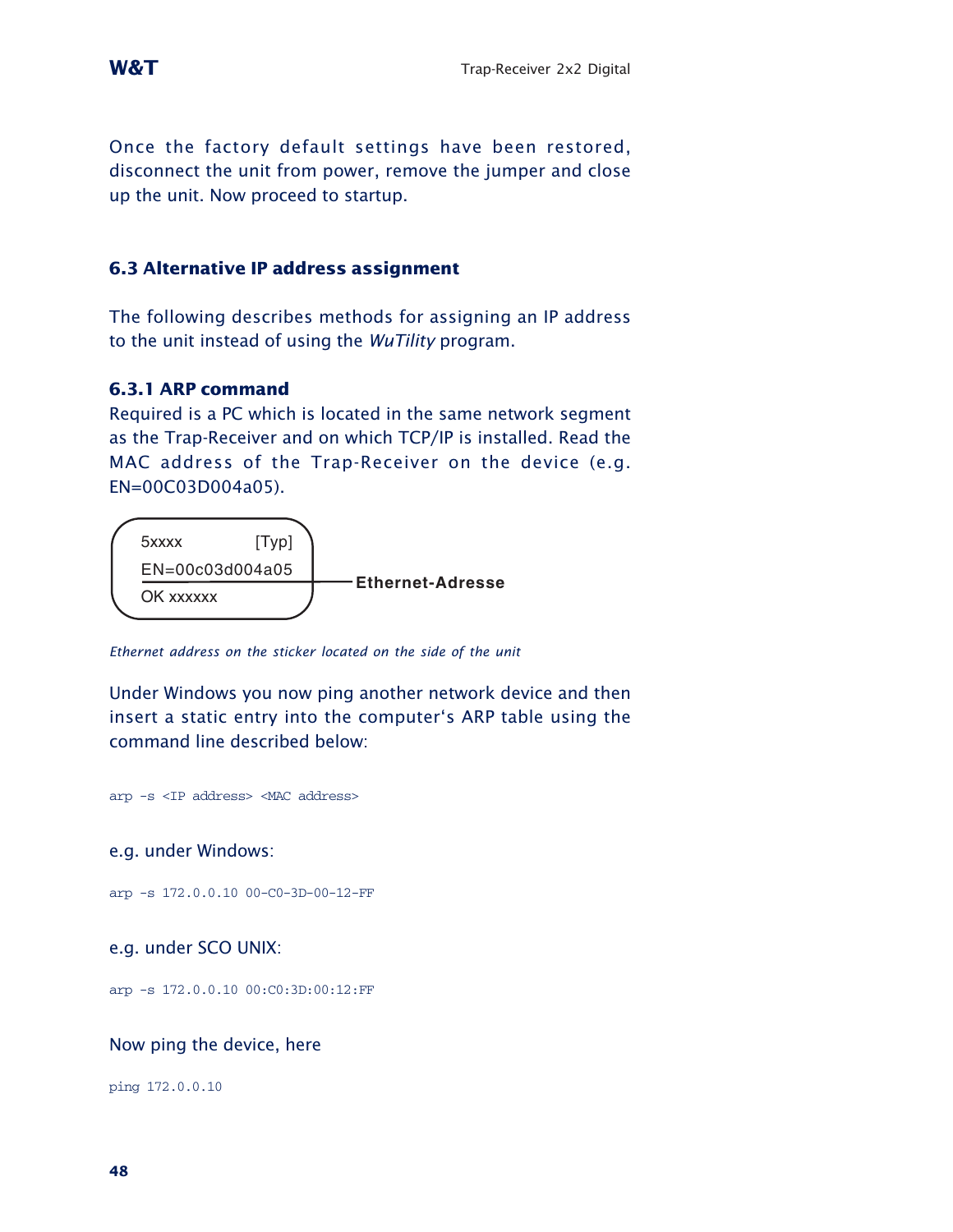

The IP address is now stored in non-volatile memory.

**This method can only be used if no IP address has yet**<br>**1** *been assigned to the Trap-Receiver, i.e. the entry is 0.0.0.0. To change an already existing IP address, you must open the configuration menu from the browser or select the serial path.*

#### **6.3.2 RARP server (UNIX only)**

Working with an RARP server enabled under UNIX is basded on entries in the configuration files */etc/ethers* and */etc/hosts*. First expand */etc/ethers* by one line with the assignment of the Ethernet address of the Trap-Receiver to the desired IP address. In */etc/hosts* the link with an alias is then determined. After you have connected the device in the network segment of the RARP server, you can use the network to assign the desired IP address to the device.

Your Trap-Receiver has for example the MAC address *EN=00C03D0012FF* (sticker on the device) and shoudl get IP address *172.0.0.10* and alias *WT\_1*.

Entry in the file */etc/hosts*: 172.0.0.10 WT\_1

Entry in the file */etc/ethers*: 00:C0:3D:00:12:FF WT\_1

If the RARP daemon is not yet active, you must start it now using the command *rarpd -a*.

#### **6.4 Firmware update**

The operating software of the Trap-Receiver is being continually improved. The following section describes how to perform a firmware upgrade

#### **6.4.1 Current firmware**

The most current firmware including the available update tools and a revision list is published on our Web site at *http:// www.WuT.de*.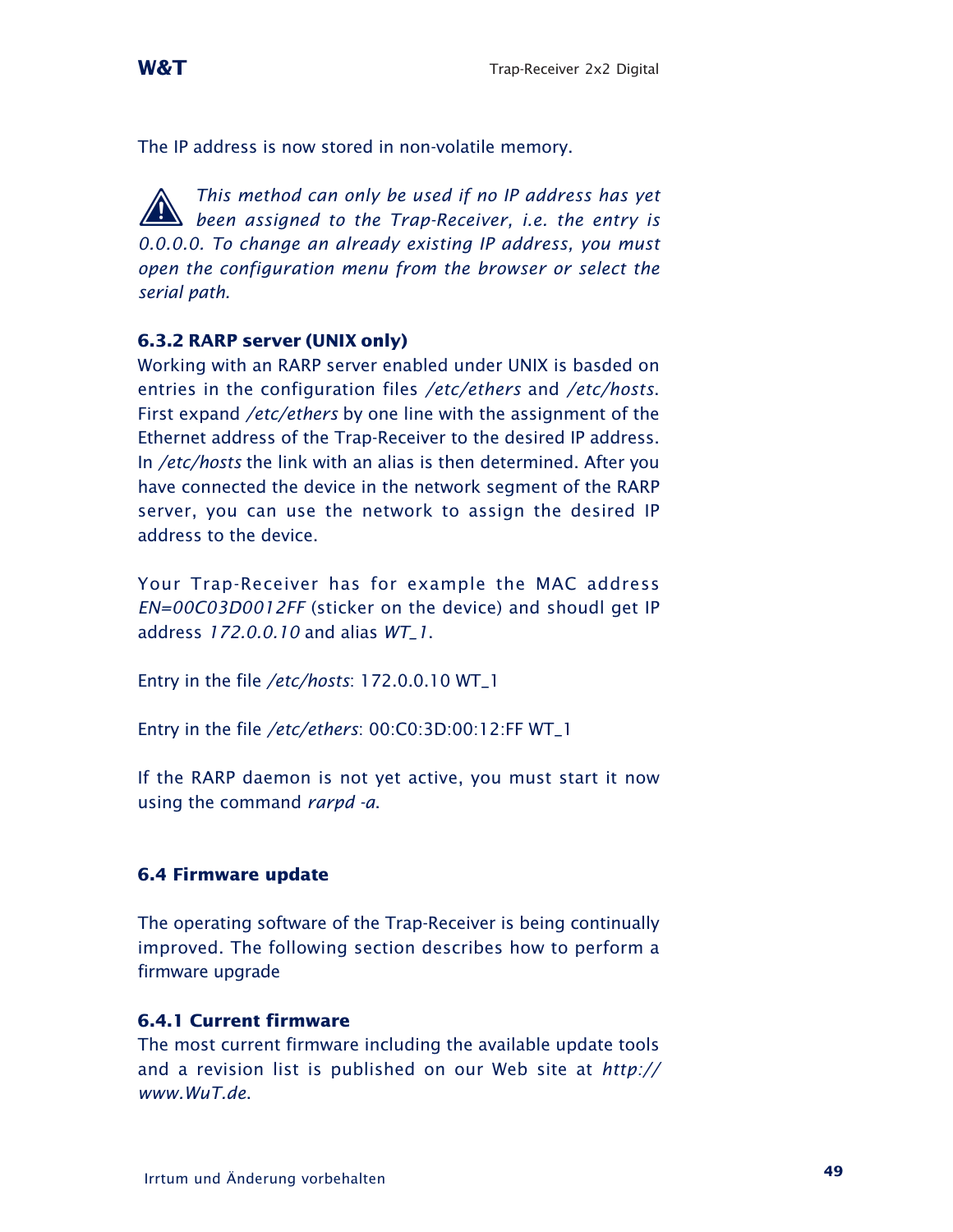Before downloading, please write down the 5-digit model number found on the Trap-Receiver. From our Web site you can get to the product overview sorted by article numbers, through which you can get directly to the data sheet for the device. Here you follow the link to the current version of the firmware.

## **6.4.2 Firmware update over the network**

Required is a PC running Windows 9x/NT/2000/XP/Vista with a network connection and activated TCP/IP stack. For the update process you need two files, which as already mentioned are available for downloading from our homepage:

- $\blacksquare$  The executable update tool for sending the firmware to the Trap-Receiver
- The file with the new firmware to be sent to the Trap-Receiver

No special preparation of the Trap-Receiver is necessary for the update.

The *WuTility* tool used for the update detects all the W&T devices located in your network and is for the most part selfexplanatory. If you do have questions or anything is unclear, please use the associated documentation or the online help.

*Never intentionally interrupt the update process by disconnecting the power supply. The Trap-Receiver will be rendered non-functional after an incomplete update.*

Never mix files having different version numbers in the name. This will result in non-functionality of the device.

The Trap-Receiver automatically detects when transmission of the operating software is complete and then carries out a reset.

## **6.5 Up- and download**

Under the heading Up/Dolwnload, which can also be reached from the configuration menu, you can up- and download the device configuration: